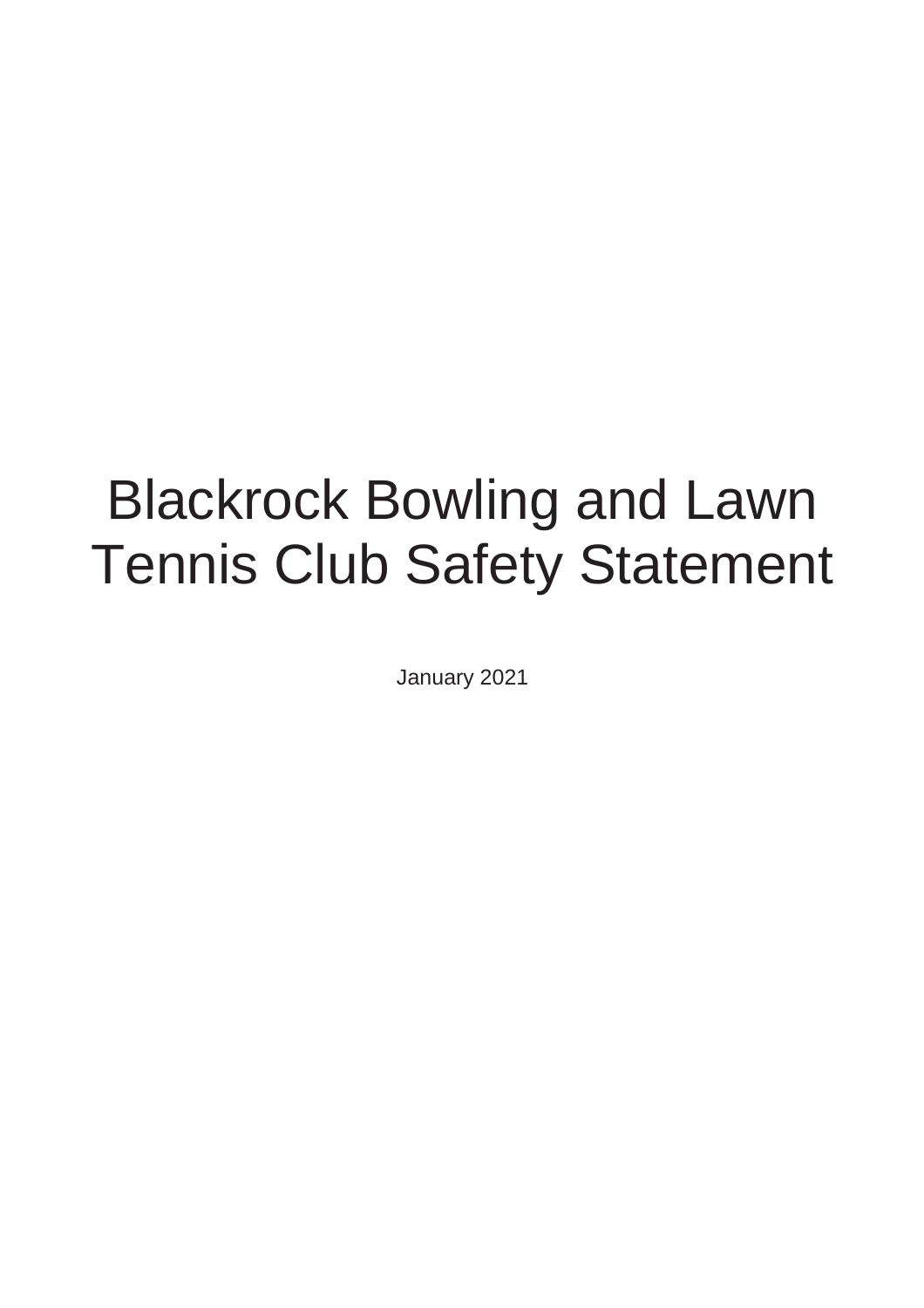#### **CONTENTS**

**Introduction** 

#### **PART 1 STATEMENT OF INTENT**

- 1.1 General Policy
- 1.2 General Statement

#### **PART 2 MANAGEMENT RESPONSIBILITIES**

2.1 Assignment of Responsibilities.

#### **PART 3 ARRANGEMENTS FOR IMPLEMENTING THE SAFETY STATEMENT**

- 3.1 Introduction
- 3.2 Hazard Control Strategy
- 3.2.1 Design
- 3.2.1.1 Workplace
- 3.2.1.2 Working at Height
- 32.1.3 Noise
- 3.2.1.4 Vibration
- 3.2.1.5 Radiation
- 3.2.1.6 Chemical Agents
- 3.2.1.7 Asbestos
- 3.2.1.8 Storage
- 3.2.1.9 Fire & Emergencies
- 3.2.1.10 Work Equipment
- 3.2.2 Purchasing/Leasing
- 3.2.3 Maintenance
- 3.2.3.1 Place of Work
- 3.2.3.2 Housekeeping
- 3.2.3.3 Work Equipment
- 3.2.3.4 Emergency Equipment
- 3.2.4 Procedures
- 3.2.4.1 Permit to Work Systems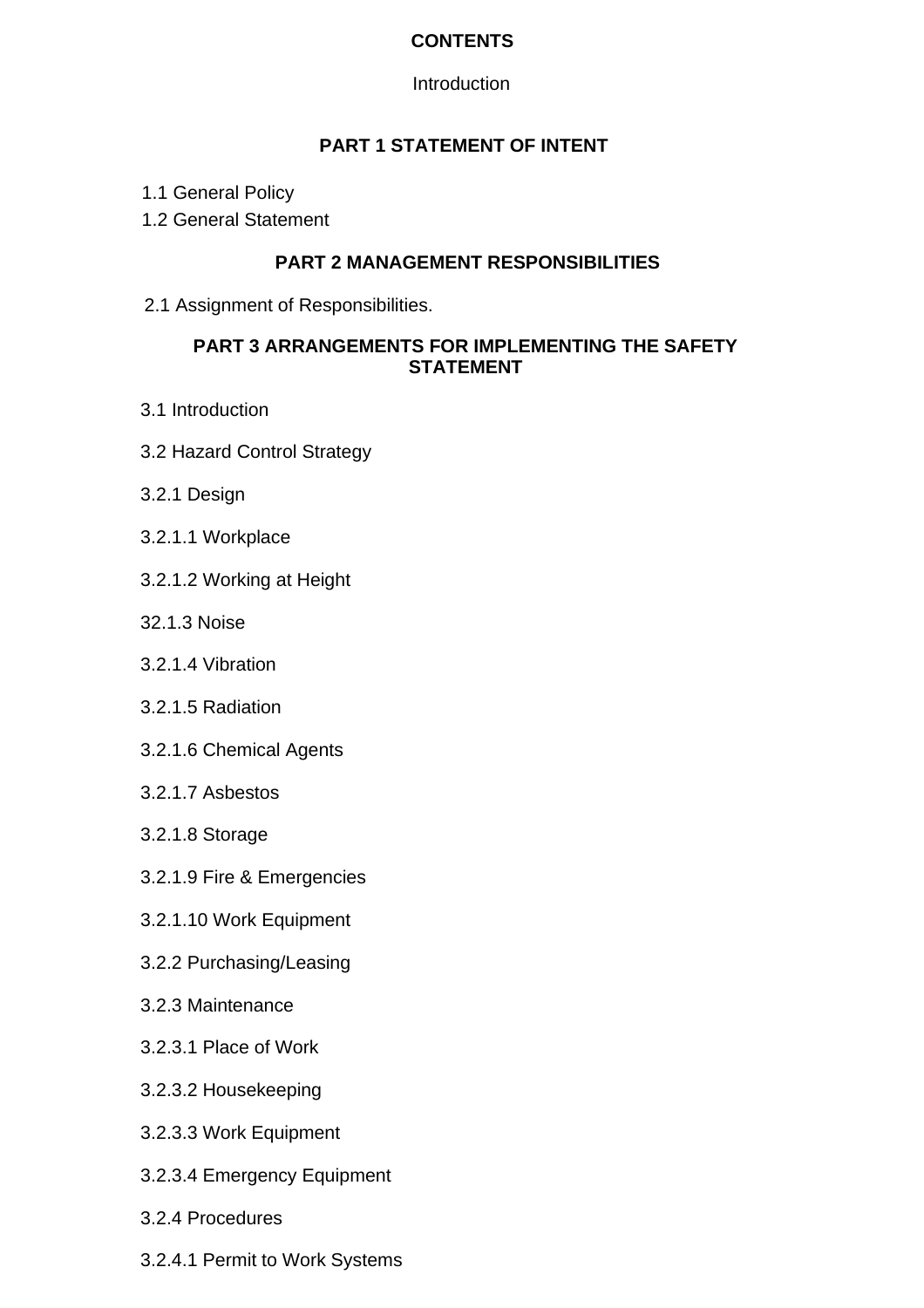- 3.2.4.2 Lone Worker
- 3.2.4.3 Manual Handling
- 3.2.4.4 Chemical Handling
- 3.2.4.5 Fire & Emergency Procedures
- 3.2.4.6 Bullying Behaviour
- 3.2.4.7 Stress
- 3.2.4.8 Personal Protective Equipment
- 3.2.4.9 Accident/Incident Reporting
- 3.2.4.10 Contractors Safety Procedures
- 3.2.4.11 Procedures For New Employees
- 3.2.4.12 Procedures For Health & Safety of Visitors
- 3.2.4.13 Pregnant Post Natal & Breastfeeding Employees
- 3.2.4.14 Protection of Children & Young Persons
- 3.2.5 Information/Instruction/Training/Supervision
- 3.2.6 Assessments
- 3.2.7 Investigation (Accidents/Incidents)
- 3.2.8 Consultation
- 3.2.8.1 Safety Representatives
- 3.2.8.2 Safety Committee
- 3.2.9 Health Surveillance
- 3.2.9.1 No Smoking Policy
- 3.2.9.2 First Aid
- 3.2.10 Welfare Facilities
- 3.2.10.1 Drinking Water
- 3.2.10.2 Toilets
- 3.2.10.3 Sanitary Facilities
- 3.2.10.4 Changing Rooms
- 3.2.10.5 Rest Rooms
- 3.2.11 Audit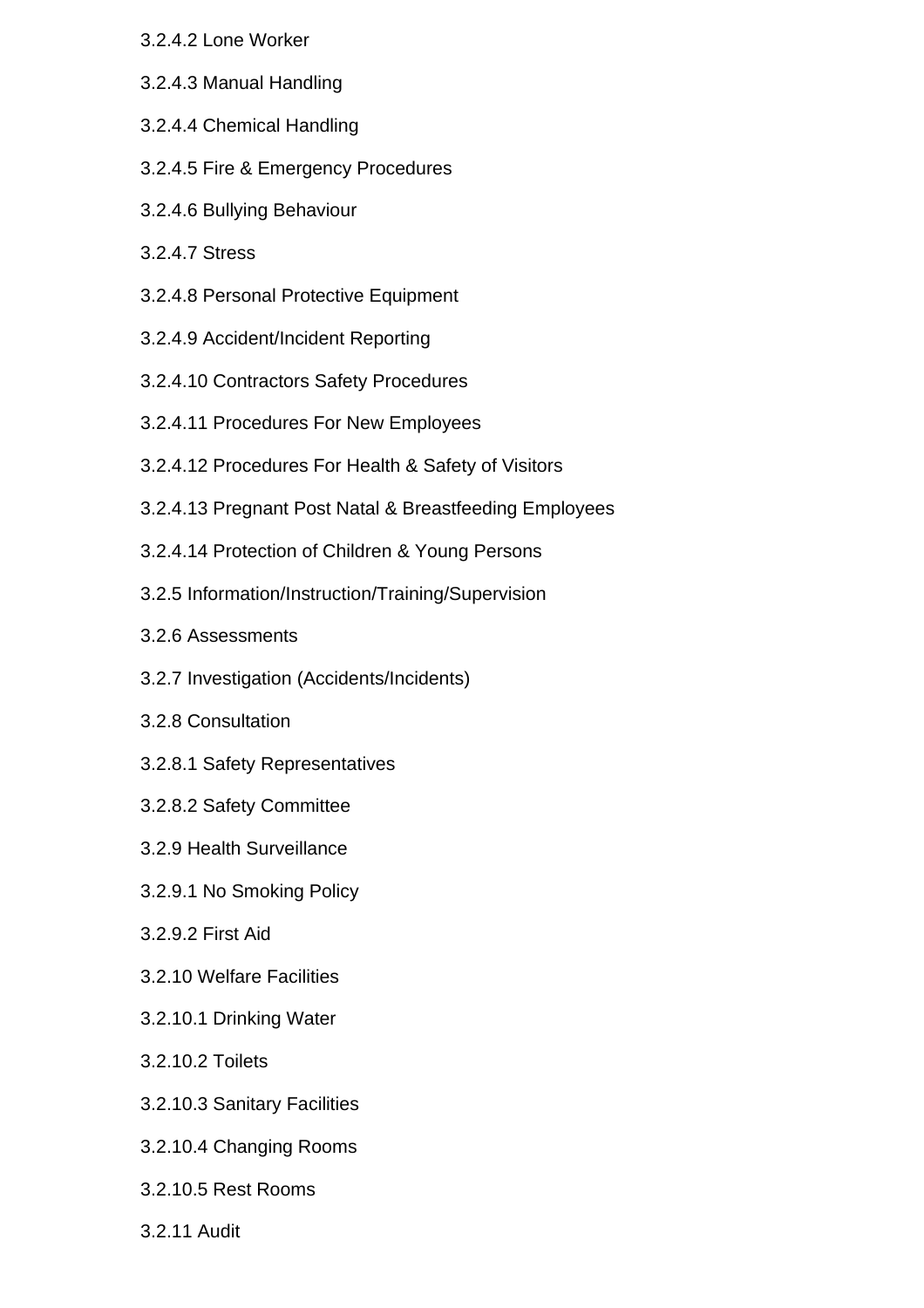#### 3.2.12 Review

- 3.3 Specific Health & Safety Duties
- 3.3.1 Management Committee
- 3.3.2 Facilities Manager / Health & Safety Officer
- 3.3.3 Construction Projects
- 3.3.4 Member / Employee Co-operation

#### **PART 4 HAZARD & RISK GUIDELINES**

- 4.0 Hazards & Risks
- 4.1 Introduction.
- 4.2 Hazard Identification and Risk Assessment.

4.3 Ranking of Risks.

4.4 Control of Hazards.

#### **PART 5 GENERAL HAZARD IDENTIFICATION**

#### **5.0 Access**

- 5.1 Access / Egress and place of work Hazards
- **6.0 Fire**
- 6.1 Fire
- 6.2 Hot work
- 6.3 Flammable Liquids-Storage & Refuelling

#### **7.0 Catering Equipment**

- 7.1 Hot Surfaces/Substances
- 7.2 Deep Fat Fryer
- 7.3 Salamanders
- 7.4 Water Boilers
- 7.5 Bain-Maries
- 7.6 Ranges / Cookers
- 7.7 Bratt Pan
- 7.8 Gravity Feed Slicers
- 7.9 Slicers
- 7.10 Microwave Ovens
- 7.11 Dishwasher
- 7.12 Knives

#### **8.0 Compressed Gasses**

- 8.1 Flammable Compressed Gasses
- 8.2 Storage and use of LPG
- 8.3 Non-Flammable Compressed Gasses
- 8.4 Compressed Air

#### **9.0 Working at Heights**

- 9.1 Working at Heights
- 9.2 Ladders

#### **10 Workshop Equipment**

- 10.1 Hand Tools
- 10.2 Portable Electrical Tools
- **11.0 Storage**
- 11.1 Storage Hazards

#### **12.0 Ground Maintenance**

- 12.1 Battery Charging
- 12.3 Grass Cutting Equipment
- **13.0 Electricty**

13.1 Electricity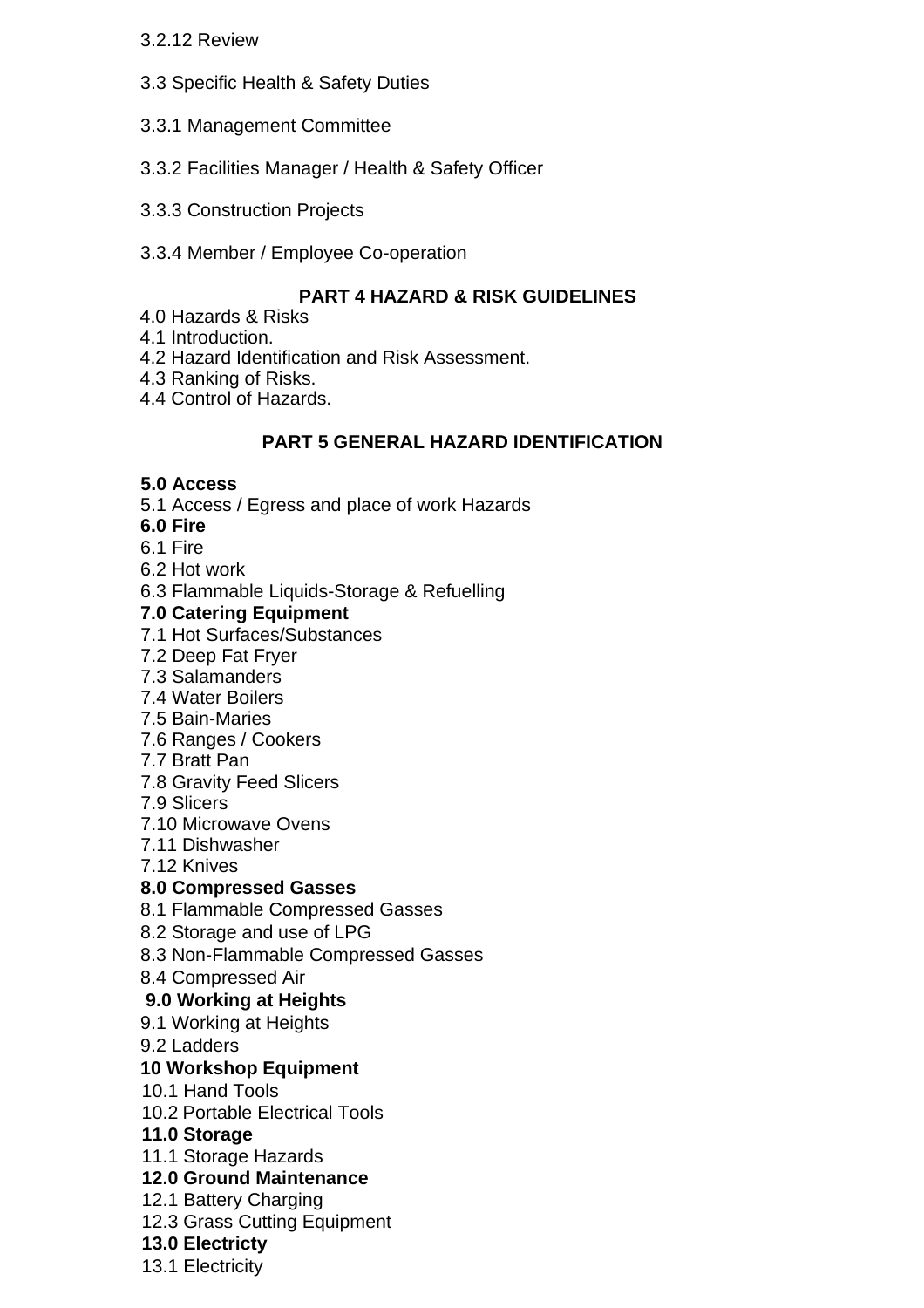#### **14.0 Atmospheric Hazards**

- 14.1 Atmospheric Hazards / Dust, Fume and Gases
- 14.2 Asbestos
- 14.3 Smoking

#### **15.0 Physical Hazards**

15.1 Noise

#### **16.0 Confined Spaces**

- 16.1 Confined Spaces
- **17.0 Water**
- 17.1 Tanks

#### **18.0 Ergonomic**

- 18.1 Manual Handling Hazards Pushing, Pulling, carrying and lifting
- 18.2 Ergonomic Hazards

#### **19.0 Office**

- 19.1 Display Screen Equipment (VDU's)
- 19.2 Office Equipment Hazards
- 19.3 Cash Handling
- 19.4 Cash Registers

#### **20.0 Behavioural**

- 20.1 Assault
- 20.2 Behavioural Hazards Stress, Fatigue, Bullying
- 20.3 Bullying

#### **21.0 Chemical & Microbiological**

- 21.1 Chemicals and other hazardous Materials
- 21.2 Microbiological and Organic Hazards
- 21.3 Hazardous Substances

#### **22.0 Health**

- 22.1 Leptospirosis (Weil's disease)
- 22.2 Sharps
- 22.3 Tetanus
- 22.4 Radiation

#### **23.0 Boilers & Pressure Vessels**

23.1 Boilers and Pressure Vessels

#### **24.0 Housekeeping**

24.1 Housekeeping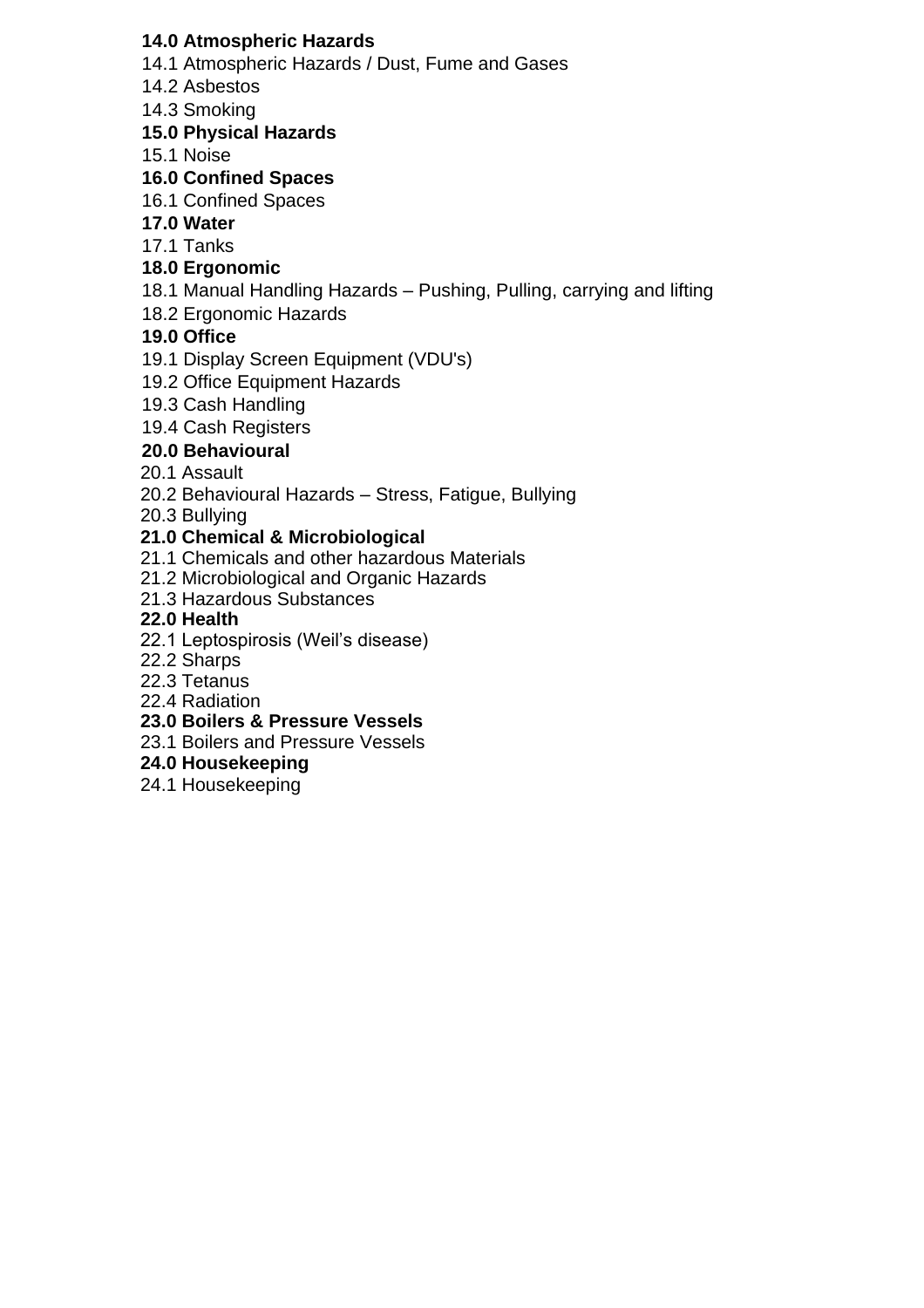#### PART 6 APPENDICES

Appendix 1

Accident / Incident Report

Appendix 2

Smoke Free Policy

Appendix 3

Permit To Work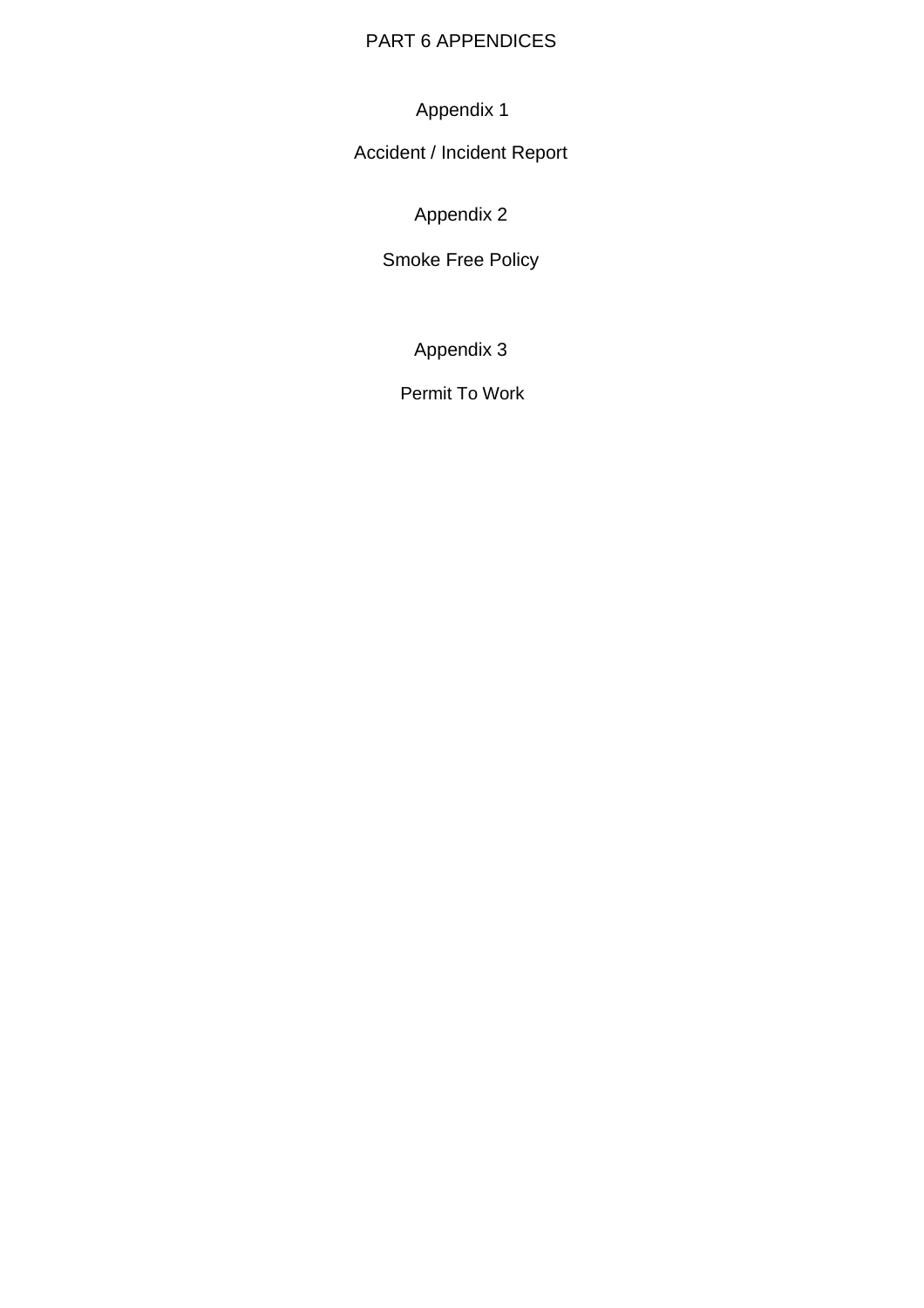# **INTRODUCTION**

# **INTRODUCTION**

This Safety Statement sets out Blackrock Bowling and Lawn Tennis Club's (BBTC) Safety Programme, based on the requirements of the Safety, Health and Welfare at Work Act, 2005 and regulations made under this act.

It specifies the manner in which the objective of making Blackrock Bowling and Lawn Tennis Club's operations safe for members, staff and visitors will be achieved. It recognises that safety must be managed and that the cooperation of all is essential for the successful implementation of the programme.

The Safety, Health and Welfare at Work Act, 2005 places onerous obligations on Blackrock Bowling and Lawn Tennis Club to manage risk and on members, employees and visitors to co-operate. It is vital that everybody understands their obligations to assist in the management of risk. It is only when each person takes ownership for his/her own area of responsibility that safety can be ensured, so far as is reasonably practicable.

I want to give my full backing to this programme and assure all Blackrock Bowling and Lawn Tennis Club members and employees of the Management Committees continued support in working to provide a safe and healthy environment.

**President** 

Date: ……………………………………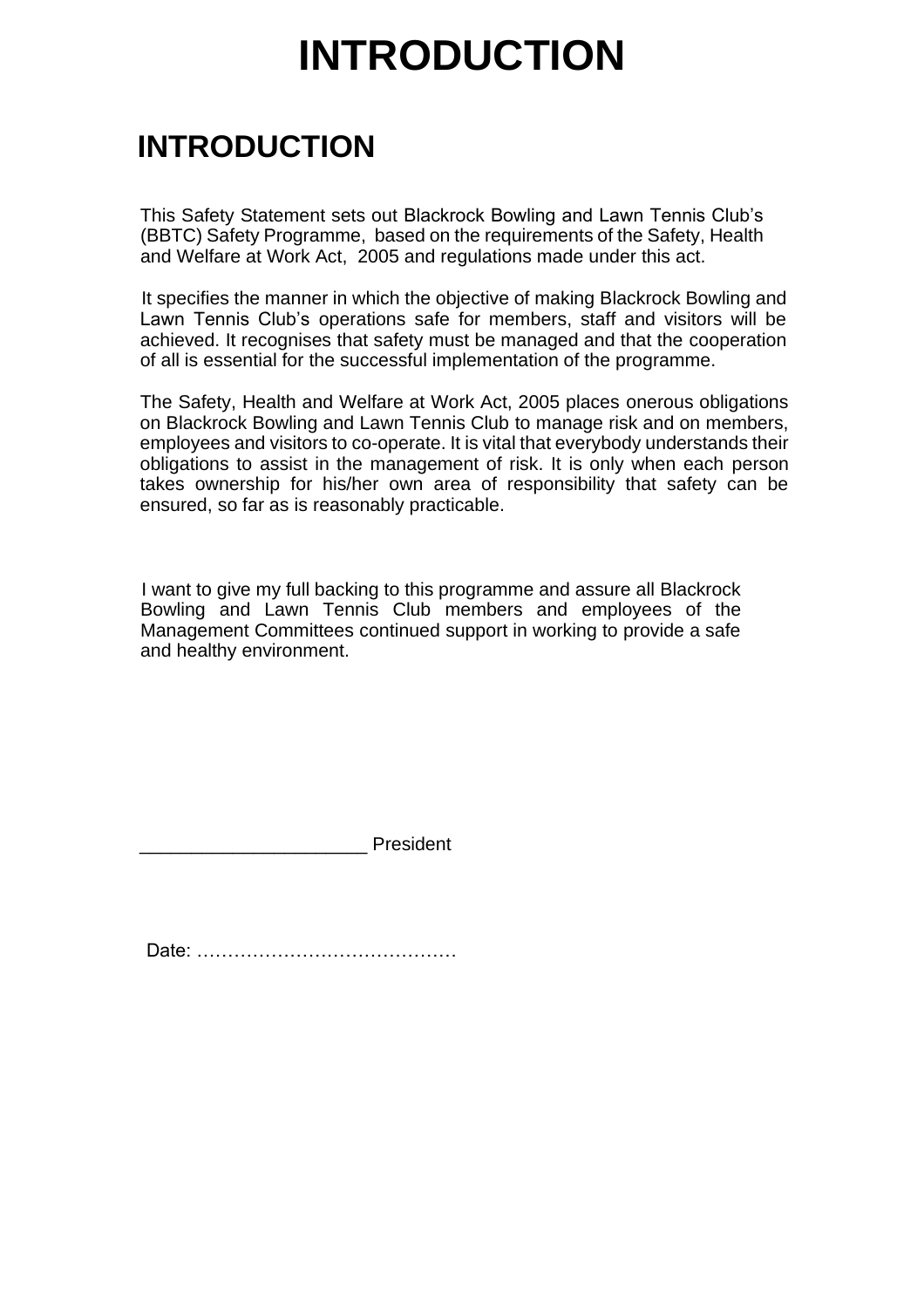# **PART 1 STATEMENT OF INTENT**

# **General Policy**

It is the intention of Blackrock Bowling and Lawn Tennis Club to ensure the safety, health and welfare of all members, employees and visitors through the provision and maintenance of a safe place of work, safe plant and machinery, safe systems of work, and the training and supervision of staff so far as is reasonably practicable.

Blackrock Bowling and Lawn Tennis Club also aim to ensure the safety and health of persons who come in contact with the work activities of this Club. The allocation of responsibilities for safety and the arrangements and resources being deployed to implement this safety programme are set out in the Safety Statement.

The Management Committee has delegated responsibility to the Health and Safety Officer to oversee the development of the safety programme as set out in the Safety Statement. This person will identify responsibilities and resources as necessary for the strategic development of the above programme and make proposals to the Management Committee accordingly.

They must ensure that the best practicable methods of compliance with the requirements of the Safety, Health & Welfare at Work Act 2005, and associated and subsequent legislation are achieved.

The Management Committee has obligations to manage risk and behaviour under the Safety Health and Welfare at Work Act 2005. In addition, members and employees must fully cooperate with management in ensuring that the highest standards of health and safety exist throughout the Club's operations.

Members and employees are also reminded of their own legal responsibilities and duties, which are incorporated in this document.

Blackrock Bowling and Lawn Tennis Club shall review this Safety Statement annually in light of new legislation, technical advancements, or developments. This review is based upon the 2005 Safety, Health and Welfare at Work Act and regulations that are now in force. The Safety Statement is brought to the attention of all members, employees and other persons as appropriate.

SIGNED: ………………………………… Facilities Manager

DATE: ……………………

**GENERAL STATEMENT**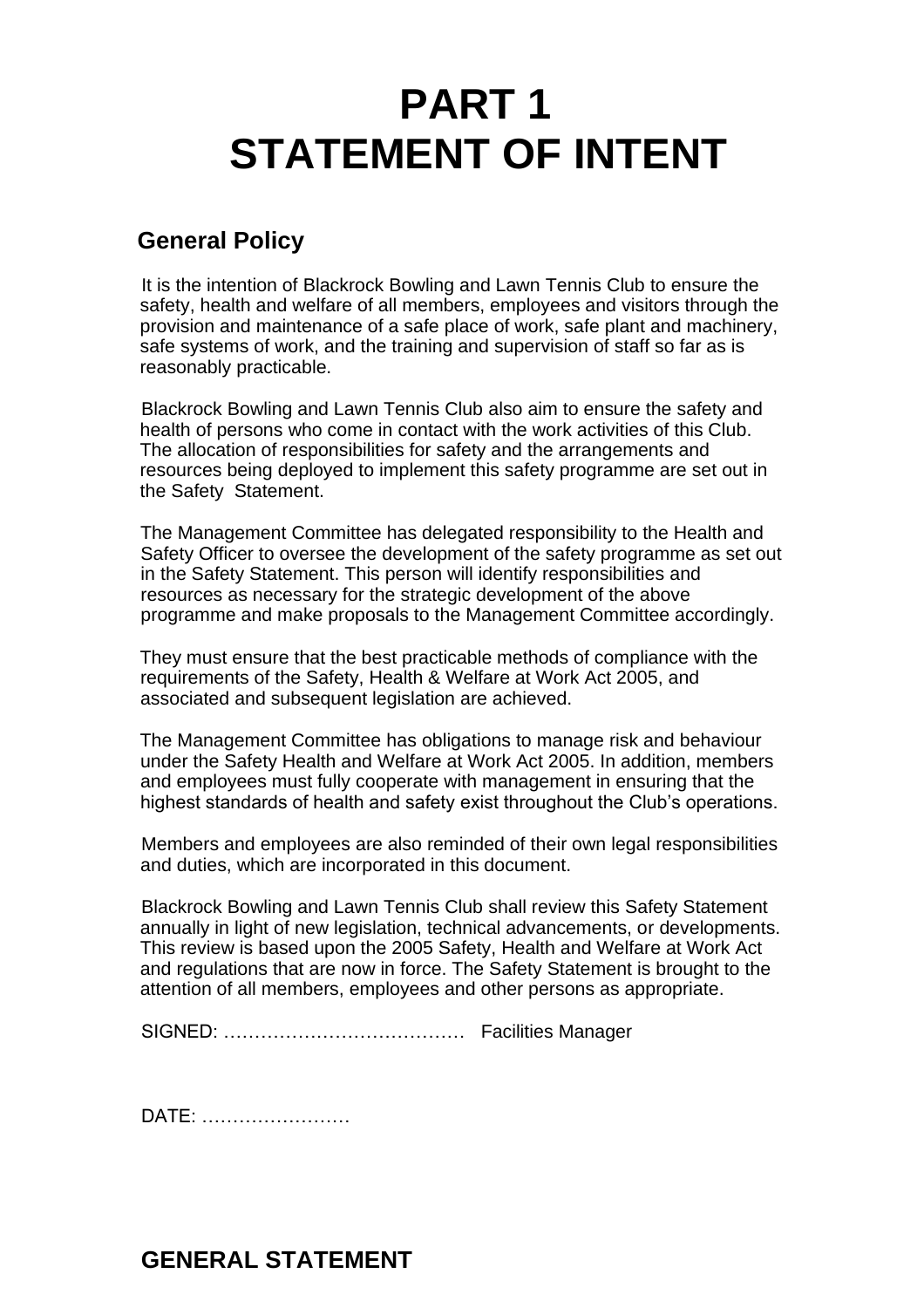It is the policy of Blackrock Bowling and Lawn Tennis Club to ensure, so far as is reasonably practicable, the safety health and welfare at work of all its members and employees: -

The matters to which this policy extends include:

Managing and conducting work activities in such a way as to ensure, so far as is reasonably practicable, the safety, health and welfare of all members and employees and to prevent any improper conduct or behaviour likely to put at risk the safety, health or welfare at work of members and employees.

The design, provision and maintenance, so far as is reasonably practicable, of a safe place of work.

The design, provision and maintenance, so far as is reasonably practicable, of safe access to and egress from the place of work.

The design provision and maintenance of plant and machinery that is safe, insofar as is reasonably practicable.

The provision of systems of work that are planned, organised, performed and maintained so as to be safe, insofar as is reasonably practicable.

The provision of such information, instruction, training and supervision as is necessary to ensure safety at work, so far as is reasonably practicable.

The provision and maintenance of personal protective equipment to ensure safety where it is not reasonably practicable to control or eliminate hazards or in prescribed circumstances.

The preparation and revision, as necessary, of plans to be followed in emergencies.

To ensure, so far as is reasonably practicable, safety and prevention of risk to health at work in connection with the use of any article or substance or the exposure to noise, vibration or radiation.

The provision and maintenance of welfare facilities.

The obtaining, where necessary, of the services of a competent person for the purpose of ensuring safety at work, so far as is reasonably practicable.

Implementing Safety, Health and Welfare at Work measures necessary for safety, health and welfare based on Risk Assessments and the Safety Statement ensuring the measures take account of the General Principles of Prevention.

The provision of adequate funds (directly or indirectly), staff and resources to meet health and safety requirements.

Blackrock Bowling and Lawn Tennis Club will manage the risks and behaviours in accordance with current legislation in respect of all its Members and employees (including fixed-term and temporary employees).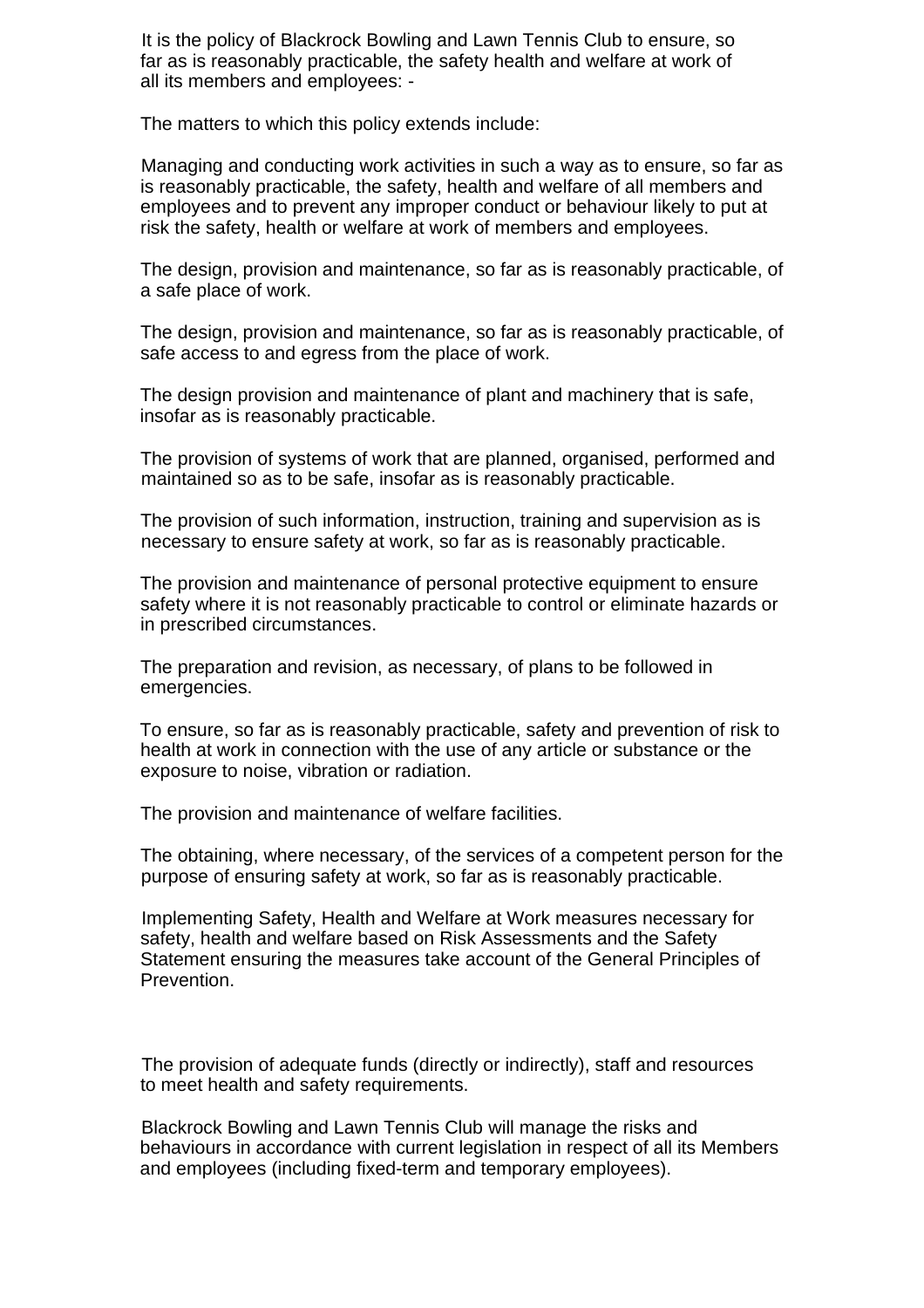# **Part 2 MANAGEMENT RESPONSIBILITIES**

# **ASSIGNMENT OF RESPONSIBILITIES**

The Management Committee of Blackrock Bowling and Lawn Tennis Club has overall responsibility for the safety, health and welfare at work of all its members and employees under the Safety, Health and Welfare at Work Act of 2005.

Authority is delegated to members and employees, for the safety of their own areas. Every employee is responsible to the person to whom they report for the safety of the people under their control.

The tasks that they perform should be in compliance with Section 20 of the Safety Health & Welfare at Work Act 2005.

The Management Committee has received training to outline their responsibilities assigned by the Safety Statement. Training Programmes are in place for members and employees. Refresher Training is provided periodically as necessary.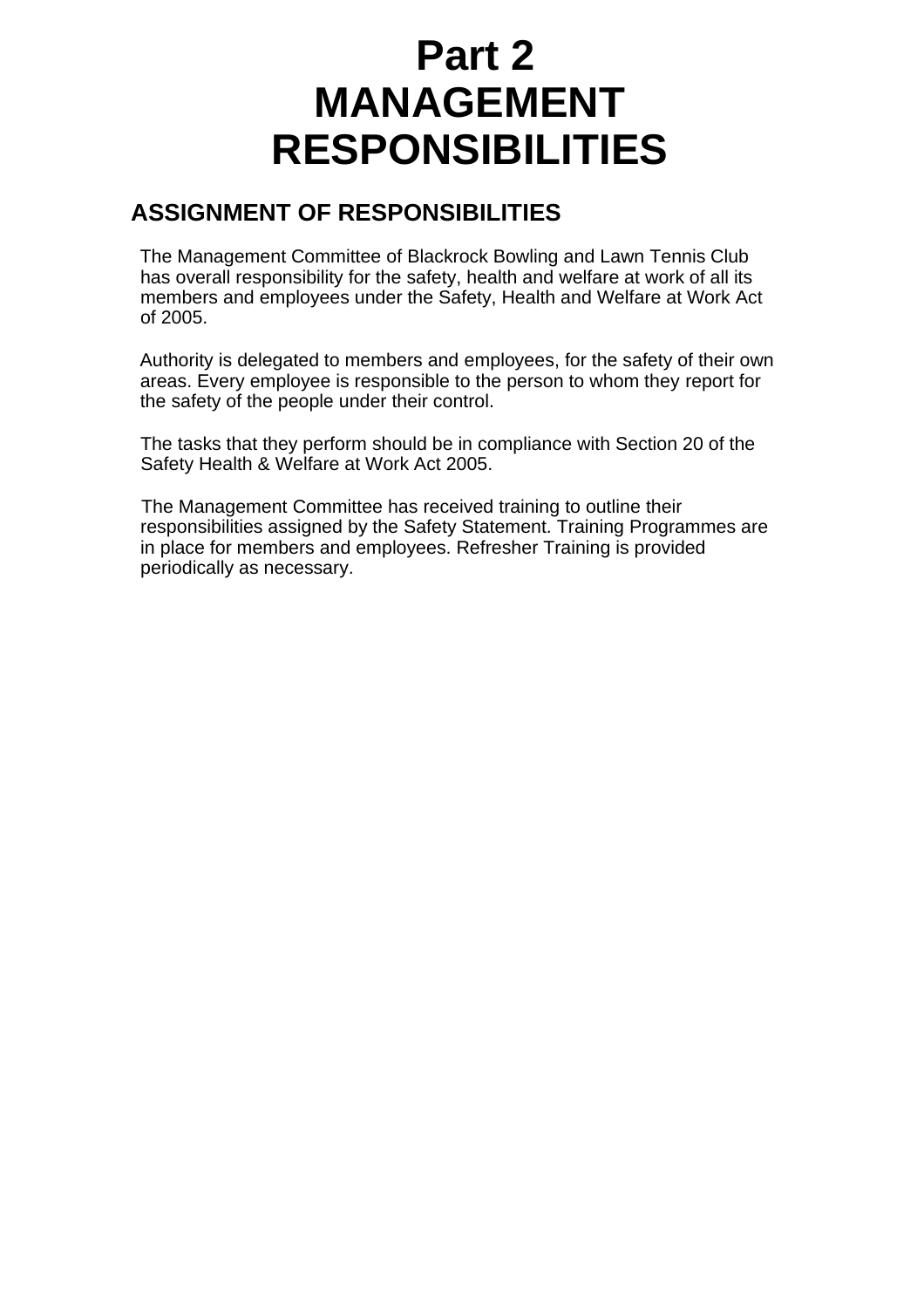# **Part 3 ARRANGEMENTS FOR IMPLEMENTING THE SAFETY STATEMENT**

# **3.1 INTRODUCTION**:

The manner by which the safety, health and welfare of people at work will be secured is by the provision of:

- **SAFE PLACE**
- **SAFE PLANT**
- **SAFE PROCEDURES**
- **SAFE PEOPLE**

Accidents are caused where there is a breakdown in the system of control of any of the above. The Club's approach to safety is based on a detailed analysis of the Place, Plant, Procedures and People in order to control the hazards of the workplace.

The standards of safety are defined by: -

- EU Management Committee Directives
- EU Regulations
- Acts of the Oireachtas
- Codes of Practice, including International Codes of Practice
- HSA Guidelines and International Guidelines
- Custom and Practice in the Industry
- Current Knowledge and Invention

It is the Club's intention to carry out risk assessments based on the above standards so that the safety of members, employees and others will be protected. The following pages specify the manner in which Safety, Health and Welfare will be secured.

# **3.2 HAZARD CONTROL STRATEGY**

Blackrock Bowling and Lawn Tennis Club's strategy for controlling risk to members, employees and others is based on;

- Design
- Purchasing/Leasing
- Maintenance
- Procedures
- Instruction/Training / Supervision / Co-operation

These are underpinned by,

- Assessments
- Investigations (Accident/ Incident)
- Consultation
- Health Surveillance
- Audit
- Review

# **3.2.1 DESIGN**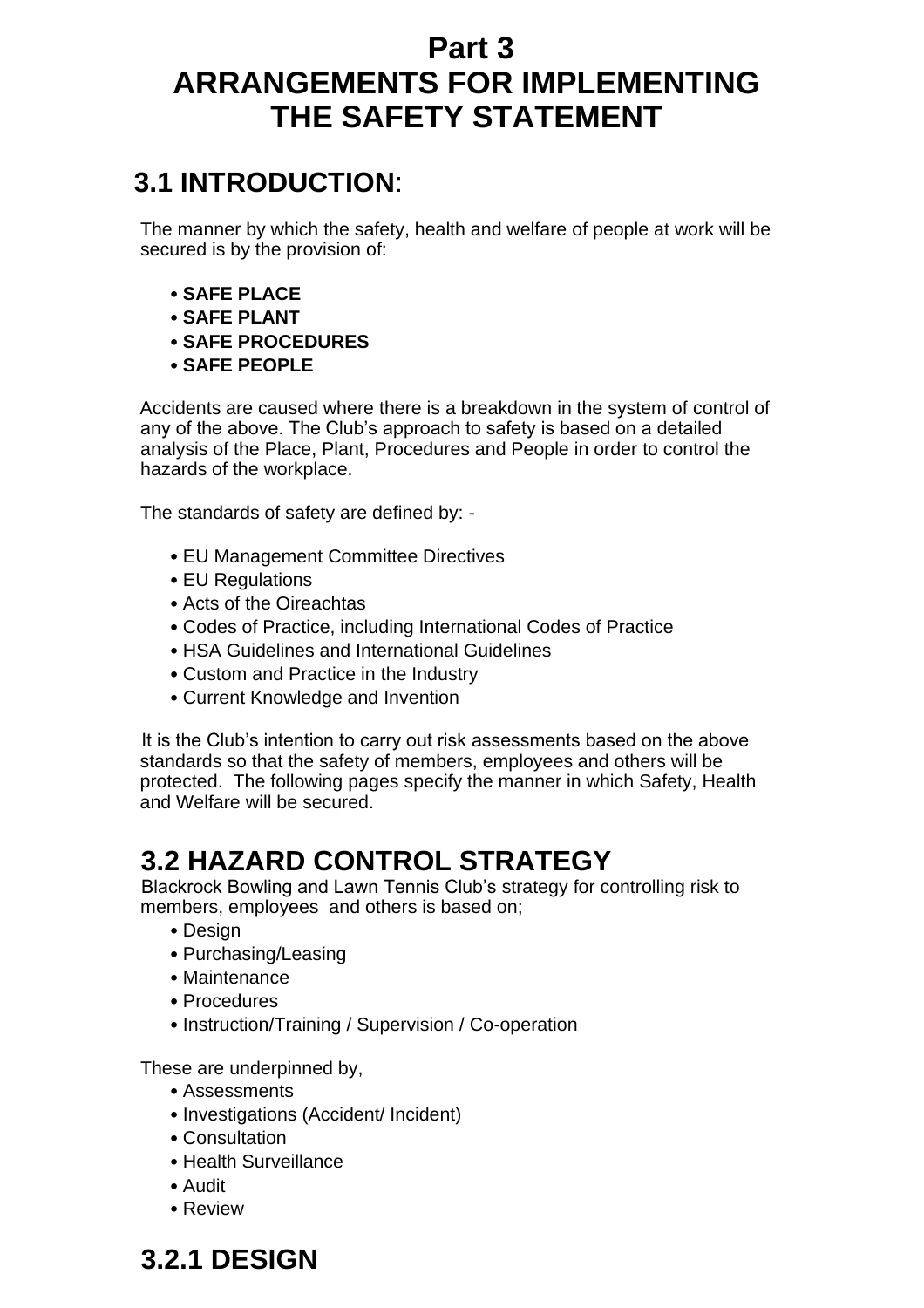All places of work including access and egress, plant and equipment will be designed to ensure safety so far as is reasonably practical in accordance with *Sections 10 and 11 of Safety, Health and Welfare at Work Act 2005, the Safety, Health and Welfare at Work (Construction) Regulations 2006 and the Safety, Health and Welfare at Work (General Application) Regulations 2007.* 

## **3.2.1.1 WORKPLACE**

All Blackrock Bowling and Lawn Tennis Club Workplaces will satisfy the appropriate requirements of the *Safety, Health and Welfare at Work (General Application) Regulations 2007 Chapter One Of Part Two S.I. No. 299 of 2007,*  as applicable*.* This includes,

- Solidity and Stability
- Ventilation / Extraction
- Temperature
- Lighting
- Floors, walls, ceilings and roofs
- Doors and Gates
- Circulation of pedestrians and vehicles
- Room dimensions and air space freedom of movement
- Special provisions for outdoor places of work
- Sanitary facilities Washing facilities, Showers where appropriate
- Rest Rooms
- Access & Egress
- Fire Detection & Fire Fighting
- Taking account of members, employees and visitors including those with disabilities

Design criteria will also take account of the Building Control Regulations 1997 S.I. 496 of 1997 (Technical Guidance Document "B Fire Safety) as amended by S.I. No. 10 of 2000 Building Control (Amendment) Regulations, 2000 and the Safety, Health and Welfare at Work (Construction) Regulations 2006 S.I. No.504 of 2006. Blackrock Bowling and Lawn Tennis Club workplaces will also satisfy the following requirements,

## **3.2.1.2 WORKING AT HEIGHT**

Work at height will be in compliance with the requirements of Safety, Health and Welfare at Work (General Application) Regulations 2007 S.I. No.299 Part 4: Work at Height.

# **3.2.1.3 NOISE**

Noise levels will be measured regularly in accordance with the Safety, Health and Welfare at Work (General Application) Regulations 2007 S.I. No.299 Chapter 1 of Part 5: Control of Noise at Work*.* Measurements will be acted on as necessary.

## **3.2.1.4 VIBRATION**

Blackrock Bowling and Lawn Tennis Club will take account of Safety, Health and Welfare at Work (General Application) Regulations 2007 S.I. No.299 Chapter 2 of Part 5: Vibration at Work. Risk Assessments will be carried out.

# **3.2.1.5 RADIATION**

Blackrock Bowling and Lawn Tennis Club currently complies with the requirements of the *Radiological Protection Act 1991* as amended and associated regulations. The Club will take account of radiation regulations and act accordingly.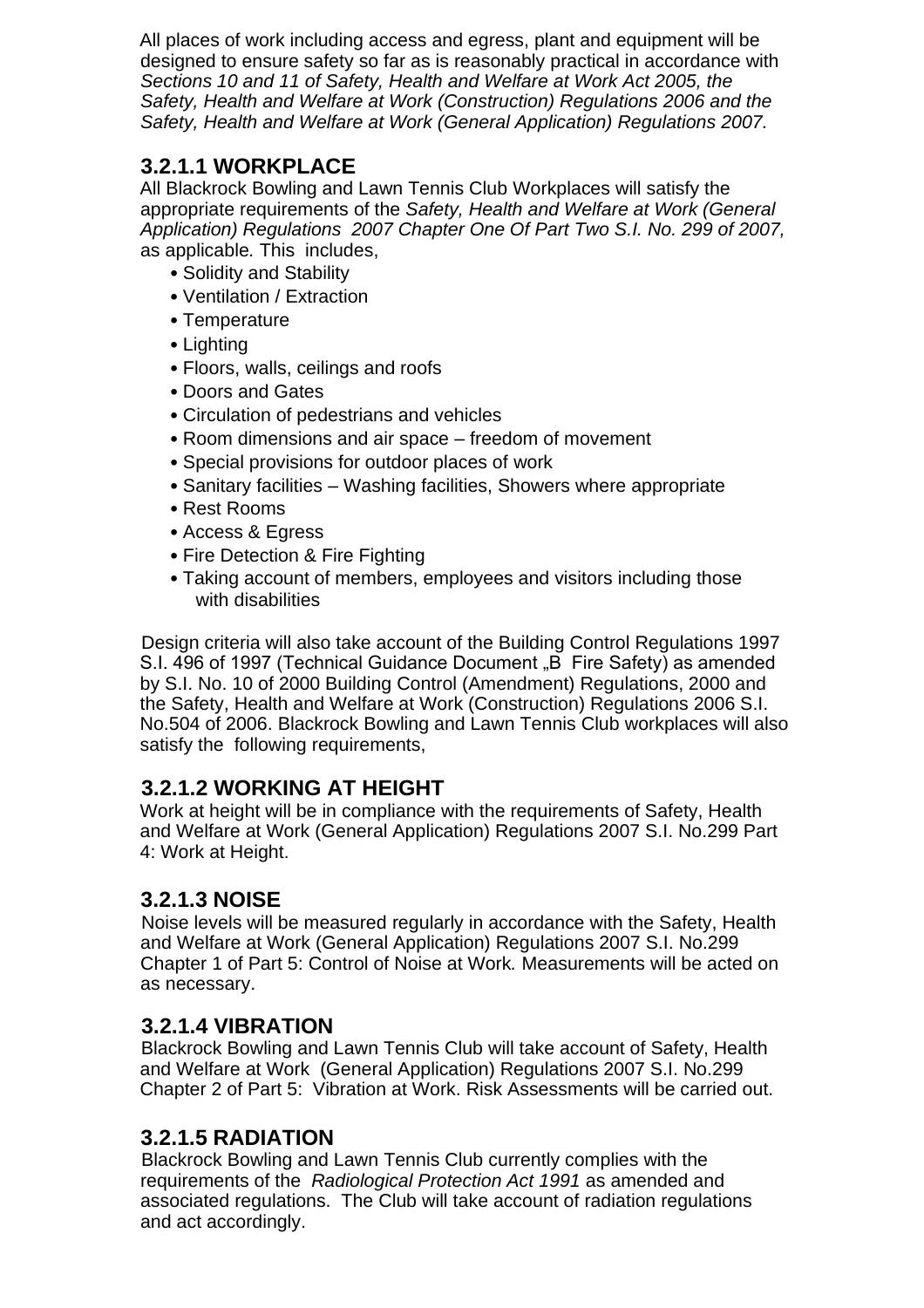# **3.2.1.6 CHEMICAL AGENTS**

Air Quality will be monitored as necessary in accordance with the *Safety, Health and Welfare at Work (Chemical Agents) Regulations 2001 SI No.619 of 2001 and take account of any obligations under the Reach Regulations.* 

## **3.2.1.7 ASBESTOS**

Blackrock Bowling and Lawn Tennis Club currently comply with the requirements of the Safety, Health and Welfare at Work (Exposure to Asbestos) Regulations 2006 SI No. 386 of 206. All areas where asbestos is present have been identified. Access to these areas is prohibited to all except authorised personnel.

## **3.2.1.8 STORAGE**

Chemicals will be stored according to the terms of applicable legislation and Codes of Practice. Radioactive materials will be stored in accordance with the terms of any license from the R.P.I.I.

## **3.2.1.9 FIRE AND EMERGENCIES**

Blackrock Bowling and Lawn Tennis Club undertake to comply with all National Standards regarding fire, safety and emergency planning. All places of work are designed to comply with current fire legislation at the time of construction or refurbishment, in accordance with the following provisions:

• *Fire Services Act 1981* 

• *Building Control Acts 1990 and 2007* Fire Safety Certificate • Building Control Regulations 1997-2004 (S.I. 496 of 1997 / S.I.No.10 of 2000 / S.I. No.85 of 2004) Building Regulations 2006 (Technical Guidance Document Part B: Fire Safety)

• Safety Health & Welfare At Work Act 2005 and the Safety Health and Welfare At Work (General Application) Regulations 2007

Irish Fire Safety Standards

- IS 3217 Emergency Lighting
- IS 3218 Fire Alarm Category Life Safety (L1)
- IS 291 Fire Protection Equipment

European Fire Safety Standards

- EN 3 Portable Fire Appliances
- EN 671 Fire Hose Reel Systems Fire Fighting Water Supplies **Provisions**

The Safety Health and Welfare at Work Act 2005, Section 8(j) regarding the preparation of plans and procedures to be followed and measures to be taken in case of emergency or serious imminent danger.

Means of escape are provided from all areas. Adequate and suitable fire fighting equipment is provided. Fire drills are carried out at regular intervals.

## **3.2.1.10 WORK EQUIPMENT**

Blackrock Bowling and Lawn Tennis Club will ensure that the necessary measures are taken so that work equipment is safe and suitable for the work carried on, in particular relating to:

- Machine safety
- Ergonomic design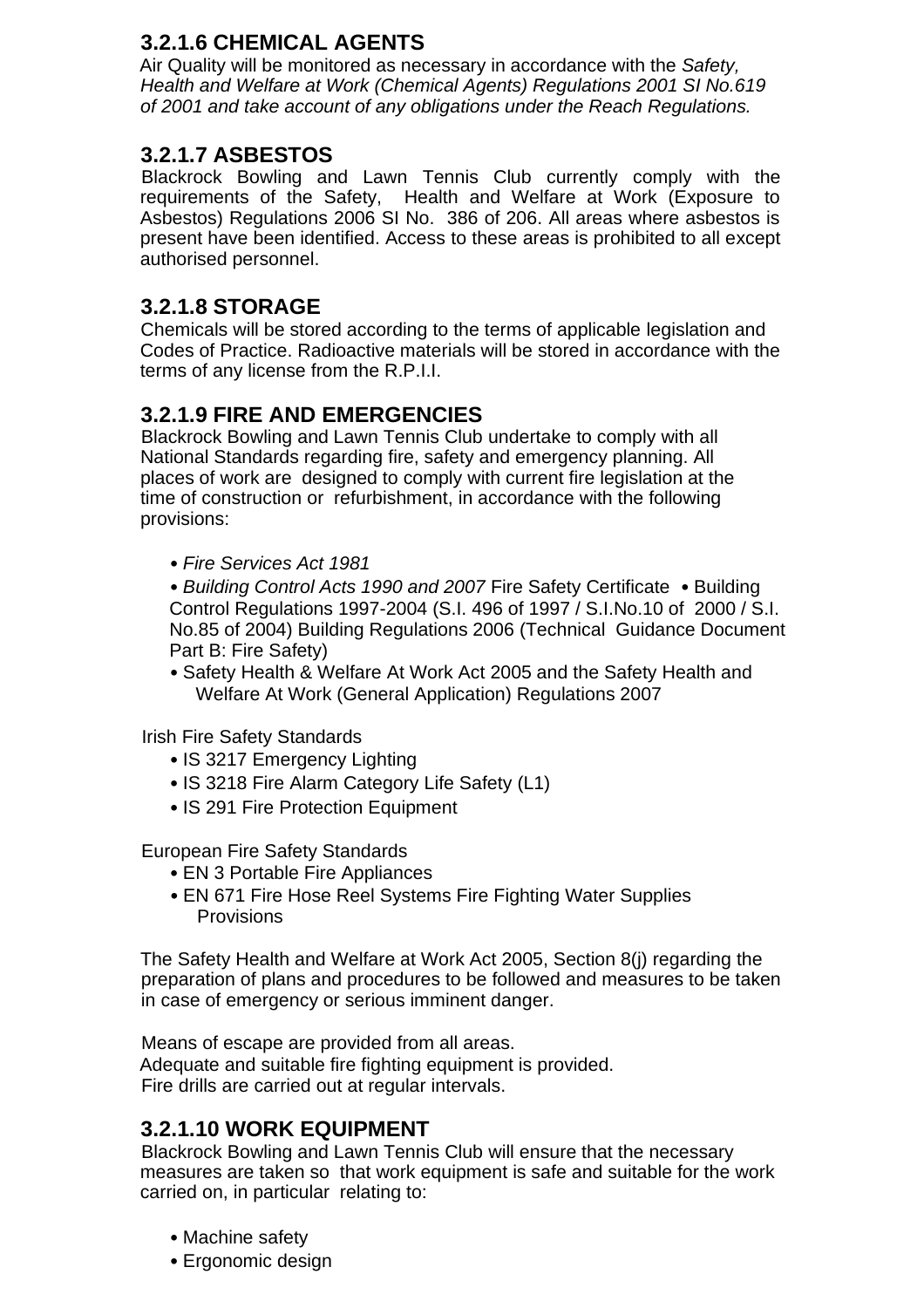- Control devices
- Emergency stops
- Containment and extraction devices
- Stability
- Isolation
- Warning signage

All work equipment will meet the highest design standards regarding safety and will comply with the Safety, Health and Welfare at Work (General Application) Regulations 2007 S.I. 299 Chapter 2 of Part 2: Use of Work Equipment and ISEN 292 and 294.

All pressure vessels and lifting equipment will be inspected to comply with statutory requirements

## **3.2.2 PURCHASING/LEASING**

All equipment purchased or leased by the Club will meet the relevant requirements of the Work Equipment Regulations and will be CE marked as required by the *European Communities (Machinery) Regulations, 2001. S.I. No. 518 of 2001 and SI 372/95 European Communities (Machinery) (Amendment) Regulations 1995*. Personal Protective Equipment purchased by the Club will comply with relevant Irish and/or International Standards.

## **3.2.3 MAINTENANCE**

Places of work including access and egress and all plant and equipment used by Blackrock Bowling and Lawn Tennis Club will be maintained to ensure safety in accordance with *Section 8 of the Safety, Health and Welfare at Work Act 2005.* The matters to which the above extends include the following:

#### **3.2.3.1 PLACE OF WORK**

Every place at which any person has at any time to work will be maintained in a safe condition and safe means of access to and egress from every such place will be provided. The Club will comply with the terms of the *Safety, Health and Welfare at Work (General Application) Regulations 2007, SI.299 Chapter 1 of Part 2: Workplace*.

#### **3.2.3.2 HOUSEKEEPING**

Good housekeeping is essential to reduce the likelihood of accidents from any source. Blackrock Bowling and Lawn Tennis Club will carry out audits and inspections to identify and address deficiencies and to help keep workplaces tidy and safe for people at work.

#### **3.2.3.3 WORK EQUIPMENT**

All work equipment will be maintained so far as is reasonably practicable to ensure safety. A preventative maintenance programme is in place for work equipment and maintenance logs are kept. Competent persons examine pressure vessels, lifts and lifting gear within statutory periods

## **3.2.3.4 EMERGENCY EQUIPMENT**

All fire alarms, sprinklers, fire extinguishers & emergency lighting are maintained and tested regularly to ensure safety.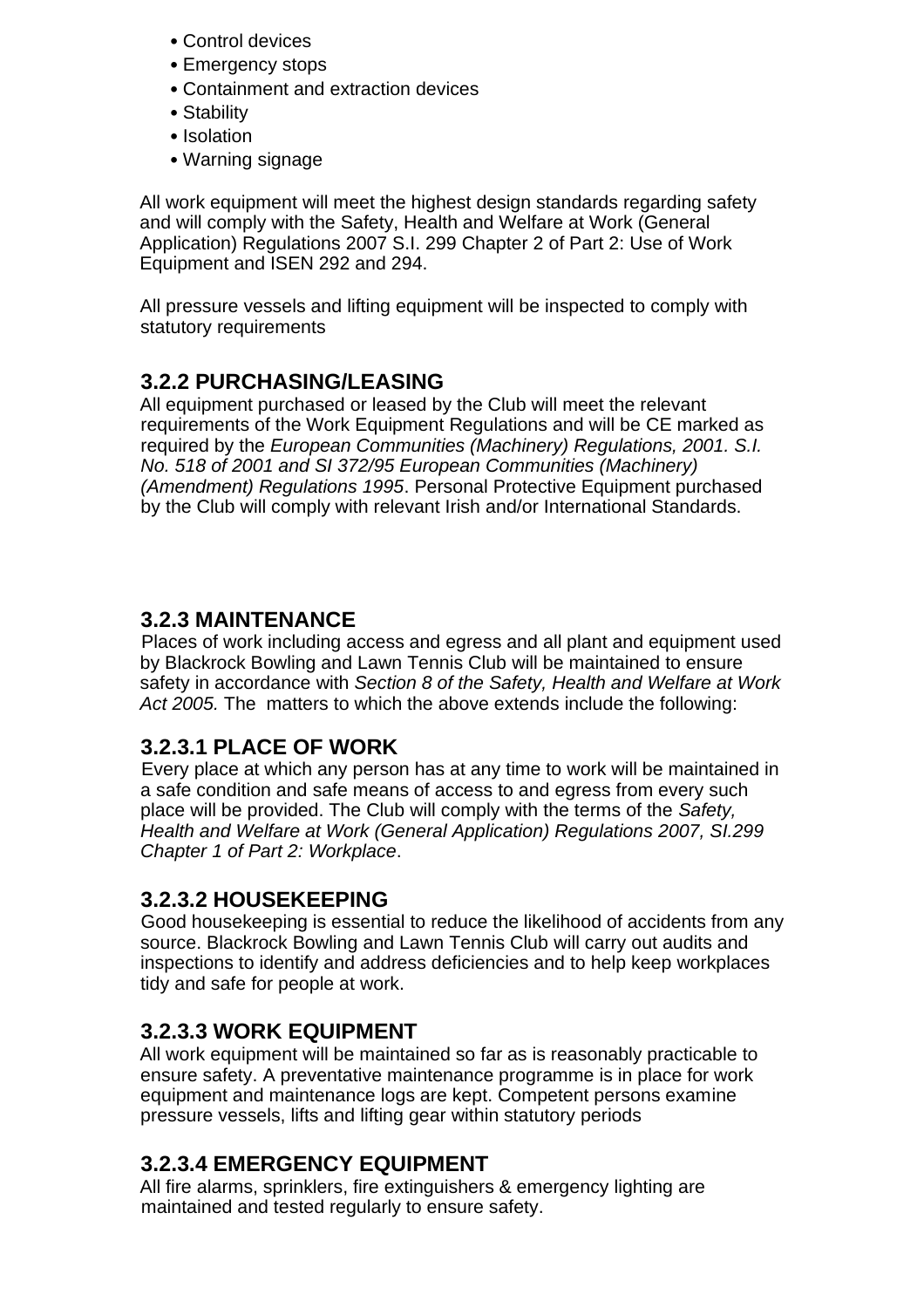# **3.2.4 PROCEDURES**

Blackrock Bowling and Lawn Tennis Club is committed to providing systems of work that are planned, organised, performed and maintained so as to be, as far as is reasonably practicable, safe and without risk to health. Systems of work have been developed under the following ings:

# **3.2.4.1 PERMIT TO WORK SYSTEMS**

Formal Permit To Work systems are developed where applicable to control hazards associated with the following.

These permits relate to: -

- Hot work
- Sprinkler System
- Gas Systems
- Confined spaces
- Fire Alarm Systems
- Hazardous activities
- Contractor activities
- Electrical Systems

Blackrock Bowling and Lawn Tennis Club is operating a permit to work system. This system is used to ensure all relevant documents are in place and approved prior to the commencement of the project. The Club will ensure that staff involved in work under the permit shall receive instructions relating to the risk.

## **3.2.4.2 LONE WORKER**

Risks to lone workers will be identified and assessed to ensure that so far as is reasonably practicable they are eliminated or adequately controlled.

# **3.2.4.3 MANUAL HANDLING PROCEDURES**

Manual handling tasks will be performed according to the terms laid down by the *Safety, Health and Welfare at Work (General Application) Regulations 2007, SI.299 Chapter 4 of Part 2: Manual Handling of Loads*.

# **3.2.4.4 CHEMICAL HANDLING**

Chemicals will be handled in accordance with the instructions on the Safety Data Sheets and *Safety Health & Welfare at Work (Chemical Agents) Regulations 2001 and Codes of Practices.* The Club will comply with the obligations imposed on it as downstream users by the REACH Regulations.

# **3.2.4.5 FIRE AND EMERGENCY PROCEDURES**

Blackrock Bowling and Lawn Tennis Club recognises the need for constant vigilance with regard to the risks posed by fire. The Club fire safety management objective is to guard against an outbreak of fire and to ensure as far as is reasonably practicable the safety of all persons in the event of an outbreak of fire. Fire evacuation drills are carried out twice yearly. Fire doors and escape routes are kept unobstructed and clearly marked. Fire alarms and emergency lighting are checked on a regular basis.

# **3.2.4.6 BULLYING BEHAVIOUR PROCEDURE**

Workplace Bullying is repeated inappropriate behaviour, direct or indirect, whether verbal, physical or otherwise, conducted by one or more persons against another or others, at the place of work and/or in the course of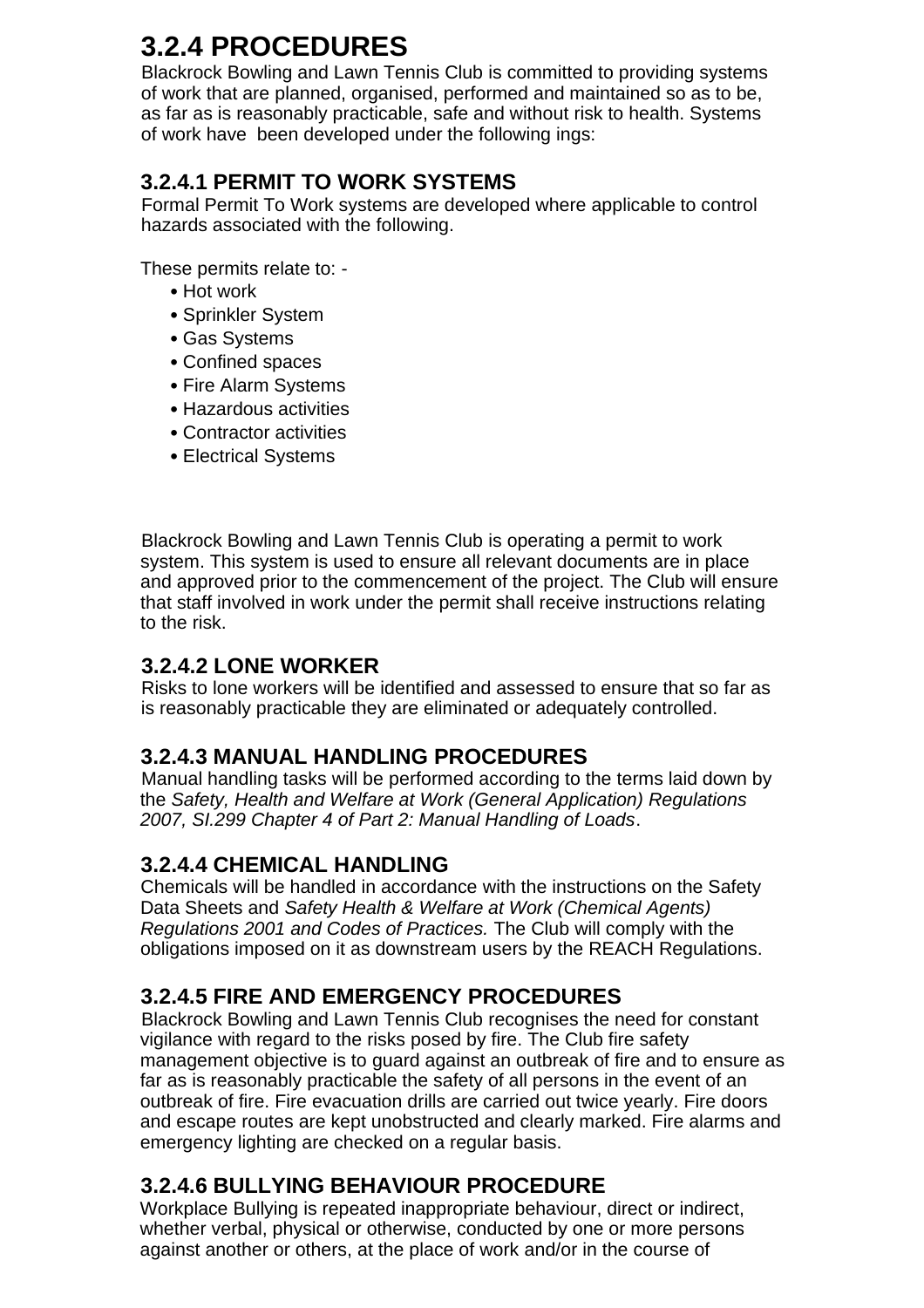employment, which could reasonably be regarded as undermining the individuals right to dignity at work.

Blackrock Bowling and Lawn Tennis Club will not tolerate bullying behaviour and will take appropriate steps to resolve these issues in accordance with the procedures of the Respect and Dignity at Work policy document.

Any member or employee who feels they have been bullied should contact a member of the Management Committee for advice.

## **3.2.4.7 STRESS**

There are many aspects of our lives that can cause stress overload, family issues, financial issues and, indeed, aspects of our life at work. Members and employees who feel that they are suffering as a result of stress should contact their GP and have the problem diagnosed. If it is the case that workplace issues are the root cause of the stress problem, the individual has the option of bringing the issue to the attention of the Management Committee to discuss the matter in confidence.

### **3.4.4.8 PERSONAL PROTECTIVE EQUIPMENT**

In circumstances in which it is not reasonably practicable to eliminate or control the hazards in the workplace, Blackrock Bowling and Lawn Tennis Club will provide and maintain such suitable protective clothing or equipment as appropriate to ensure the safety, health and welfare of workers.

Blackrock Bowling and Lawn Tennis Club identifies each activity requiring the use of P.P.E and in turn assesses each item for suitability. Training is provided in the correct method of use of all PPE.

All personal protective equipment assessment, usage, training, storage and maintenance will take account of the *Safety, Health and Welfare at Work (General Application) Regulations 2007, SI.299 Chapter 3 of Part 2: Personal Protective Equipment*.

# **3.4.4.9 ACCIDENT / INCIDENT REPORTING**

#### **PROCEDURES** (To include "near misses" and dangerous occurrences).

Members / Employees must report every accident/incident to a member of the Management Committee immediately. All accidents/incidents must be reported to the Facilities Manager / Health & Safety Officer without delay. (This includes accidents/Incidents involving the public/visitors.) Accidents and Dangerous occurrences are reported to the Health & Safety Authority by the Facilities Manager / Health & Safety Officer in accordance with the Safety, Health and Welfare at Work (General Application) Regulations 1993, SI.44 of 1993, Part X –Notification of Accidents And Dangerous Occurrences.*.* 

## **3.4.4.10 CONTRACTORS SAFETY PROCEDURES**

Contractors employed by Blackrock Bowling and Lawn Tennis Club must comply with the following requirements: -

- Do not put at risk any Club member, employee or other persons employed at, or visiting the Club.
- Produce their Safety Statement to Blackrock Bowling and Lawn Tennis Club on demand. For projects coming under the requirements of the *Safety, Health and Welfare at Work (Construction) Regulations 2006, SI 504 of 2006* produce a safety plan and/or method statement.
- Ensure all employees and subcontractors are competent to carry out the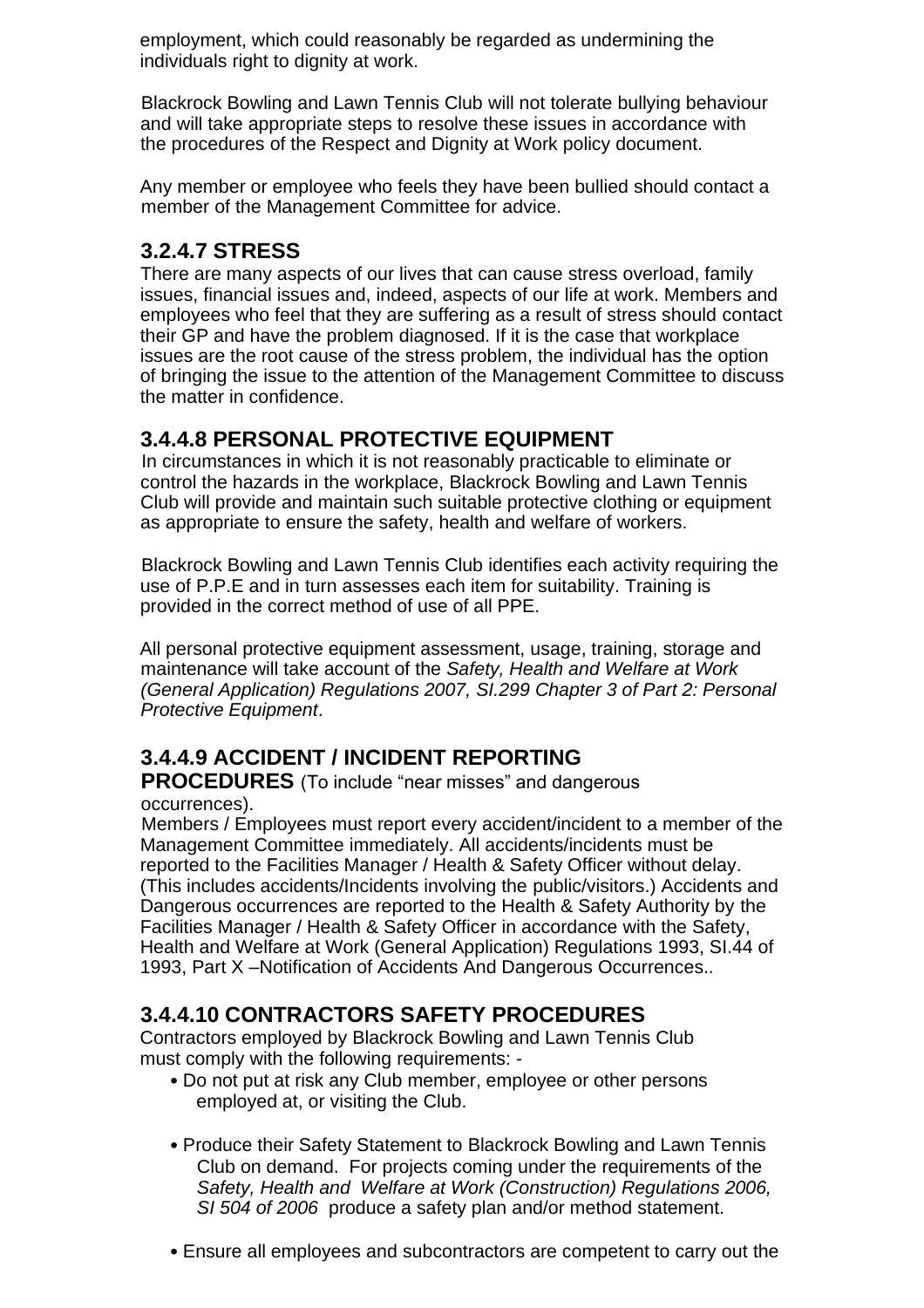tasks assigned, and all relevant employees have Safe Pass Certificates and Construction Skills Certification Scheme in accordance with *The Safety Health & Welfare At Work (Construction) Regulations 2006, SI 504 of 2006* as amended.

- Ensure that all equipment is fit for use on Blackrock Bowling and Lawn Tennis Club property.
- Work through the liaison person assigned by the Club.
- Take all safety precautions with systems of work, equipment, personal protection, etc.
- Report any accidents or dangerous occurrences to the Club Health and Safety Officer as necessary.
- Cordon off the boundaries of the contractors operation, where possible, and mark them with warning signs.
- Provide any emergency safety equipment, which may be required for the Contractor's operation.
- Follow strictly the terms of any Permit to Work system in force at the time of the contract.
- Not to use any Blackrock Bowling and Lawn Tennis Club equipment without permission from the Club and to indemnify the Club from any liability attaching to the use of the Club's equipment.
- Comply with all safety legislation and in particular the *Safety, Health and Welfare at Work (Construction) Regulations 2006, SI 504 of 2006*  as amended
- Ensure that all staff are trained in the local evacuation and emergency procedures, in particular in the area where they are employed.
- All documents must be provided at the completion of a project by the contractor liaison to the appointed person in Malahide Tennis Club

For its part, Blackrock Bowling and Lawn Tennis Club will abide by *Section 12 and 15 of the Safety Health and Welfare at Work Act 2005 No 10 of 2005,*  with regard to the obligations imposed on it concerning the safe place of work for contractors and safe plant and equipment provided by Blackrock Bowling and Lawn Tennis Club and used by the contractor. In compliance with Section *19, the* Club will carry out risk assessments on contractor activities to the extent that its duties apply to contractors. The Club will also abide by *Sections 9, 10, and 21* of the Safety Health and Welfare at Work Act 2005, concerning risks, preventive measures and instruction to contractors & their employees.

# **3.4.4.11 SAFETY PROCEDURES FOR NEW EMPLOYEES**.

The Management Committee in conjunction with the Safety Officer will inform all new employees (including casual and volunteers) of the Blackrock Bowling and Lawn Tennis Club's Safety Statement, explain its purpose and contents, and ensure that the employees are aware of their responsibilities at the recruitment stage.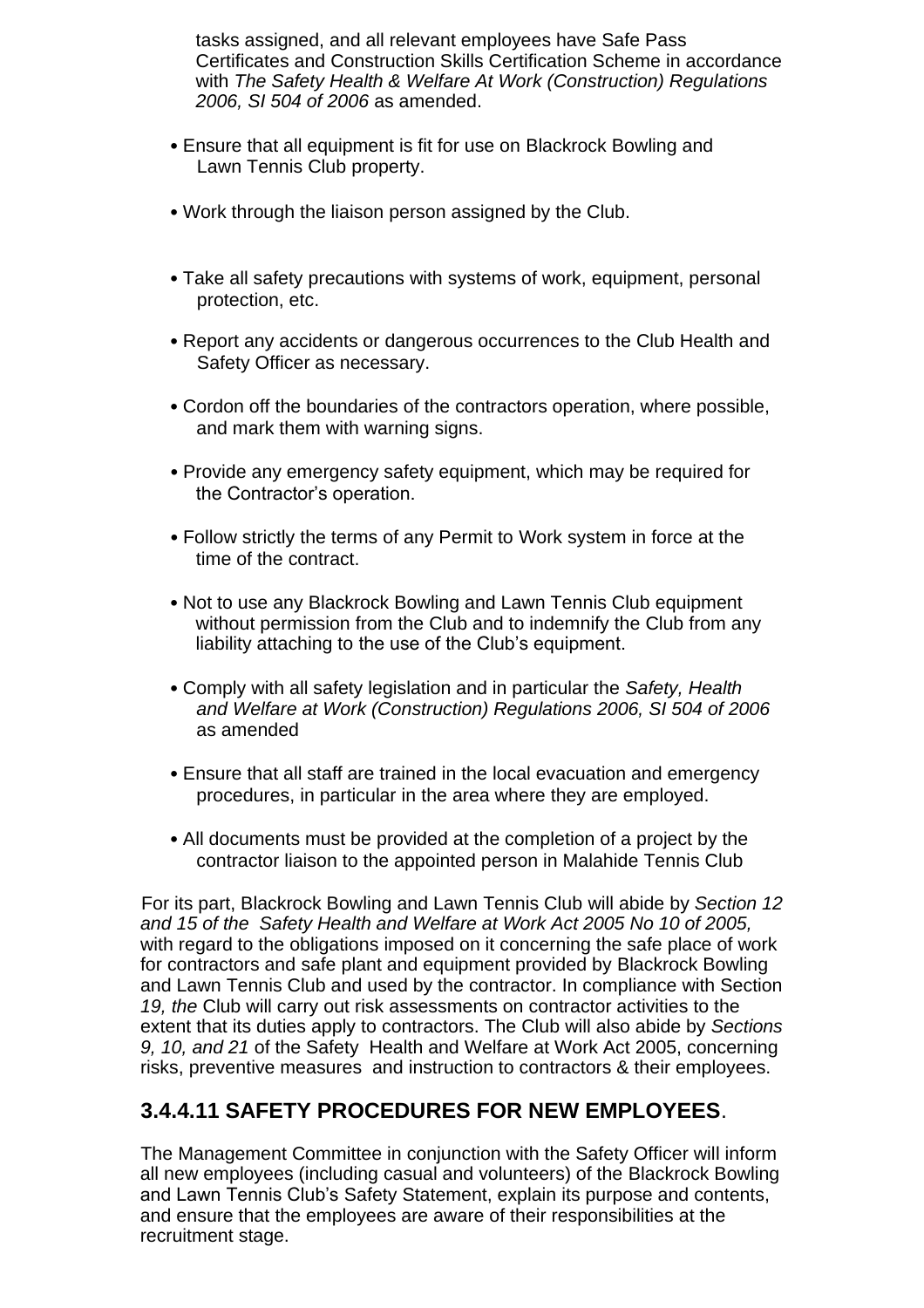Ascertaining if the new employee has any disability or illness, which could prevent him/her, carrying out certain activities safely or which could require additional protective measures.

Advising new employees of any potentially dangerous areas of operations on Blackrock Bowling and Lawn Tennis Club's property or in their proposed work areas.

Advising new employees of any prohibited actions on Blackrock Bowling and Lawn Tennis Club's site or in the workplace e.g. working in specified areas without safety glasses, ear defenders, operating plant unless authorised.

Provision of training/instruction and supervision as required for the new employee at the earliest opportunity e.g. manual handling, safety training, etc.

Issuing to the new employee any Personal Protective Clothing or Equipment necessary, (e.g. safety goggles, ear defenders, weatherproof clothing, high visibility clothing, etc.) and obtaining their signature for the items issued. Train him/her in the correct use and purpose thereof. Monitor use carefully.

Showing the new employee the location of the first aid facilities and explain the procedures in the event of an accident. In particular, explain the necessity to report all accidents/ occurrences to the Management Committee or Safety Officer however trivial.

Explaining the Emergency Evacuation procedures in the event of a fire or major incident.

Ensuring the employee has completed an Induction Training course after commencing employment.

#### **3.2.4.12 PROCEDURES FOR DEALING WITH HEALTH & SAFETY OF VISITORS**

Visitors are all persons who are not Blackrock Bowling and Lawn Tennis Club members or employees or engaged in workplace activities at the Club. In compliance with Section 12 of the Safety Health and Welfare at Work Act 2005. Blackrock Bowling and Lawn Tennis Club will manage its operations so far as is reasonably practicable so as to ensure that in the course of its work activities visitors are not exposed to risk. The Management Committee will provide adequate instruction so far as is reasonably practicable to ensure the Health & Safety of all persons under their control on Blackrock Bowling and Lawn Tennis Club property. The need to continually remind visitors of safety matters is recognised and will be implemented on an ongoing basis. In compliance with Section 19 of the Safety Health and Welfare at Work Act, 2005 Blackrock Bowling and Lawn Tennis Club will carry out risk assessments on visitor activities to the extent that its duties apply.

#### **3.2.4.13 PREGNANT, POSTNATAL & BREASTFEEDING EMPLOYEES**

It is the policy of Blackrock Bowling and Lawn Tennis Club to take every precaution to ensure the safety and health of pregnant, postnatal and breastfeeding employees, so far as is reasonably practicable, in accordance with the provisions of the *Safety, Health & Welfare at Work (General Application) Regulations 2007, S.I. 299 Chapter 2 of Part 6: Protection of Pregnant, Post- Natal and Breastfeeding Employees.* This will be reviewed on an individual basis, as necessary, taking account of the overall condition of the employee and requirements for confidentiality, sensitivity and privacy. Initial notification of pregnancy should be referred to the Management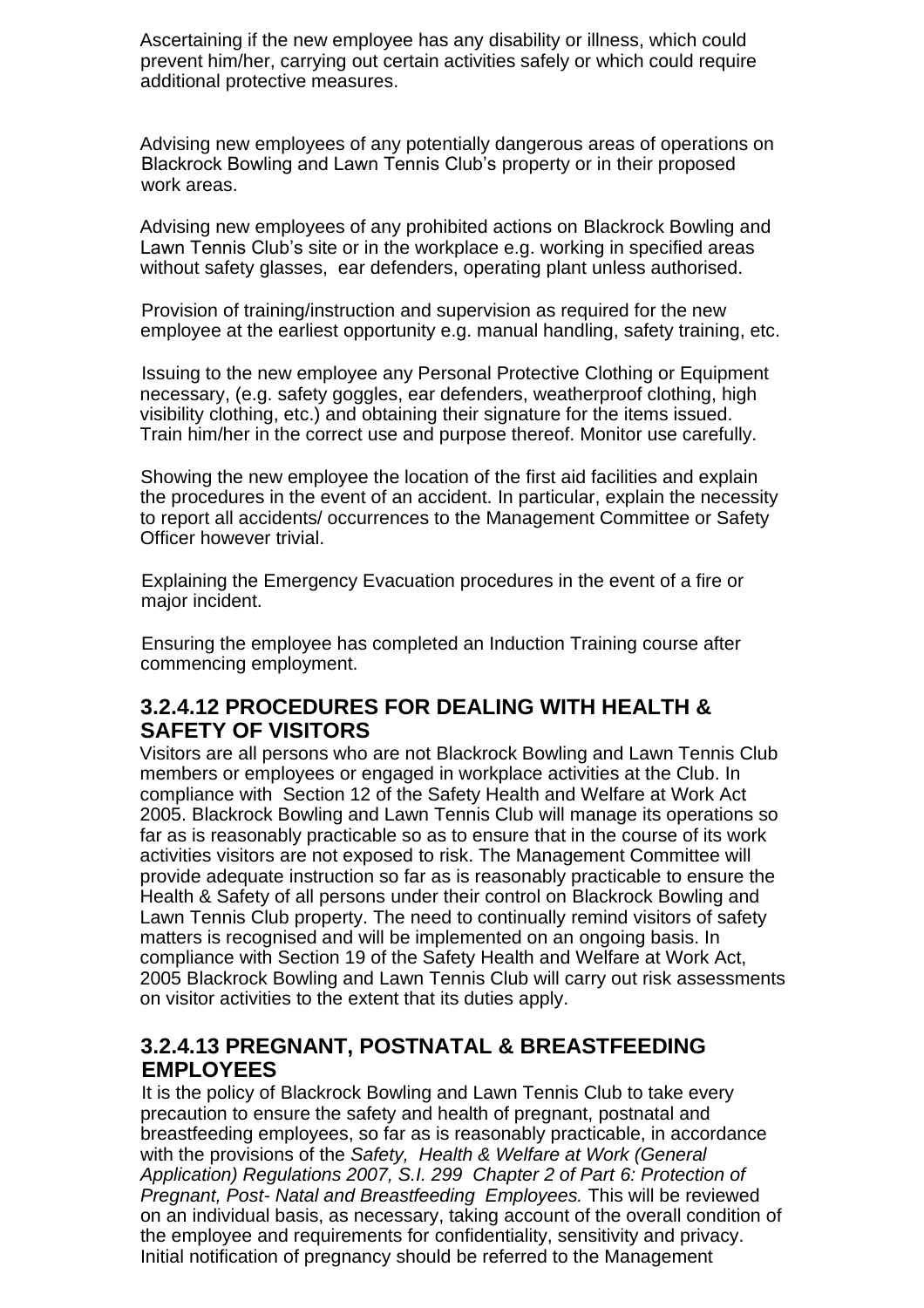Committee or Safety Officer, who will arrange risk assessments where necessary. Blackrock Bowling and Lawn Tennis Club will take account of the *Safety, Health & Welfare at Work (General Application) Regulations 2007, S.I.299 Chapter 2 of Part 6: Protection of Pregnant, PostNatal and Breastfeeding Employees* and all other legislation in carrying out Risk Assessments. In cases where pregnant employees cannot be redeployed or their working conditions suitably altered to take account of their pregnancy, the Club will arrange for Health and Safety Leave in compliance with the Maternity Protection Act 1994.

## **3.2.4.14 PROTECTION OF CHILDREN AND YOUNG PERSONS**

It is the policy of Blackrock Bowling and Lawn Tennis Club to take every precaution to ensure the safety and health of young persons employed, so far as is reasonably practicable, in accordance with the provisions of the *Safety, Health & Welfare at Work (General Application) Regulations 2007, S.I 299 Chapter 1 of Part 6: Protection of Children and Young Persons.* 

### **3.2.5 INFORMATION / INSTRUCTION / TRAINING / SUPERVISION**

Blackrock Bowling and Lawn Tennis Club will ensure that information is given to employees in relation to safety in a form and language that is understood including hazards, preventive measures and responsible persons. Blackrock Bowling and Lawn Tennis Club is committed to providing information, instruction, training and supervision as is necessary to ensure, so far as is reasonably practicable, the safety, health and welfare at work of its employees. This training will be delivered in a language understood by employees. All training is based on an analysis of the task to be completed and safety training will be based on the hazards of the particular task. Blackrock Bowling and Lawn Tennis Club carries out refresher training programmes to ensure safety. Employees are trained in all the hazards in their workplace and the precautions to be taken to ensure safety. Blackrock Bowling and Lawn Tennis Club recognises that the most important link in the safety chain is first-line supervision and special attention is paid to ensure that members and employees understand and are committed to the principles of safety. All safety training carried out takes account of the Guidelines on Occupational Safety Training issued by the Health and Safety Authority.

Training to ensure safety includes:

- Induction Training
- Job Safety Training
- Specialist Training E.g. First Aid, Defibrillator, Manual Handling, Chemical Safety, etc.
- Refresher Training

Blackrock Bowling and Lawn Tennis Club will ensure the capability of every member and employee is taken into account to carry out the tasks allotted to them in accordance with the requirements of the *Safety Health and Welfare at Work Act 2005 (Section 10)*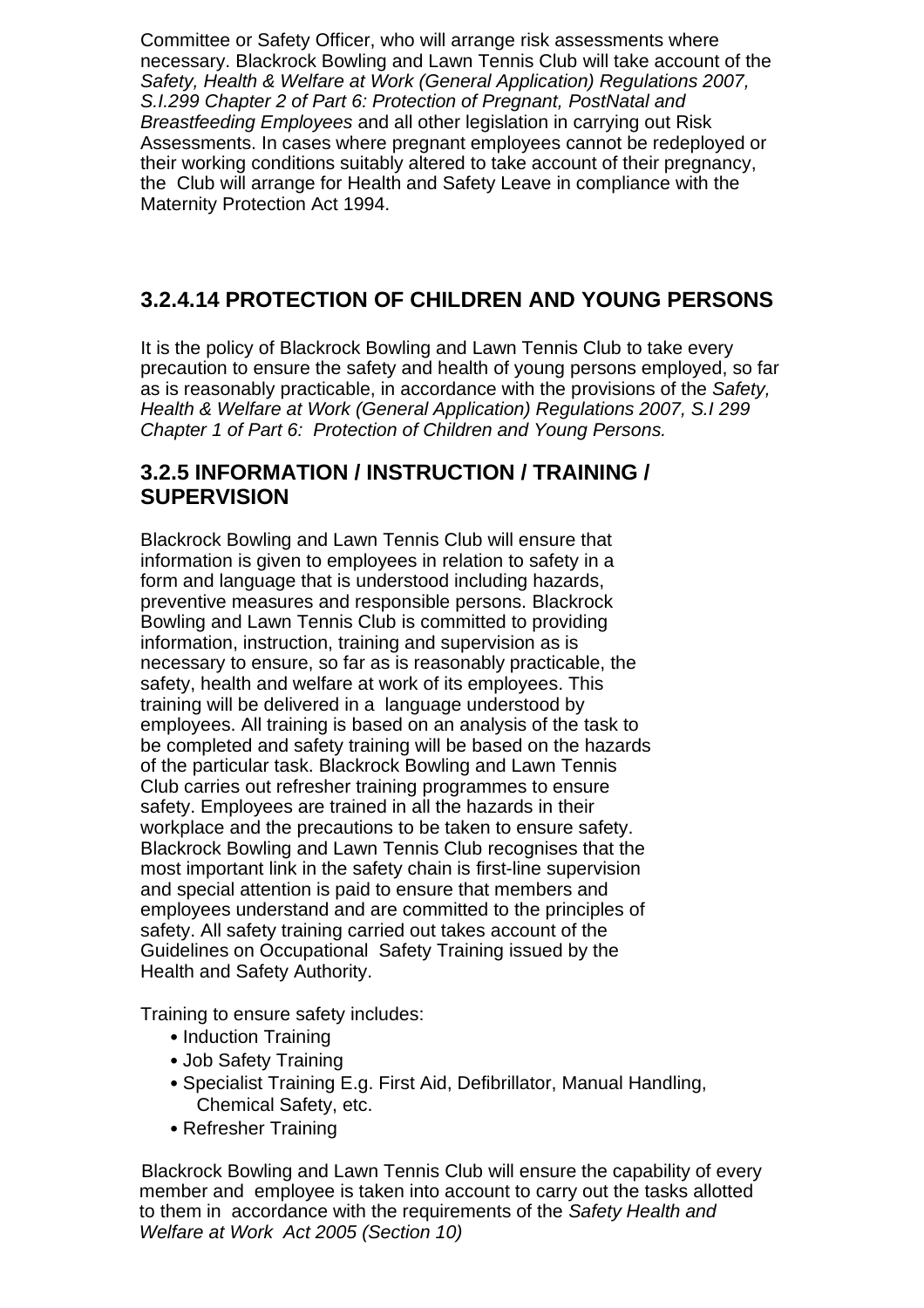# **3.2.6 ASSESSMENTS**

Written hazard identification and risk assessments relating to day-to-day operations are carried out on Blackrock Bowling and Lawn Tennis Club activities. The Management Committee will carry out these supported by the Facilities Manager / Health & Safety Officer when required.

These assessments relate to inter alia the following:

- Housekeeping, including floor, walkways, stairs
- Machinery guarding, including testing of interlocks
- Fire
- Suitability of personal protective equipment
- Hand tools
- Electrics, including the test of R.C.D's (E.L.C.B s)
- Chemical Agents
- Special Hazards of Maintenance
- Any accidents in the area since the previous assessments •

Risks to pregnant, postnatal and breastfeeding employees • Young persons and children

- Noise
- Vibration
- Radiation
- Biological Agents
- Place of Work Safety Including Access and Egress and Working at Heights.
- Manual Handling
- Display Screen Equipment
- Contractors activities
- Risks to members and visitors
- Any other Hazards

# **3.2.7 INVESTIGATION (ACCIDENT / INCIDENT)**

Accident / Incident report forms can be obtained from the Management Committee or the Health and Safety Officer.

The Management of Blackrock Bowling and Lawn Tennis Club will comply with statutory obligations under *the Safety Health and Welfare at Work (General Application) Regulations 1993, SI. 44 of 1993 Part X – Notification of Accidents and Dangerous Occurrences* to report accidents/incidents / dangerous occurrences resulting in absence of more than 3 consecutive days to the Health & Safety Authority on Form IR1.

Any dangerous occurrence will be reported to the Health & Safety Authority on form IR3. This will be the Facilities Manager / Health & Safety Officer's responsibility. Records of all accidents/incidents / dangerous occurrences will be held on file by the Safety Officer.

## **3.2.8 CONSULTATION**

Blackrock Bowling and Lawn Tennis Club is committed to meeting its obligations under *Sections 25 & 26 of the Safety, Health and Welfare at Work Act 2005* on safety representatives and consultation. Blackrock Bowling and Lawn Tennis Club is committed to taking account of any representations made by the employees, so far as is reasonably practicable.

# **3.2.8.1 SAFETY REPRESENTATIVES**

Blackrock Bowling and Lawn Tennis Club recognises the member's and employee's right to appoint representatives to represent them in consultations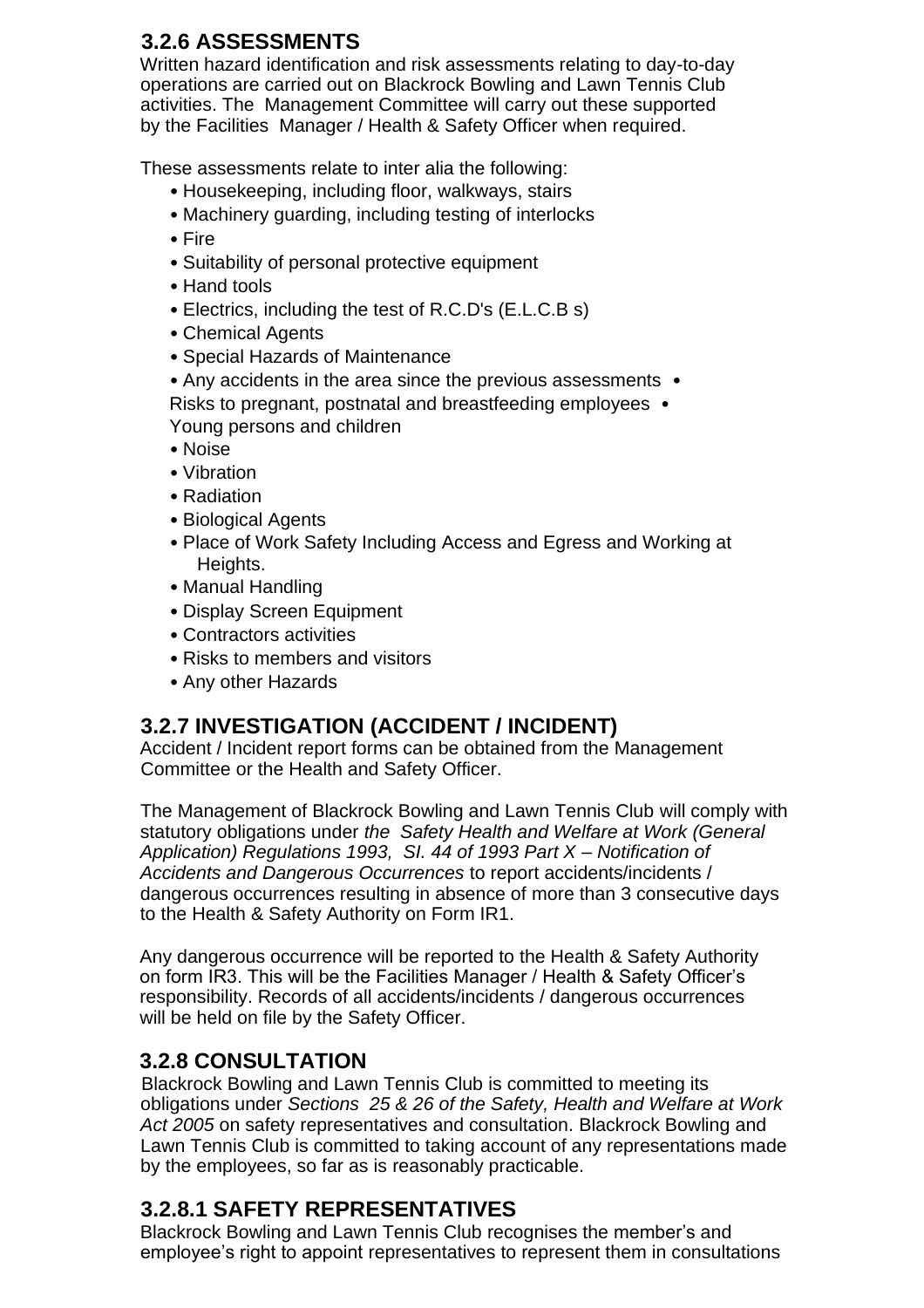on safety with the Club. It also recognises the statutory rights of Safety Representatives as set out in Section 25 of the Safety Health and Welfare At Work Act, 2005*.* The Club also supports the selection by all members and employees of Safety Representatives and will cooperate with those selected and ensure that proper training and support is provided as necessary in accordance with legislation.

The functions of Safety Representatives include the following:

- To inspect the place of work;
- To investigate accidents and dangerous occurrences;
- To investigate complaints by any employee he/she represents relating to that employee's health, safety, or welfare at work;
- At the discretion of the H.S.A Inspector to accompany him/her when investigating an accident or dangerous occurrence and to be present for employee interviews (if the employee so requests).
- To make representations to the Club (Management Committee) on matters arising out of the above;
- To liaise with HSA Inspectors as necessary and the Health and Safety Officer as required;
- To attend meetings of the safety committee;
- Any other functions as deemed necessary by the regulations.

## **3.2.8.2 SAFETY COMMITTEE**

In compliance with Section 26 of the Safety Health and Welfare at Work Act, 2005 Blackrock Bowling and Lawn Tennis Club has a safety committee representing all members and employees. All Safety Representatives are members of this committee, as is the Health and Safety Officer. This committee meets on a regular basis and considers amongst others, Sections 26(1) and 26(2) of the Act relating to the consultation and participation of members and employees.

The Safety Committee meets to discuss items such as the following: • Any representations made to the Club on any matters relating to safety, health and welfare.

- The review of safety and health audits including feedback from an inspector.
- Seeking solutions to safety and health issues that arise. The study of information relating to accidents, dangerous occurrences and instances of occupational ill-health at the place of work.
- Developing and implementing safe systems of work.
- Reviewing communication and member/employee training relating to safety and health.
- Considering reports presented by a safety representative.
- A progress report on implementing risk assessments and the safety statement.

• The provision and use of personal protective equipment. • Special promotional activities on safety and health at work. • Safety and health training needs and reports on safety training courses attended by the Management Committee and employees.

# **3.2.9 HEALTH SURVEILLANCE**

Blackrock Bowling and Lawn Tennis Club will ensure that health surveillance is made available to every employee (casual and volunteer) appropriate to the Health & Safety risks that may be incurred at the place of work. This will be made available at regular intervals in accordance with legal requirements. These include eye and eyesight, audiometry, vaccinations as required by risk assessments. Blackrock Bowling and Lawn Tennis Club offer Health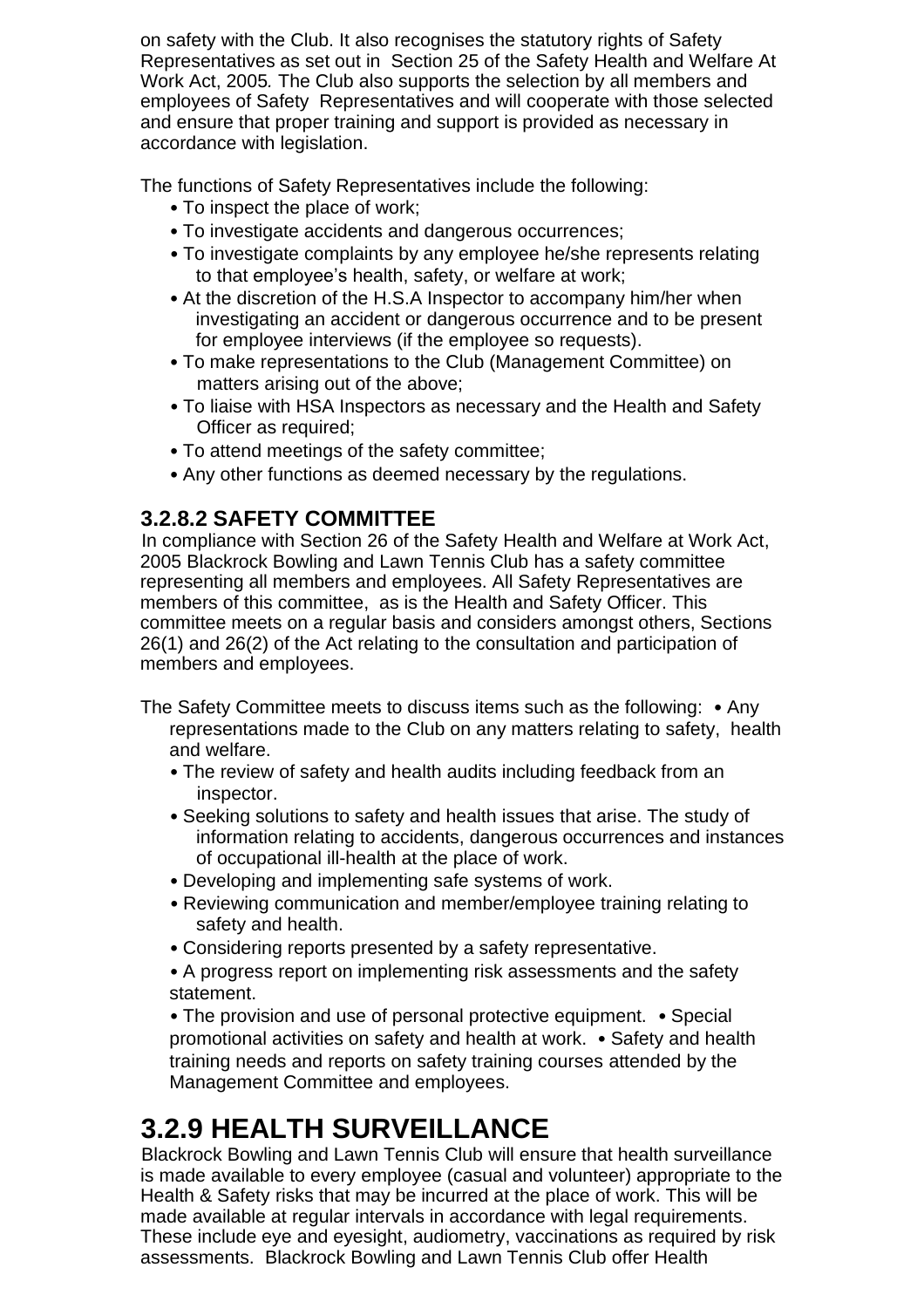Surveillance schemes in line with the requirements of the legislation.

# **3.2.9.1 NO SMOKING POLICY**

Blackrock Bowling and Lawn Tennis Club is committed to providing a safe and comfortable working environment in line with the requirements of the *Public Health (Tobacco) Act 2002 No. 6 of 2002 and the Public Health* 

*(Tobacco)(Amendment) Number 6 of 2004*. To this end tobacco smoking is prohibited in all buildings and workplaces. The Club Smoke-Free Workplace Policy outlines the responsibility of the Management Committee and the cooperation required from members and employees. The Management Committee is responsible for ensuring that this policy is implemented. Smoking is prohibited in all work areas to which the public have access and all enclosed workplaces as required by the *Public Health (Tobacco) Act 2002 No. 6 of 2002 and the Public Health (Tobacco)(Amendment) Number 6 of 2004*.

# **3.2.9.2 FIRST AID**

Blackrock Bowling and Lawn Tennis Club ensure that an appropriate number of persons are trained and qualified in first aid by an approved body. All qualified First Aiders will receive additional training for ongoing re-certification as necessary. First Aid Facilities are available in agreed areas.

A Defibrillator is also available outside the Tennis Pavilion and the Main Club House. Blackrock Bowling and Lawn Tennis Club is committed to providing first aid to the standards of *Safety, Health and Welfare at Work (General Application) Regulations2007 SI: 299 Chapter 2 Part 7: First-Aid.* 

# **3.2.10 WELFARE FACILITIES**

# **3.2.10.1 DRINKING WATER**

Adequate supplies of drinking water are provided in working areas throughout the Tennis Club in accordance with the European Communities (Drinking Water) Regulations, 2000 (SI 439 / 2000) *and EC (Drinking Water)(No. 2) Regulations, 2007 ( SI 278/2007)* 

# **3.2.10.2 TOILETS**

Toilets are maintained in good order, cleaned and adequately equipped in accordance with the provisions of Safety, Health and Welfare at Work (General Application) Regulations 2007.

# **3.2.10.3 SANITARY FACILITIES**

Hot and cold water, soap or approved cleaning agents, and adequate facilities for hand drying are provided for employees, members and visitors at convenient locations at all times. Shower facilities are also provided as required.

## **3.2.10.4 CHANGING ROOMS**

Changing room facilities are provided in the Main Club House and the Tennis Pavilion.

## **3.2.10.5 RESTROOMS**

Rest Rooms are provided and maintained as required.

# **3.2.11 AUDIT**

Blackrock Bowling and Lawn Tennis Club carry out regular audits of all its Health and Safety systems in order to ensure standards are maintained. In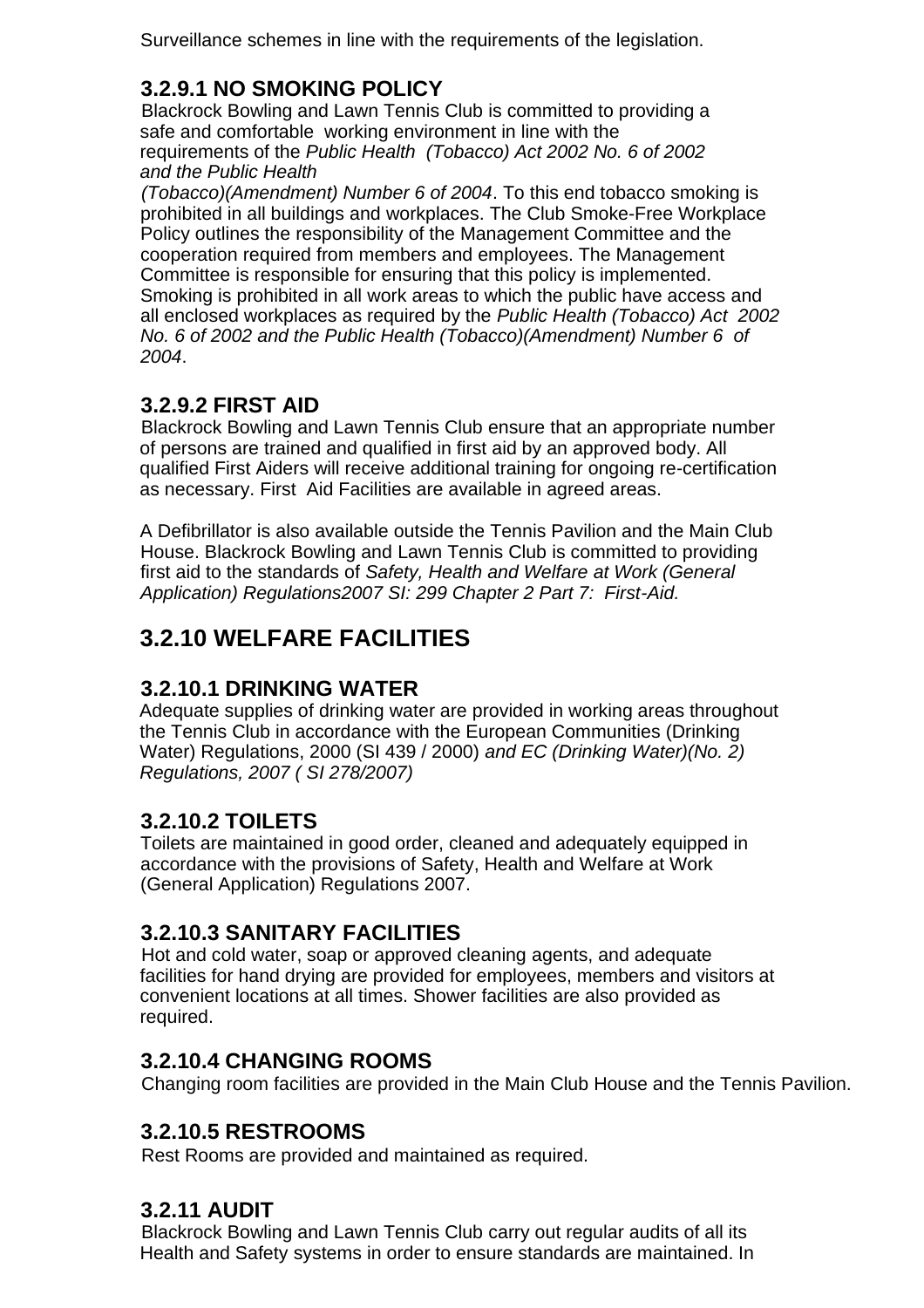particular, any areas where accident levels are above average will be subject to a detailed audit of all safety management systems to discover the root cause and take appropriate remedial action.

## **3.2.12 REVIEW**

The President and Management Committee in conjunction with the Safety Committee undertake to oversee the development and implementation of the safety programme. The Safety Statement is reviewed annually and revised as necessary. It will also be revised on direction from an HSA Inspector.

# **3.3 SPECIFIC HEALTH & SAFETY DUTIES**

The President in conjunction with the Management Committee has the following functions:

- To ensure that the obligations of the Management Committee and its members in respect of Health & Safety are met in accordance with legal and best practice requirements.
- To report to the Management Committee on the general activities of the Club in meeting Health & Safety Requirements.
- To propose to the Management Committee any changes that may be required to ensure the continued effectiveness of Health & Safety activities.

## **3.3.1 MANAGEMENT COMMITTEE**

*Section 80 (Subsection 1 & 2) of the Safety Health & Welfare At Work Act 2005 requires all management to accept all responsibilities assigned by the safety statement. Failure to do so is a criminal offence and can result in fines and/or imprisonment.* This requires the Management Committee to manage Health & Safety in the same way as the quality of service and operational efficiency. They are also responsible for ensuring that adequate funding is sought for Health and Safety development.

## **3.3.2 FACILITIES MANAGER / HEALTH & SAFETY OFFICER**

The Facilities Manager / Health & Safety Officer has been designated as the Health & Safety Coordinator under *Sections 11 and 18 of the Safety Health and Welfare at Work Act 2005*.

This involves the following functions:

- To review the Safety Statement annually and also in the event of changes in Legislation.
- To keep the Management Committee abreast of current legislation in the safety field including legal responsibilities
- To advise the President and Management Committee on a regular basis of the development of the safety programme.
- To support members and employees in addressing health and safety issues.
- To carry out Risk Assessments.
- To seek where necessary the services of a competent person for the purpose of ensuring the health, safety and welfare of members and employees.
- To support the Management Committee in the setting of internal safety standards
- To liaise with the Health and Safety Authority on any requests or demands.
- To accompany safety representatives on any inspection tour carried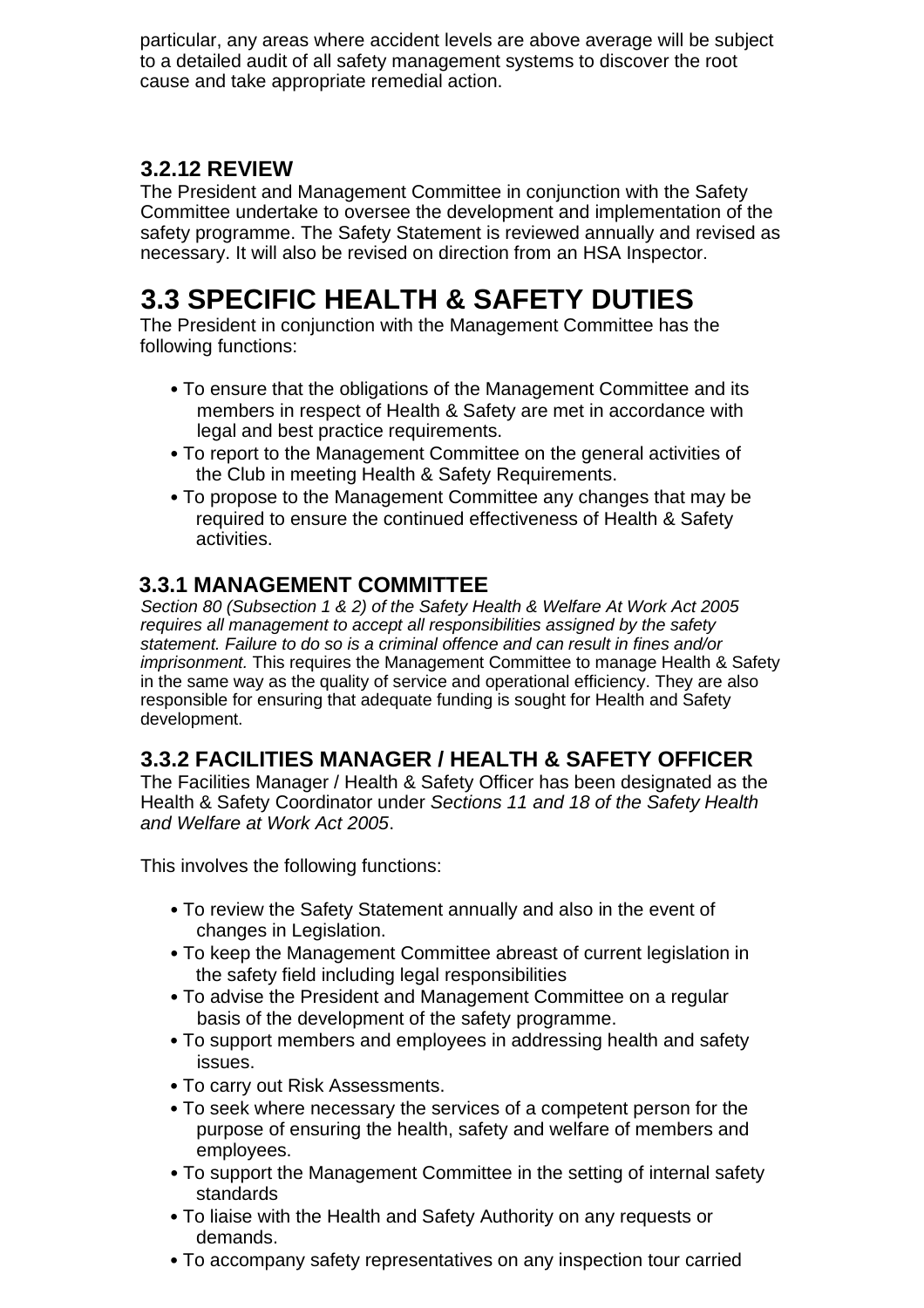out by them as necessary.

- To maintain records and analyse trends of all reports/assessments.
- To support the Management Committee in the investigation of accidents and analyse reports to prevent reoccurrence.
- To periodically review and evaluate the Safety Programme.
- 
- To continue the development of Malahide Tennis Club's Safety Programme.
- To manage and facilitate the consultation process with the member and employee representatives.

### **3.3.3 CONSTRUCTION PROJECTS**

Assess competency of persons or organisations who apply for appointment as Project Supervisors, Designers and Contractors.

Appoint in writing the Project Supervisor Design Process (PSDP), Project Supervisor Construction Stage (PSCS), Designers and Contractor for the purpose of ensuring that projects are designed, constructed and can be maintained safely during use in accordance with Section 17 of the Safety Health and Welfare at Work Act 2005.

These obligations have been amplified by the Safety, Health and Welfare at Work (Construction) Regulations 2006, SI 504 of 2006

For all construction projects falling within the terms of the *Safety Health and Welfare at Work (Construction)* Regulations 2006, SI 504 of 2006

- Blackrock Bowling and Lawn Tennis Club will ensure the appointment of all necessary Project Supervisors.
- Notify the Health & Safety Authority of the appointments (AF1 Form)
- Competence must be ensured under the following ings
	- o Safety Management
	- o Safety Statement
	- o Safety management system
	- o Risk Assessments
	- o Take account of the general principles of prevention
	- o Design out hazards
	- o Assess competency of staff
	- o Assess health and safety resources required
	- o Corrective actions and issue directions
	- o Details of similar Projects
	- o Previous PSDP / PSDS appointments
	- o Experience of staff
	- o Relevant qualifications and/or safety training
	- o Membership of professional bodies
	- o Communication and coordination of design safety
	- o Example of previous Safety and Health Plan
	- o Process for preparing a Safety File
	- o Details of Accidents / incidents
	- o Details of previous convictions/enforcement action by the Health & Safety Authority

Blackrock Bowling and Lawn Tennis Club staff involved in contract administration and management will receive the appropriate training in their obligations under the *Safety Health and Welfare at Work (Construction)*  Regulations 2006, SI 504 of 2006.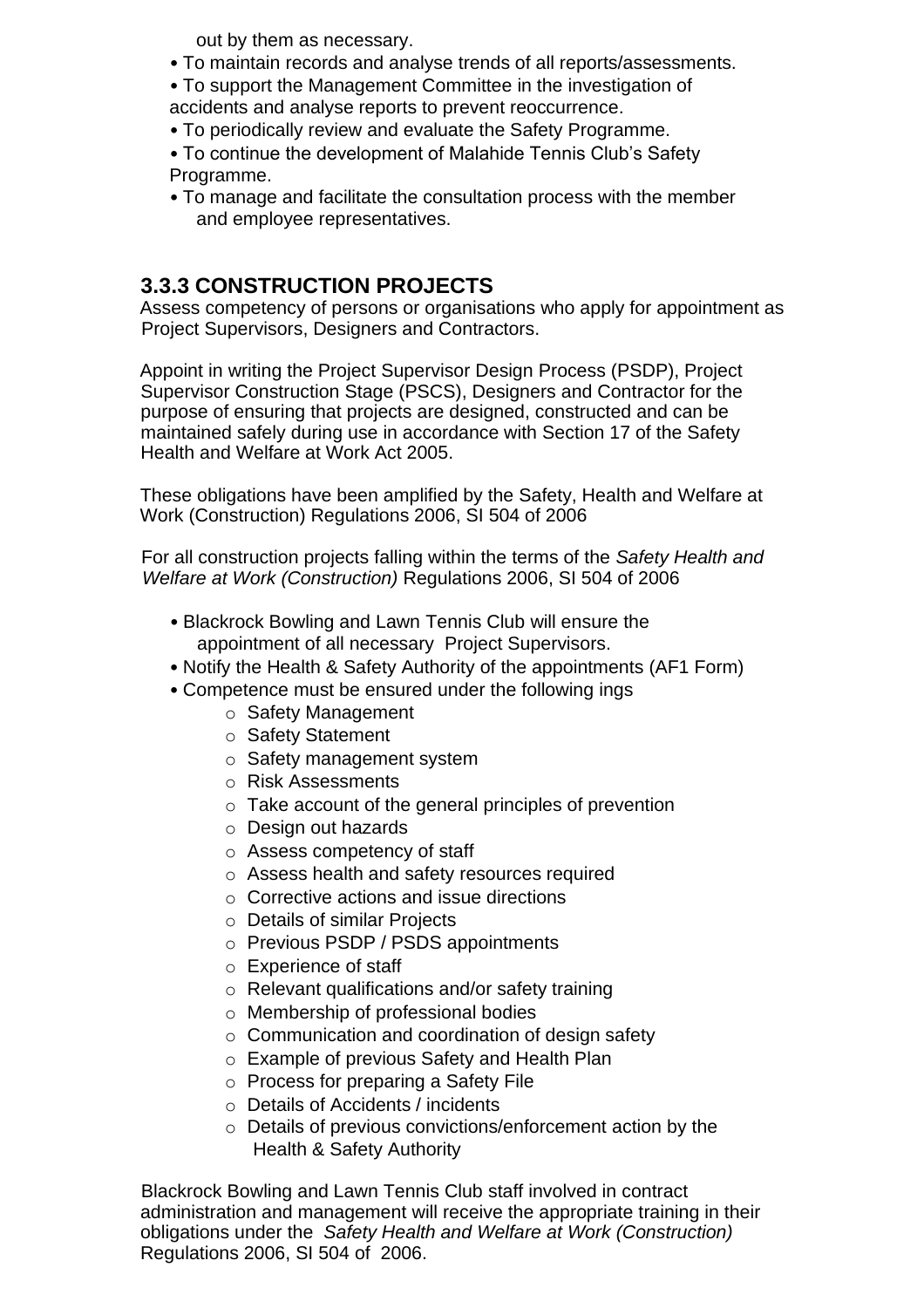## **3.3.4 MEMBER / EMPLOYEE CO-OPERATION**

An essential ingredient in Blackrock Bowling and Lawn Tennis Club's Safety Policy is the commitment of its members, employees (including Casual and Voluntary Staff) to the principles of safety outlined in this Statement. This commitment, when translated into action, means that each member/employee will:

1. Comply with the relevant statutory provisions as appropriate.

2. Take reasonable care for his/her own safety and the safety of anyone affected by his/her actions.

- 3. Not to be under the influence of Intoxicants as to endanger their own safety or that of others.
- 4. Cooperate with Blackrock Bowling and Lawn Tennis Club so that the Club will comply with legislation on safety.
- 5. Not engage in improper conduct or other behavior that would endanger safety.
- 6. Attend training and undergo assessment as required.
- 7. Make correct use of any article or substance (including PPE) at place of work.
- 8. Report
	- o Any work being carried out that may endanger safety.
	- o Any defects in the place of work, systems of work.
	- o Any contraventions of which they are aware.

9. Not misrepresent their level of training as may be prescribed. 10. Not misuse anything provided for securing safety and/or place at risk the safety of persons

11. Actively participate in fire safety including drills and fire fighting training. 12. Report all accidents/incidents to the Management Committee immediately.

For Blackrock Bowling and Lawn Tennis Club's safety policy to be successful and for the avoidance of accidents, it is essential that the members and employees co operate as required by *Section 13 of the Safety, Health and Welfare at Work Act of 2005.*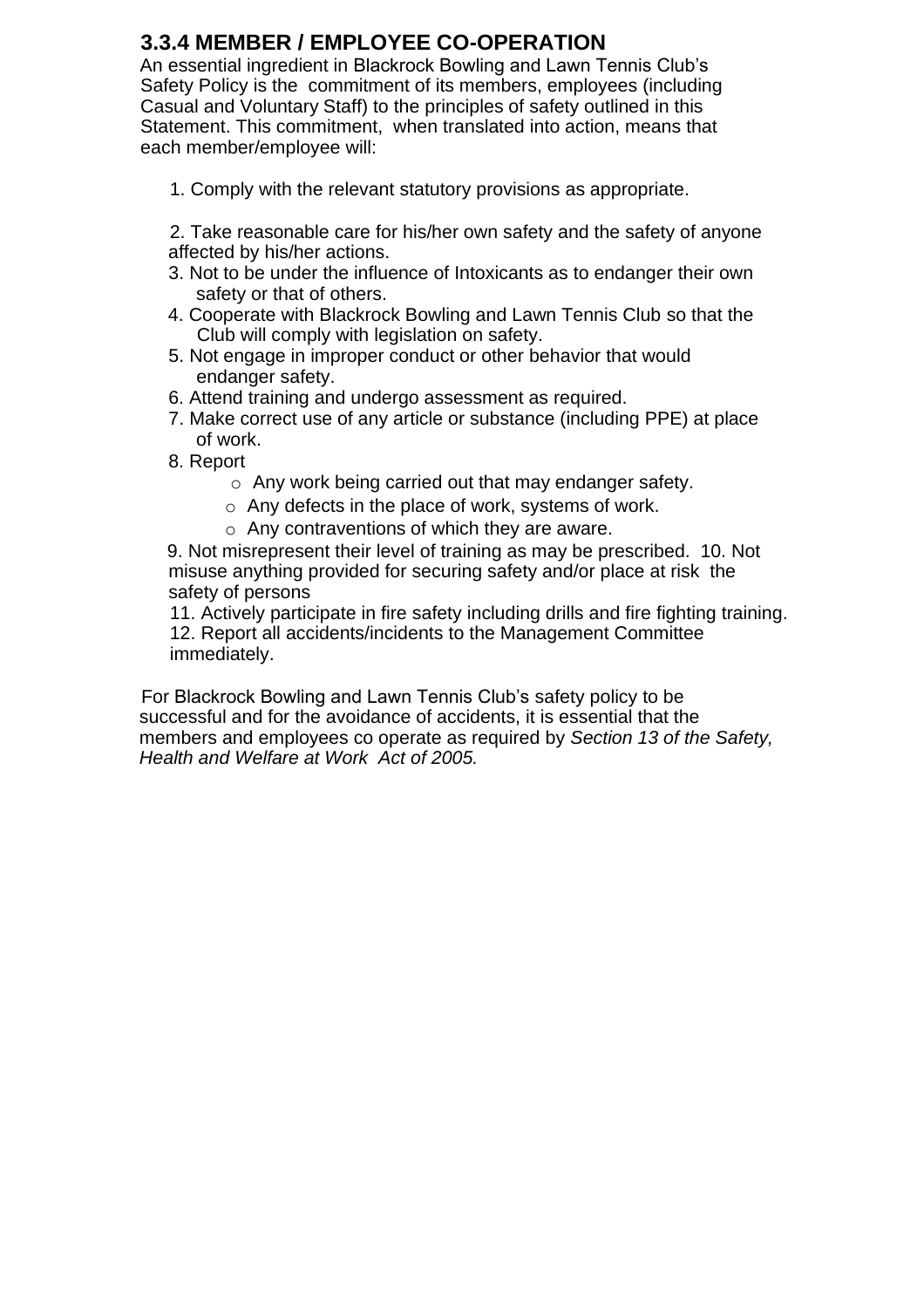# **PART 4 HAZARD & RISK GUIDELINES**

# **4.0 HAZARDS AND RISKS**

# **4.1 INTRODUCTION:**

This section outlines a general method for identifying the hazards with their associated risks and the implementation of Controls on Blackrock Bowling and Lawn Tennis Club property. Hazards will be identified, the associated risks assessed and listed together with the appropriate control measures put in place to reduce the risks to staff and clientele.

# **4.2 HAZARD IDENTIFICATION & RISK ASSESSMENT**

The Safety Health & Welfare at Work Act 2005 (S.I. No. 7 of 2005) Section 19 requires the identification of hazards and an assessment of the risks to safety and health in the workplace.

A *Hazard* is defined as any substance, article, material or practice, which has the potential to cause harm.

A *Risk* is the likelihood of a specified undesired event (accident, incident, dangerous occurrence, near miss, etc.) occurring in specified circumstances.

Members and employees who detect a hazard are required to report it without unreasonable delay to the Management Committee and the Club Safety Officer.

# **4.3 RANKING OF RISKS.**

When all-hazard control strategies are in place there will be residual risk present. This residual risk is ranked according to its hazard potential in the following manner: **High, Medium or Low**.

| <b>Risk</b> | <b>Characteristics</b>                                                                                                      |
|-------------|-----------------------------------------------------------------------------------------------------------------------------|
| High        | Possibility of Fatal or serious injury or minor injury to a<br>number of persons. Possibility of significant material loss. |
| Medium      | Possibility of minor injury, Risk of some material loss.                                                                    |
| Low         | The risk of injury or material loss is possible though unlikely                                                             |

# **4.4 CONTROL OF HAZARDS.**

Blackrock Bowling and Lawn Tennis Club commits itself where reasonably practicable to control the risks from the hazards identified in accordance with the *Third Schedule of the Safety Health and Welfare at Work Act 2005*. This approach takes into account normal practices in Blackrock Bowling and Lawn Tennis Club activities, the expert advice available and the objective standards or guidelines where applicable and available. The person(s) responsible for the area of safety shall examine the options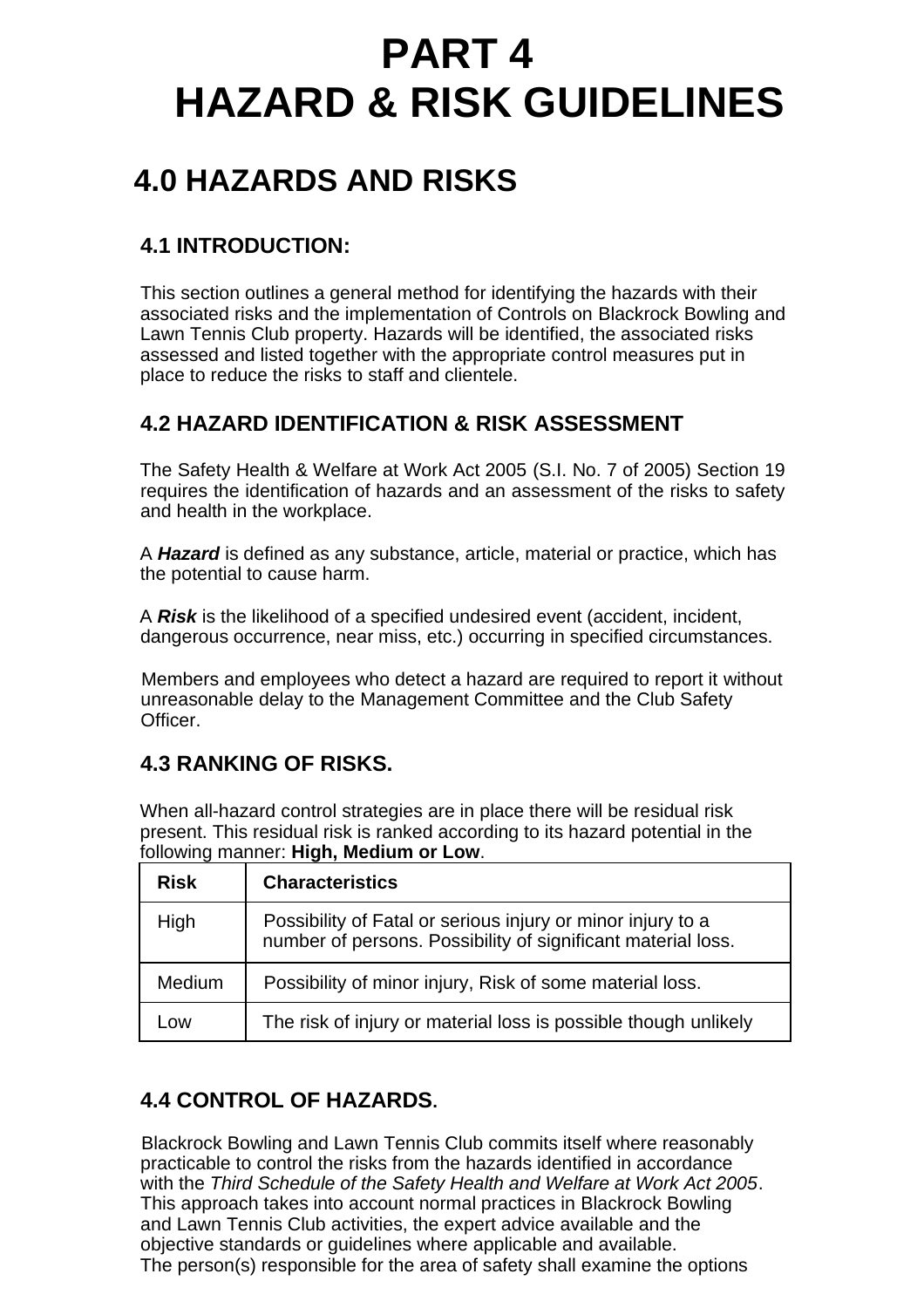available for dealing with the particular problems, which have been identified and will take account of the potential extent of the problem and the capacity for potential injury. In accordance with Section 11 of *the Safety Health and Welfare at Work Act 2005,* the Manager of each activity will take such action and give such instruction as will enable members and employees in the event of serious imminent and unavoidable danger to stop work and to proceed to a place of safety. The following pages outline hazards identified with their associated risks and control strategies.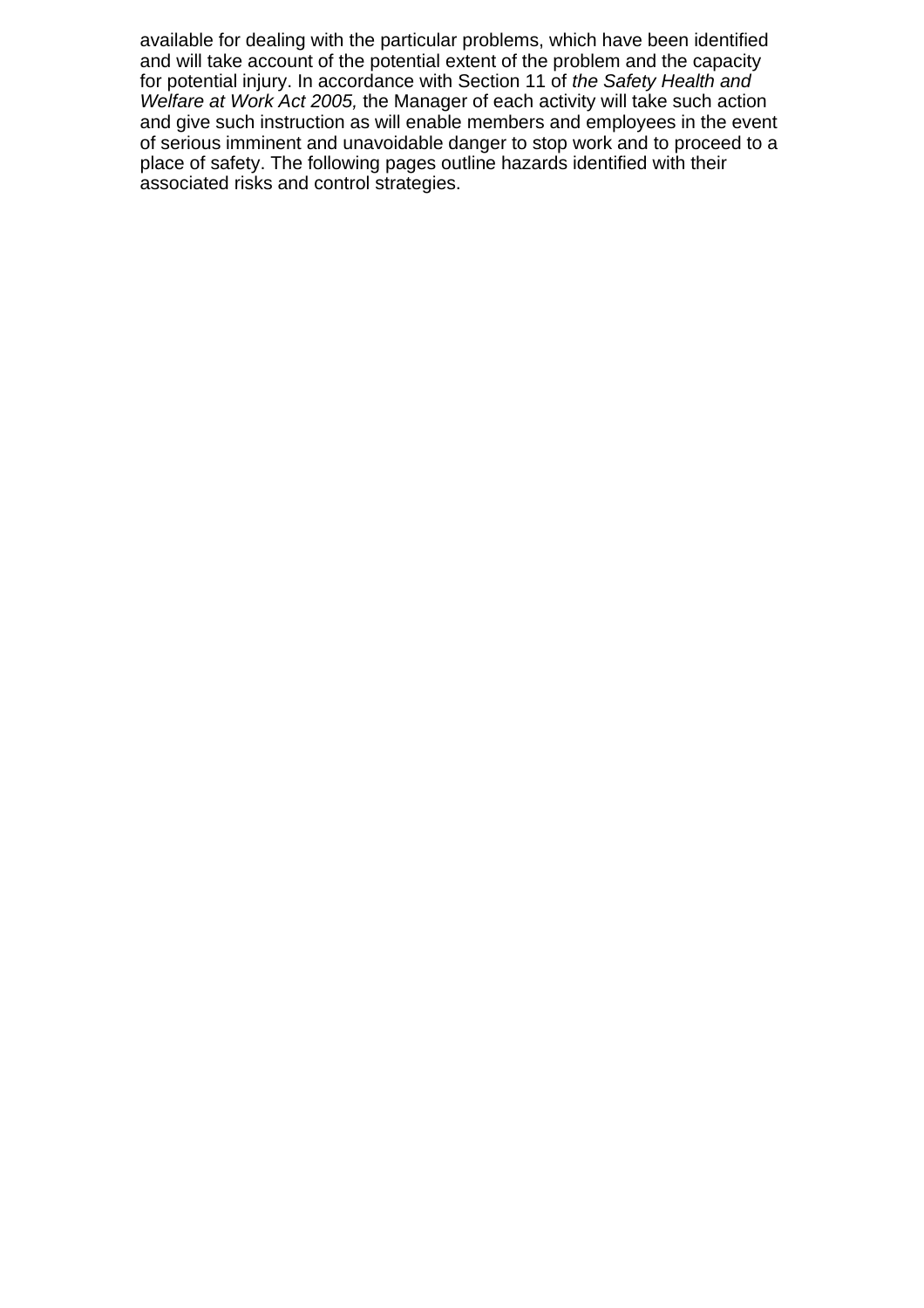# **Part 5 GENERAL HAZARD IDENTIFICATION**

# **ACCESS**

#### **5.1 Hazard:**

ACCESS/EGRESS AND PLACE OF WORK HAZARDS

#### **RISK:**

Risk of Slips, Trips, Falls, Collisions, Falling objects.

#### **CONTROLS:**

- 1. Compliance with the *Safety Health & Welfare at Work Act 2005 section 8* in regard to the provision of safe access and egress to the place of work.
- 2. Cleaning programme for floors.
- 3. Provision of adequate and suitable floors and floor coverings including drainage.
- 4. Housekeeping programme.
- 5. Personal protective equipment to be worn as required.
- 6. Protection against falling provided for all operations.
- 7. Employee Training programme.
- 8. Procedure for reporting defects in place, plant or procedure.
- 9. All places of work designed and laid out to ensure safety.
- 10. Adequate temperature, lighting and ventilation of all workplaces based on National and International Standards.
- 11. Safety signs

- 1. Preventive Maintenance programme including housekeeping in place.
- 2. Spillages cleaned up immediately.
- 3. Employee Training Programme.
- 4. Provision of personal protective equipment.
- 5. Provision of Fall Arrest Equipment
- 6. Provision of suitable safety signs/segregation barriers.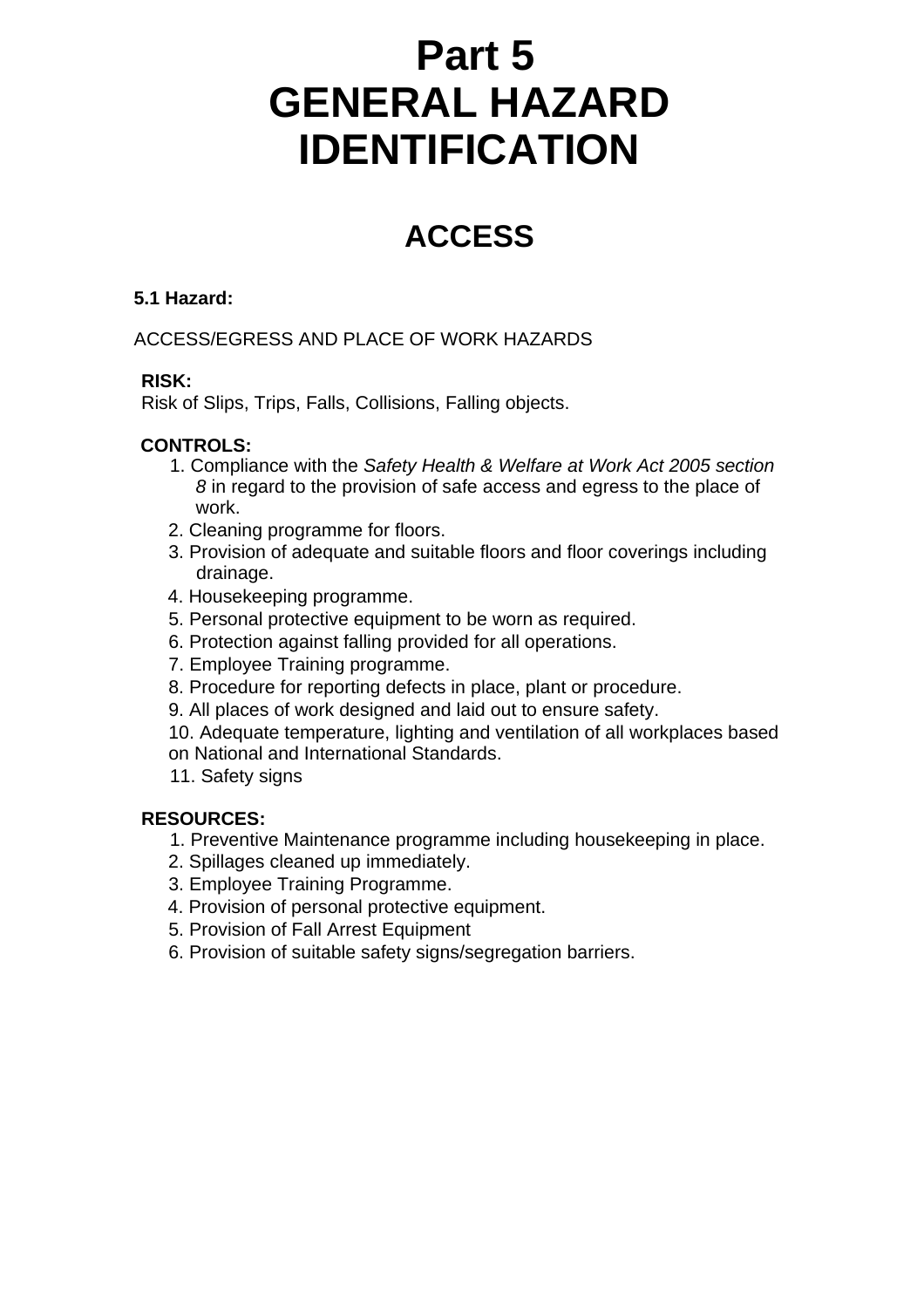# **6.1 HAZARD:**

FIRE

#### **RISK:**

Risk of being burned or asphyxiated, Risk of explosion.

#### **CONTROLS:**

1. Fire safety programme developed by Blackrock Bowling and Lawn Tennis Club.

- 2. A fire safety register is maintained by the Club Safety Officer
- 3. Fire Evacuation drills carried out on a regular basis. Written records to be maintained in the Fire Safety Register.
- 4. Means of escape in case of fire is maintained clear and available for use at all times.
- 5. Fire Detection and Fire Alarm Systems in place as per the relevant standards and codes of practice for installation and servicing, written reports of inspections, maintenance and testing are maintained in the Fire Safety Register.
- 6. Emergency Lighting provided conforming to the appropriate standards, these include I.S. 3217:1989 - Code of Practice for Emergency Lighting or B.S. 5266: Part 1 - Emergency Lighting- Code of Practice for Emergency Lighting of Premises etc. with additional guidance provided in the L.P.C. Recommendations -RC1- Emergency Power, Heating and Lighting and the CIBSE technical memorandum TM12 - Emergency Lighting.
- 7. Fire Fighting Equipment.
- 8. Responsible staff trained in the safe use of basic fire fighting equipment.

#### **Emergency Telephone Number Fire and Ambulance service is: (01) 112 or 999**

#### **Resources**

- 1. Provision of Local Authority Response (DFB).
- 2. Maintenance of access for the Fire Brigade.
- 3. Provision and maintenance of fire extinguishers
- 4. Provision and maintenance of emergency lighting and alarm systems.
- 5. Provision of adequate supervision.
- 6. Employee Training Programme.
- 7. Emergency Plan
- 8. Fire Insurance Surveys

#### **Residual Risk**: Medium

#### **6.2 HAZARD:**

HOT WORK (Note: Hot Work is defined as Cutting, Grinding, Welding, Torching, Burning or Soldering. Outside a dedicated workshop area – Permit Required)

#### **RISK:**

Risk of fire Risk of Eye Damage; Body Damage from a Burst wheel Risk of arc-eye and welding fume poisoning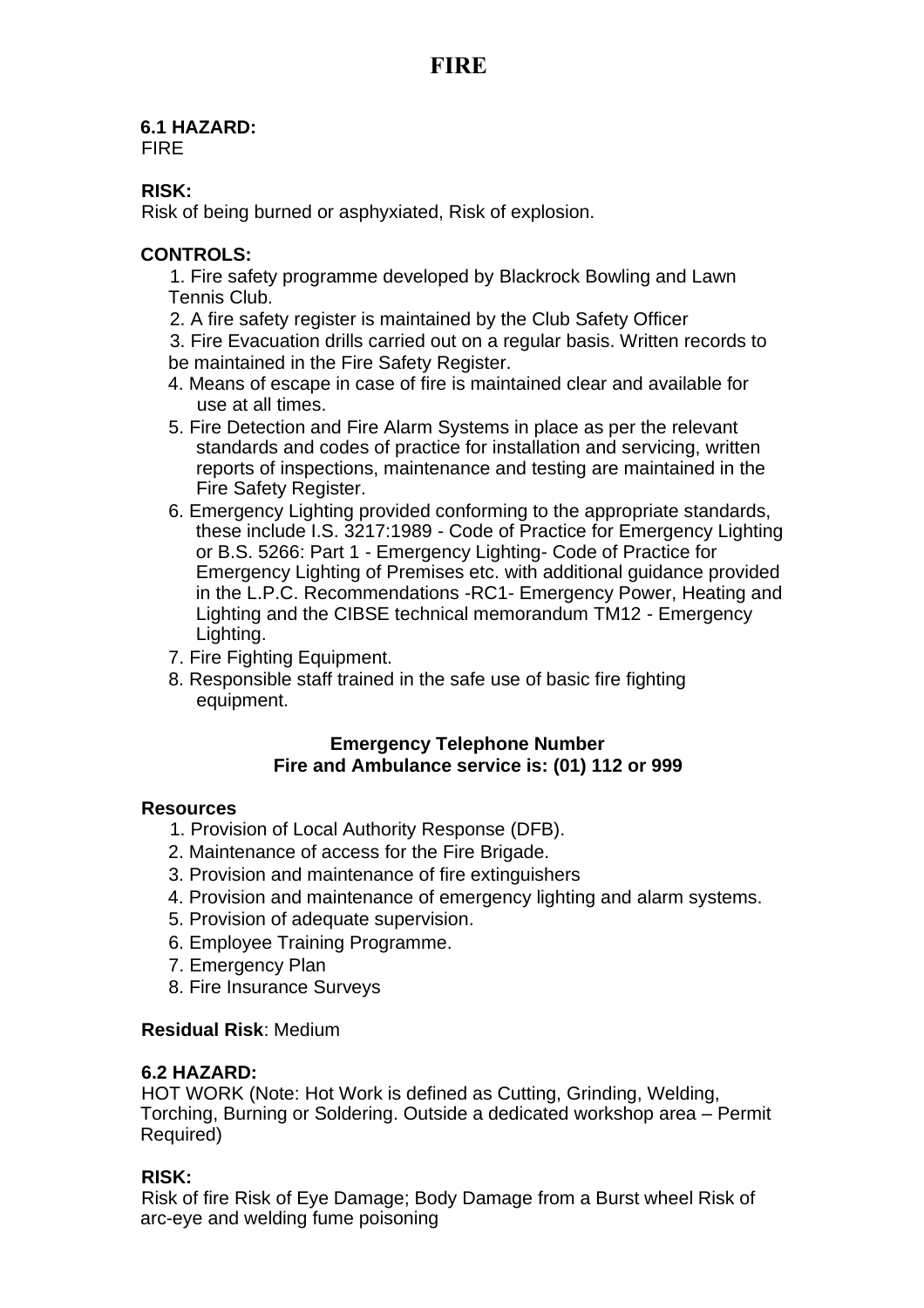#### **CONTROLS:**

1. Strict procedure laid down on controlling the risk of fire from hot work.

- 2. Hot work Permit to be filled in and signed by the Club Safety Officer
- 3. Correct use of screens.
- 4. Ventilation of area.
- 5. Removal of Flammable Materials from Area
- 6. Fume extraction provided and maintained.
- 7. Employee training in the correct operating procedures.
- 8. Earthing of a workpiece.
- 9. Correct procedures to be followed.

10. Guarding to the standard laid down in Abrasive Wheels Regulations. 11. Eye and Ear protection to be worn.

- 12. All equipment well maintained to ensure safety.
- 13. Signage.
- 14. Supervision to ensure safety

#### **RESOURCES:**

- 1. Hot Work Permit.
- 2. Employee Training Programme.
- 3. Provision of adequate supervision.
- 4. Provision of Personal Protective Equipment.
- 5. Preventive Maintenance Programme.
- 6. Provision of screens.

#### **6.3 HAZARD:**

FLAMMABLE LIQUIDS – STORAGE Petrol, Diesel, LPG, Acetone, Thinners, Paints.

**RISK:** Risk of fire and explosion Risk due to contact with oil Risk due to contact with paints

#### **CONTROLS:**

- 1. Flammables stored in adequate and suitable tanks or containers bunds to be provided where necessary.
- 2. All oil/diesel spillages to be soaked up with inert absorbent material.

3. All usage of flammables in accordance with Safety Data Sheets. 4. Supervision to ensure safety.

- 5. Employees trained in hazards of flammable liquids.
- 6. Well-maintained equipment.
- 7. Personal protective equipment to be worn as required.

- 1. Provision of adequate and suitable storage facilities.
- 2. Provision of cleaning up facilities and materials
- 3. Safety Data Sheets.
- 4. Provision of adequate supervision.
- 5. Preventive Maintenance Programme.
- 6. Provision of personal protective equipment.
- 7. Employee Training programme.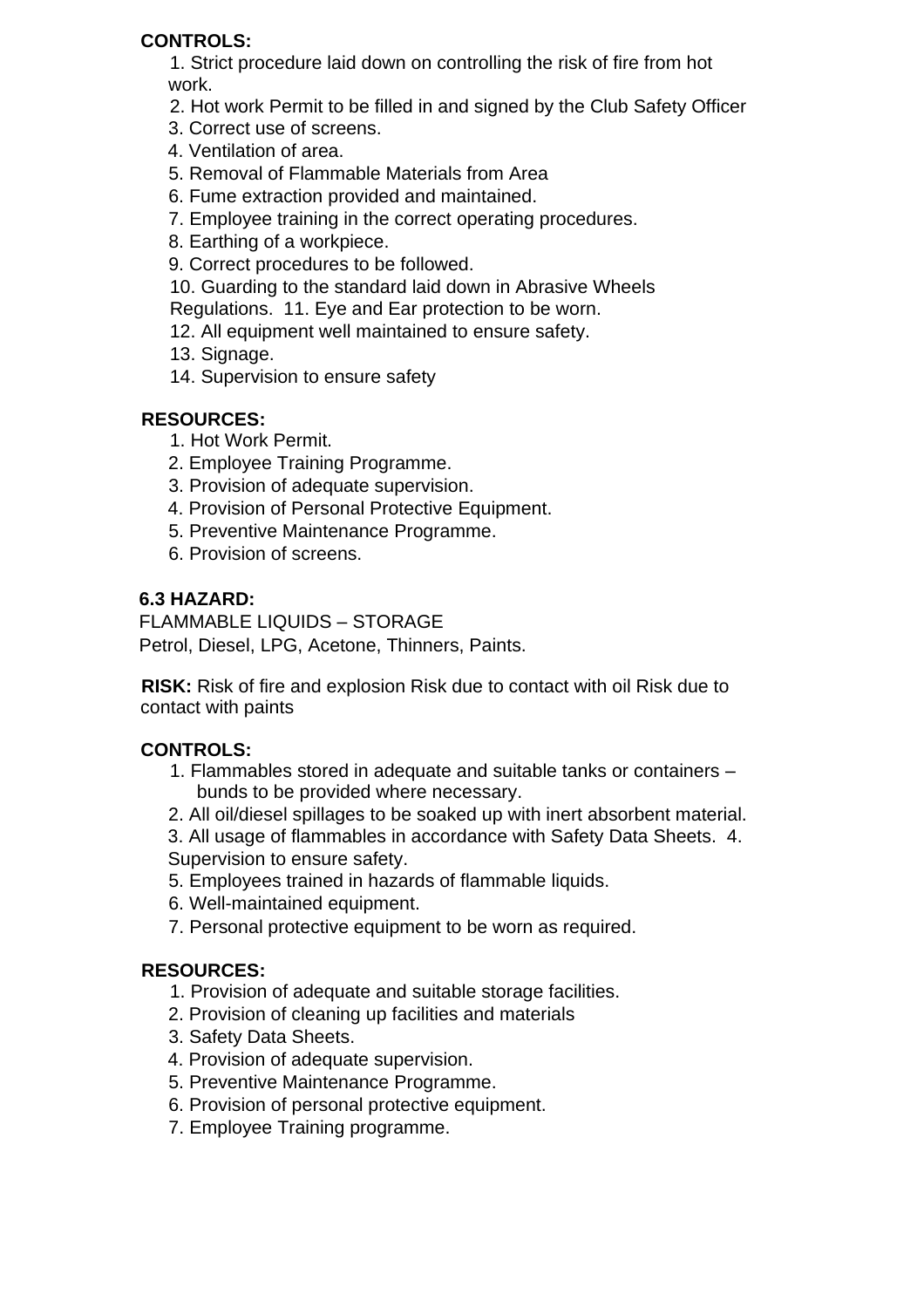# **CATERING EQUIPMENT**

#### **7.1 HAZARD:**

HOT SURFACES / SUBSTANCES (Catering equipment)

**RISK:** Risk of fire Risk of burns

#### **CONTROLS:**

- 1. Use of catering equipment restricted to trained personnel.
- 2. Maintenance of filters, thermostats and electrical connections.
- 3. Regular cleaning of ovens, fryers and grills.
- 4. Safe Work Procedures followed.
- 5. Supervision to ensure safety.
- 6. Proper housekeeping programme.
- 7. Hot Surfaces insulated/guarded where practicable.
- 8. Personal protection to be worn.
- 9. Unauthorised electrical equipment not permitted.

#### **RESOURCES:**

- 1. Employee Training programme.
- 2. Preventive Maintenance Programme.
- 3. Cleaning Programme.
- 4. Provision of adequate supervision.
- 5. Provision of Personal Protective Equipment.

#### **Residual Risk**: Medium

#### **7.2 HAZARDS**

Deep Fat Fryer - Faulty Thermostats, Incorrect control of temperature gauge, Hot Oil

#### **RISKS**

Personal Injury – serious burns Fire

#### **CONTROLS**

- 1. The operator must be aware and familiar with the temperature controls of the equipment
- 2. Dry foods thoroughly before frying, otherwise they will splutter and cause burns Move free-standing fryers with great care so as not to jar them and spill oil
- 3. Ensure staff are aware and trained in the use of correct fire prevention equipment related to burning oil /fat
- 4. Allow the fat to cool before straining
- 5. Use clean, dry, thick cloths when handling fryers
- 6. Keep sleeves rolled down at all times when using fat fryer
- 7. Ensure fat fryer is turned off after use
- 8. Ensure the machine is switched off before cleaning.
- 9. The Chef should ensure that defects are reported and remedied immediately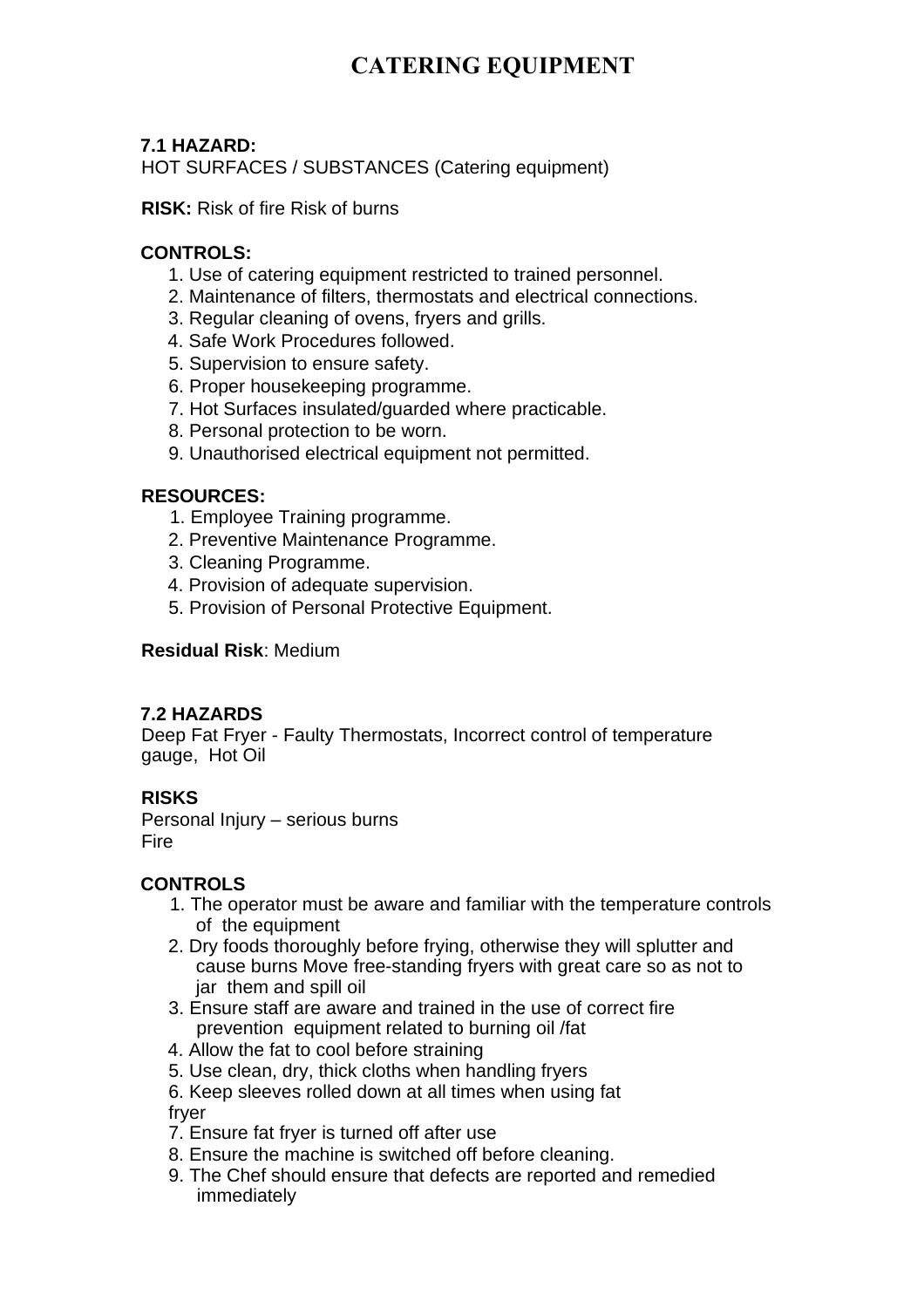#### **RESOURCES:**

- 1. Staff Training Programme
- 2. Machinery maintained in safe working order
- 3. Machinery maintained in accordance with the manufacturer's instructions

#### **7.3 HAZARDS**

Salamanders – Hot salamander bars

#### **Risk**

Serious burns

#### **CONTROLS**

1. Operators are trained in the correct use of the equipment and given appropriate supervision when operating or cleaning the equipment.

2. Operators must take care when removing foods from all salamanders.

- 3. Always use tongs for handling and turning grilled foods
- 4. Salamanders must be kept free from fat at all times
- 5. Salamanders should be switched off when not in use
- 6. Only trained persons should clean the salamander

7. Ensure that the salamander is turned off and cold prior to cleaning.

8. The Chef should ensure that defects are reported and remedied immediately

#### **RESOURCES:**

- 1. Staff Training Programme
- 2. Machinery maintained in safe working order
- 3. Machinery maintained in accordance with the manufacturer's instruction

#### **7.4 HAZARDS**

Water Boilers – Faulty wiring, Faulty temperature controls, Drain off tap left open, Standing directly over hot boiler when the lid is lifted, Boiling water and escaping steam

#### **RISKS**

Serious burns and scalding, Slips and falls, Electrical shock

#### **CONTROLS**

- 1. Kitchen staff must ensure:
	- the boiler is sufficiently filled with water
	- the correct temperature is set
	- the drain off tap is closed
	- the boiler is placed in a stable position
	- the power supply is isolated when cleaning
- 2. All machinery must be maintained in safe working order in accordance with the manufacturer's instructions
- 3. The Chef should ensure that defects are reported and remedied immediately

- 1. Staff Training Programme
- 2. Machinery maintained in safe working order
- 3. Machinery maintained in accordance with the manufacturer's instructions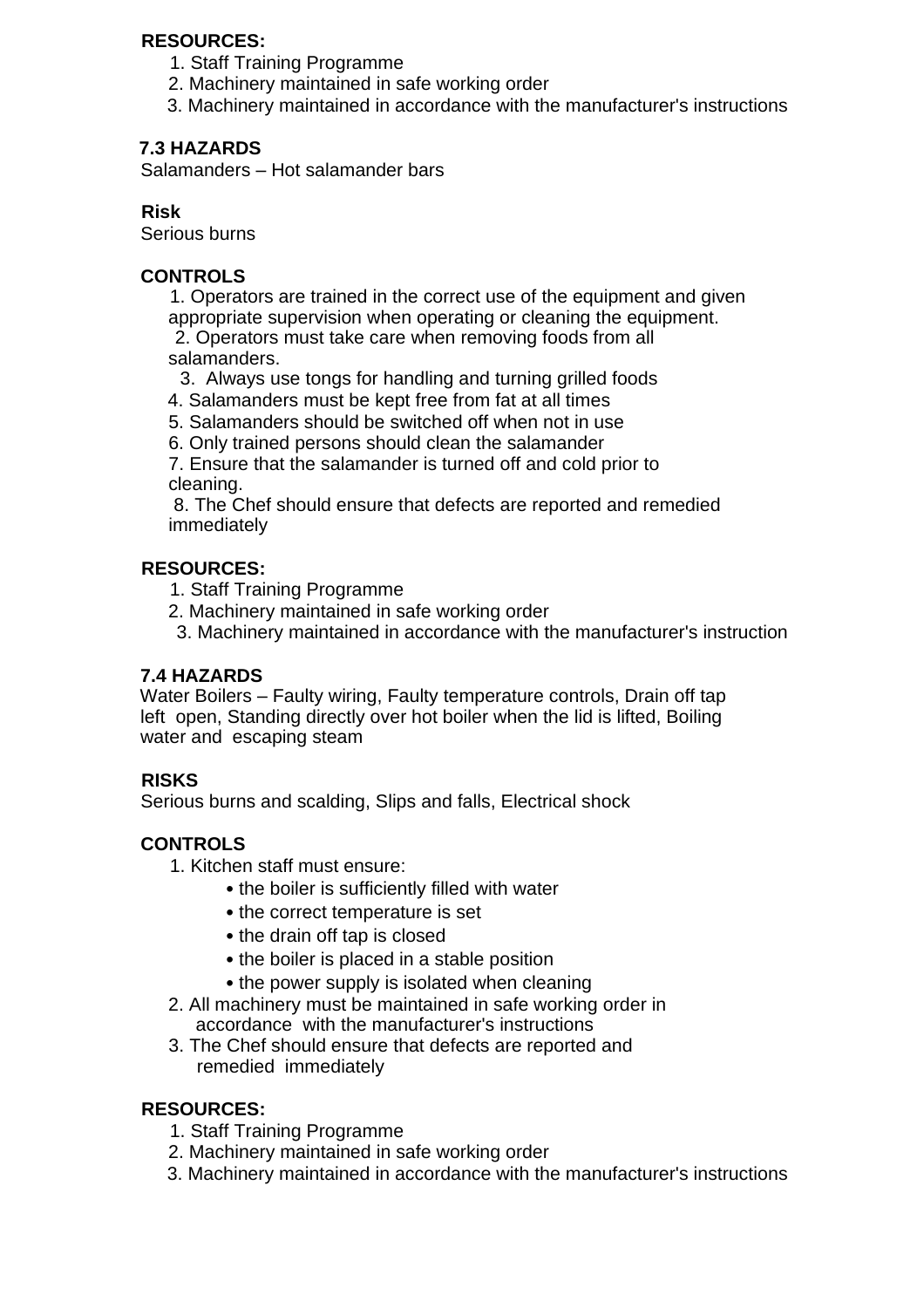#### **7.5 HAZARDS**

Bain-Maries – allowed to burn dry, Drain off tap Left Open, Faulty wiring

### **RISKS**

Electrical shock, Scalding and burning

#### **CONTROL MEASURES**

- 1. Ensure connections to plug are secure
- 2. Ensure that bain-marie is never allowed to run dry
- 3. Ensure side doors are secure
- 4. All casters should be regularly cleaned, oiled and maintained (If mobile).
- 5. Locking system on casters working (If mobile)
- 6. Ensure equipment is properly earthed

7. Ensure power is isolated before cleaning or moving. 8. The Chef should ensure that defects are reported and remedied Immediately

#### **RESOURCES**

- 1. Provision of personal protective equipment.
- 2. Preventive Maintenance Programme in accordance with the manufacturers instructions.
- 3. Employee Training Programme.

#### **7.6 HAZARDS**

Ranges / Cookers – Leakage of gas (pilot lights not functioning properly), Control knobs missing on cookers, Thermostat not working correctly, Naked flames - fire

#### **RISKS**

Burns - scalding

#### **CONTROLS**

- 1. Oven doors should not be slammed as it is liable to cause damage
- 2. Ensure equipment is properly earthed
- 3. Ensure pilot lights are switched on and working
- 4. When ranges/cookers are not in use, check all gas is switched off at the mains
- 5. Staff should be made aware of the gas shut off points in the event of a fire.
- 6. In case of extreme dirt or grease being baked on to the ranges/cooker,
- a caustic jelly may be used.
- 7. Plastic/rubber gloves and safety goggles must be used and thorough rinsing must take place afterward.

The following checks should be made on a regular basis by the Chef or nominated person;

- All surfaces should be checked for baked-on soils and these should be scraped off
- Check gas burner for proper combustion as indicated by the blue flame and for contact with the surfaces to be heated
- Check burners for clogged burner holes
- Check for broken grates
- If electric check heating elements for loose connections
- Check for loose and faulty connections, leaking gas pipes, frayed
- wires, loose door handles or control knobs and indicator lights that have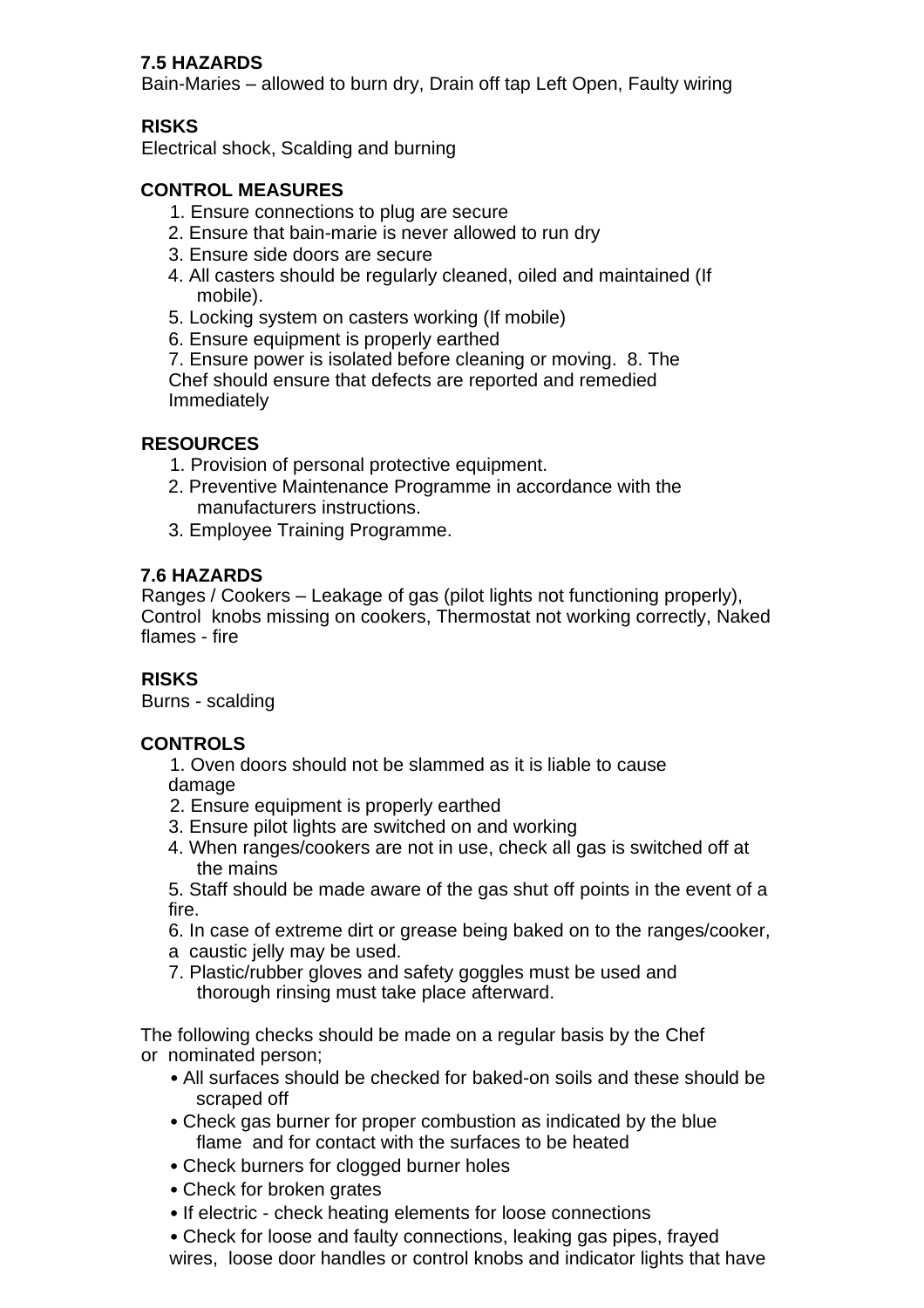failed

• Ranges/cookers should be checked at least once a year by a suitably qualified maintenance technician.

#### **RESOURCES**

- 1. Provision of personal protective equipment.
- 2. Preventive Maintenance Programme in accordance with the manufacturers instructions.
- 3. Employee Training Programme.

#### **7.7 HAZARDS**

Bratt Pan – Cover not counterbalanced, lifting handle not secured to the center of the front cover, Hot Oil – incorrect hygiene practices

#### **RISKS**

Personal Injuries – Broken bones, Cuts, Scalds due to hot oil or steam, Cross-contamination resulting in food poisoning,

#### **CONTROLS**

- 1. Tilting the pan turn the hand-wheel clockwise
- 2. Lowering the pan turn the hand-wheel counterclockwise.

#### *Fault Conditions*

- 1. Shut off the gas at the main inlet valve
- 2. Turn off electric power at the main switch
- 3. Contact the relevant maintenance provider.

#### **RESOURCES**

- 1. Provision of personal protective equipment.
- 2. Preventive Maintenance Programme in accordance with the manufacturers instructions.
- 3. Employee Training Programme.

#### **7.8 HAZARDS**

Gravity Feed Slicers – Sharp circular blade, Lack of adequate guarding, Trapping between the moving carriage and the machine frame, Electric Shock, Hygiene.

#### **RISKS**

Personal Injuries – Amputations and cuts, Cross-contamination resulting in food poisoning,

#### **CONTROLS**

- 1. Machine sited to ensure the operator is not pushed or bumped.
- 2. The blade is guarded so far as is practicable
- 3. The guard is interlocked to the power supply to the motor to ensure that when it is removed the blade will not operate.
- 4. A suitable carriage guard has been fitted to prevent contact with the blade.
- 5. A thumb guard is provided to cover the blade at the end of each cut.
- 6. The slice thickness plate is shaped to the edge of the blade to prevent injury at the cutting section.

#### **Operation**

1. Only trained persons are permitted to operate the machine.

2. The blade must be kept sharp – A blunt blade requires more force and increases the risk of slipping on the blade

- 3. When sharpening the blade all guards must be in place
- 4. Slippery, small or unevenly shaped food that cannot be held securely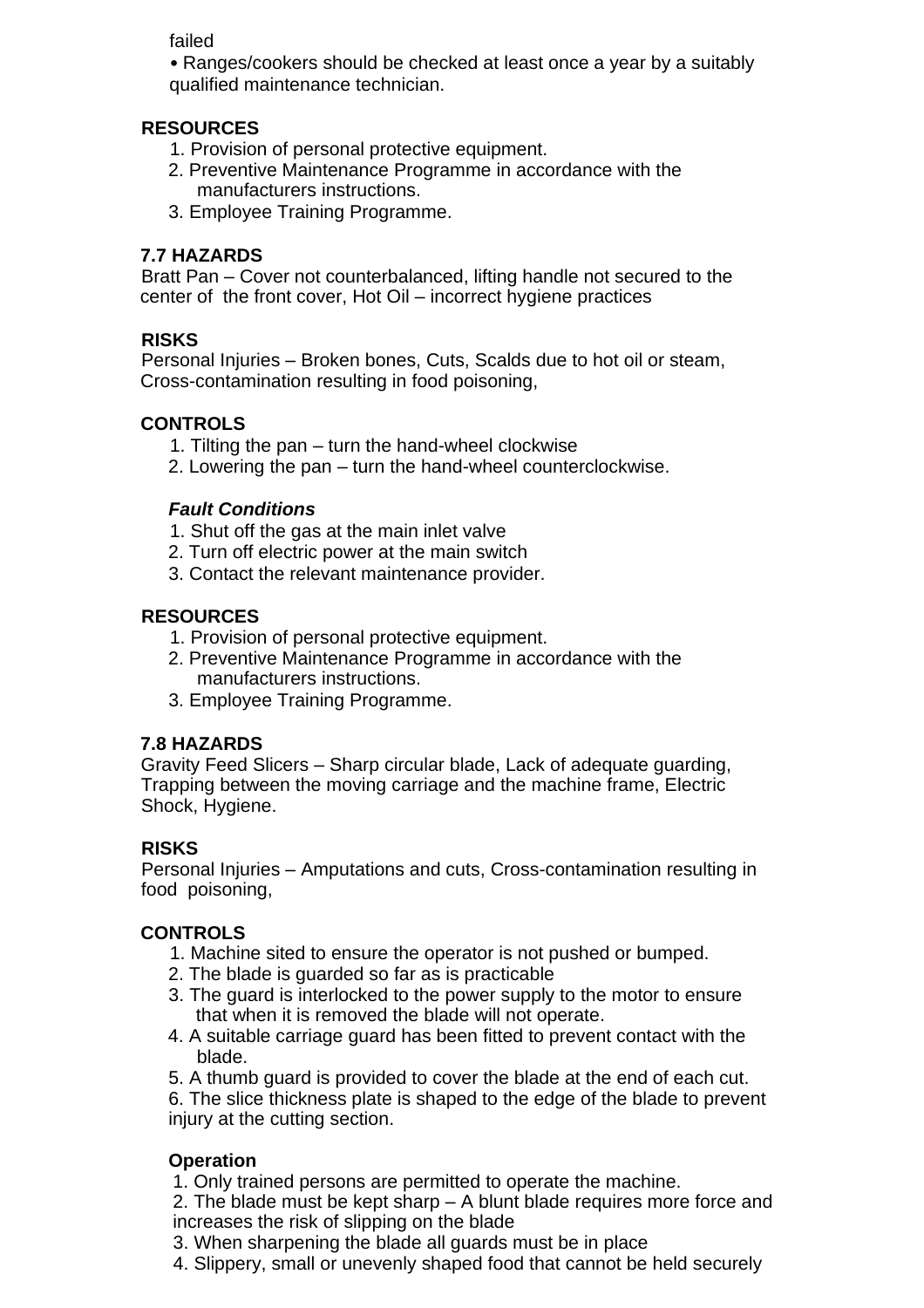on the carriage must never be sliced.

- 5. The carriage must always be pushed by the handle, never by the last slice device or the food
- 6. Only trained persons are permitted to clean the machine
- 7. The machine must be isolated and unplugged before cleaning.

8. When the blade is removed for cleaning a blade carrier should be used

to remove the blade safely.

- 9. After cleaning all guards must be put back in place
- 10. Suitable warning notices to be placed beside the machine.

#### **RESOURCES**

- 1. Provision of personal protective equipment.
- 2. Preventive Maintenance Programme in accordance with the manufacturers' instructions.
- 3. Employee Training Programme.

#### **7.9 HAZARDS**

Slicers: Lack of adequate guarding, Faulty wiring, Slicers being left running when not in use, Slicers not being cleaned after use - hygiene

#### **RISKS**

Serious cuts and amputations, Electrical shocks

#### **CONTROLS**

1. Make sure that the guard is in place prior to using the machine

- 2. Ensure correct operating procedures are in place
- 3. Make sure that all switches are "off" before you plug in the machine
- 4. Keep hair tied back when using slicers
- 5. Remove any jewelry or clothing that could become caught in the machine
- 6. Ensure that food is properly trapped onto the food carriage before you switch on the machine
- 7. Slice only when the spiked pressure plate is in position
- 8. Never push the food towards the blade by hand

9. Do not catch food in your hand. Allow food to drop on tray

10. Allow machine to stop before removing food

#### **RESOURCES**

- 1. Provision of personal protective equipment.
- 2. Preventive Maintenance Programme in accordance with the manufacturers' instructions.
- 3. Employee Training Programme.

#### **7.10 HAZARDS**

Microwave Ovens: Electrical shock, Microwave radiation if mesh shield is not in place.

#### **RISKS**

Electrical injury, Exposure to microwave radiation, Burns / Scalds from contact with hot food or steam, Food poisoning as a result of failure to clean the microwave, not thoroughly de-frosting or re-heating, cooked food.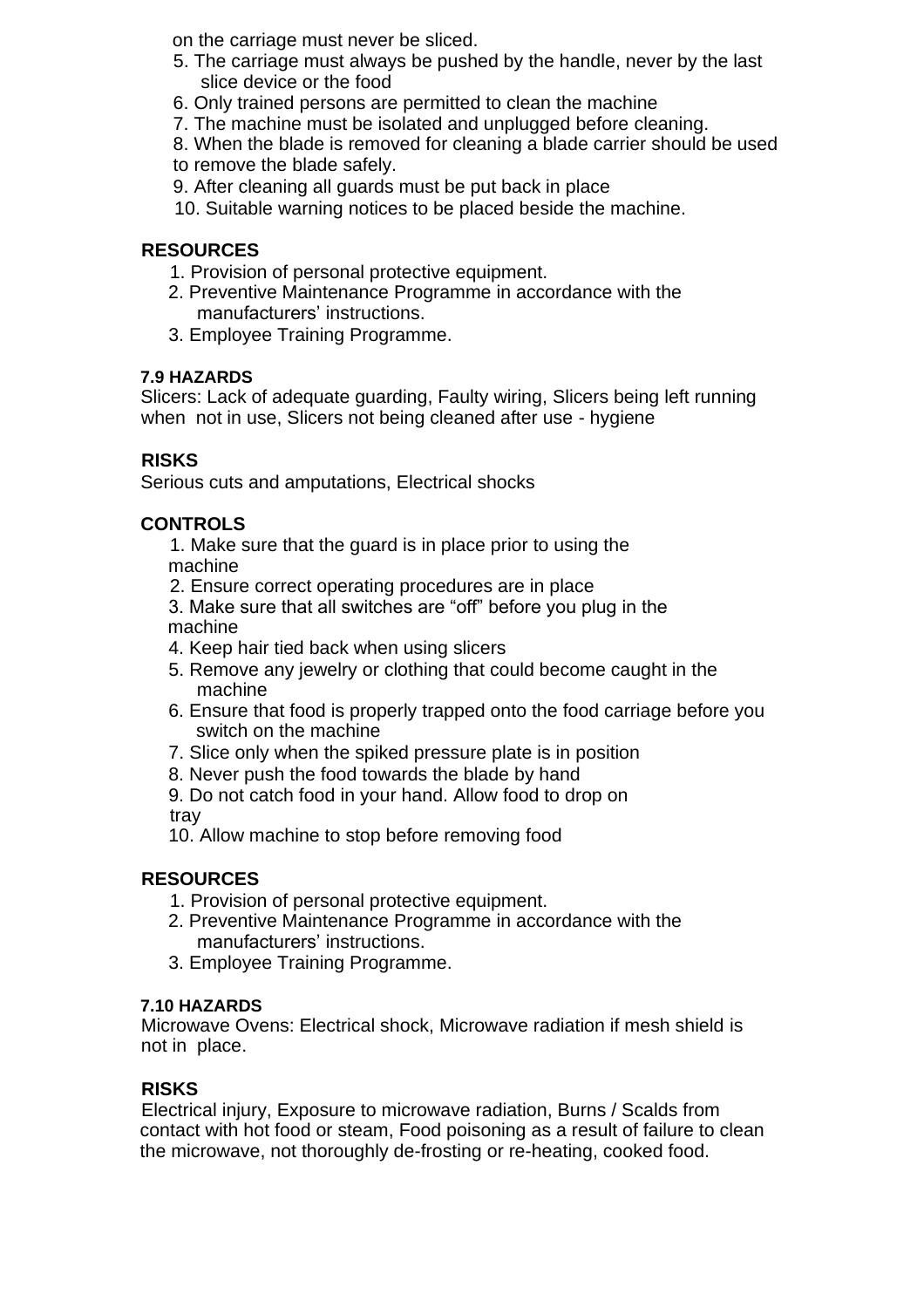#### **CONTROLS**

1. Ensure that the Microwave Oven is not switched on when empty.

2. Ensure that the Microwave Oven is clean.

3. Ensure no metal or tin foil is used in Microwave Oven when in operation.

 4. Ensure correct temperature controls are in place prior to de-frosting, reheating or cooking

- 5. If food is covered, be careful when removing the covering, as steam burns can occur.
- 6. Defects are reported

#### **RESOURCES**

- 1. Provision of personal protective equipment.
- 2. Preventive Maintenance Programme in accordance with the manufacturers' instructions.
- 3. Employee Training Programme.

#### **7.11 HAZARDS**

Dishwasher - Blockage of machines, due to irregular cleaning of filters, Spillages due to incorrect amounts of Detergent (some machines add detergent automatically during the wash cycle), Chemical leaks

#### **RISKS**

Spillage of large amounts of water onto floor, Slips and falls, Chemical Burns

#### **CONTROLS**

- 1. It is essential that operators are trained in the correct use of this equipment and given appropriate supervision when operating or cleaning the equipment
- 2. Operators must be made aware of the hazards associated with cleaning chemicals
- 3. Safety Data Sheets available for all cleaning chemicals)
- 4. Faults in the machine should be reported to the Chef and action taken immediately
- 5. The Club will ensure that the machine is earthed.

#### **RESOURCES:**

- 1. Staff Training Programme
- 2. Machinery maintained in safe working order
- 3. Machinery maintained in accordance with the manufacturer's instructions

#### **7.12 HAZARDS**

Knives – Left with cutting edge exposed, Left in sinks, Carrying unsheathed knives, Cross-contamination

#### **RISKS**

Personal Injuries – Amputations and cuts, Cross-contamination resulting in food poisoning,

#### **CONTROLS**

- 1. Keep knives sharp and clean.
- 2. Always keep knives in guards when not in use.
- 3. Do not leave knives in sinks or where they cannot be seen easily.
- 4. Do not leave knives where they can be picked up by the blade.
- 5. Always use the right knife for the job.

Remember a sharp knife cuts easily with less pressure and is less likely to slip.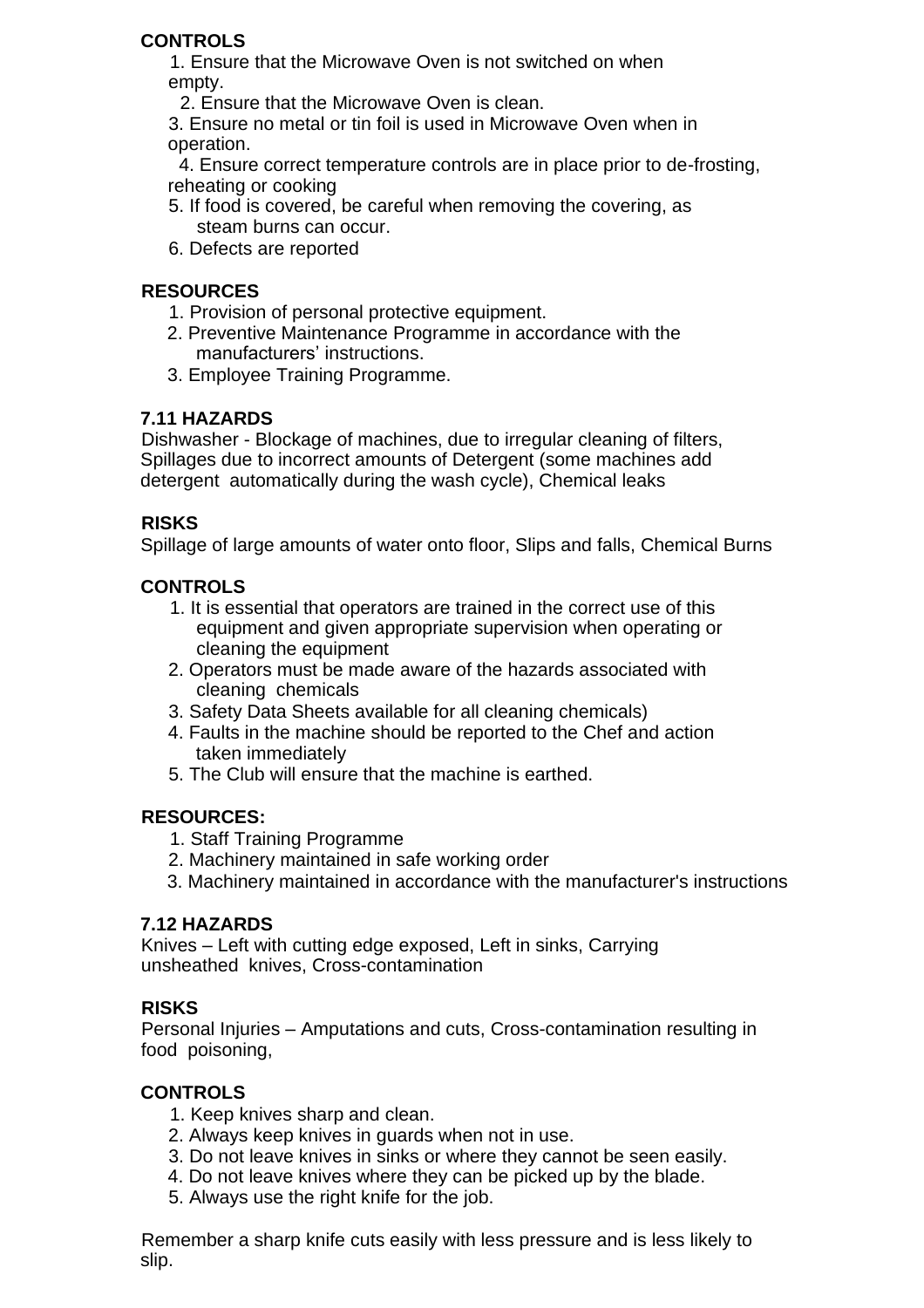- 1. Provision of personal protective equipment.
- 2. Preventive Maintenance Programme in accordance with the manufacturers' instructions.
- 3. Employee Training Programme.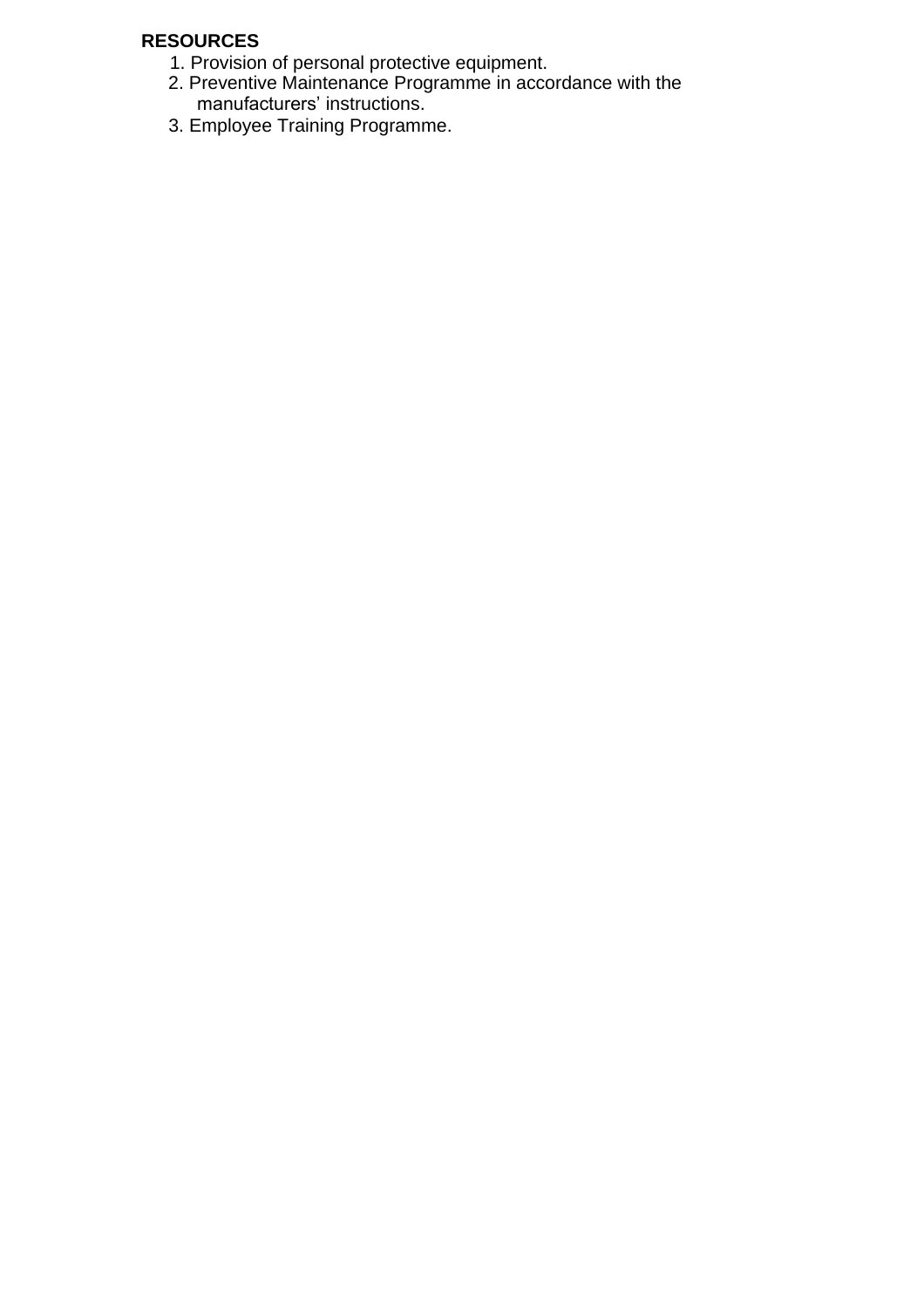# **COMPRESSED GASES**

#### **8.1 HAZARD:**

FLAMMABLE COMPRESSED GASES

**RISK:** Risk of fire/explosion, Risk of damage to feet from falling bottles, Risk of Noise

#### **CONTROLS:**

- 1. Implementation and supervision of a Hot Work Permit System.
- 2. Strict handling procedures printed on gas bottles.
- 3. Flame arrestors fitted to bottles to prevent flashback.
- 4. Bottles should always be strapped and never free-standing.
- 5. Employees trained in correct procedures for opening valves and using gases.
- 6. Personal protection (safety glasses, safety boots, overalls) to be worn as required.
- 7. Adequate and suitable storage facilities for gas bottles.
- 8. Oxygen to be kept away from oils/greases.
- 9. Acetylene draw-off to be within safety limits.
- 10. Supervision to ensure safety.
- 11. All equipment well maintained.

#### **RESOURCES:**

- 1. Employee training programme.
- 2. Provision of adequate and suitable storage facilities for gas bottles.
- 3. Provision of personal protective equipment.
- 4. Safety in the use of compressed gas cylinders booklet from

suppliers. 5. Adequate and suitable spanners.

- 6. Trolleys for transporting cylinders.
- 7. HSC Code of Practice for Safety of Transportable Gas Cylinders.
- 8. Provision of adequate supervision.

#### **8.2 HAZARD:**

STORAGE AND USE OF LPG

**RISK:** Risk of damage from fire, explosion

#### **CONTROLS:**

- 1. Stored in a caged, locked compound in accordance with Code of Practice I.S. 3216.
- 2. Contract with supplier for preventive maintenance including testing of the system on a regular basis.
- 3. All valves, ovens, water heaters and lines checked regularly.
- 4. Safe Work Procedures followed in the use of L.P.G.
- 5. Employees trained in Safe Work Practices.
- 6. Personal protective equipment to be worn as required.
- 7. Supervision to ensure safety.
- 8. Permit to work system.

- 1. Adequate and suitable storage facilities provided.
- 2. Provision of personal protective equipment.
- 3. Preventive maintenance programme for all systems, lines, valves, equipment.
- 4. Employee Training Programme.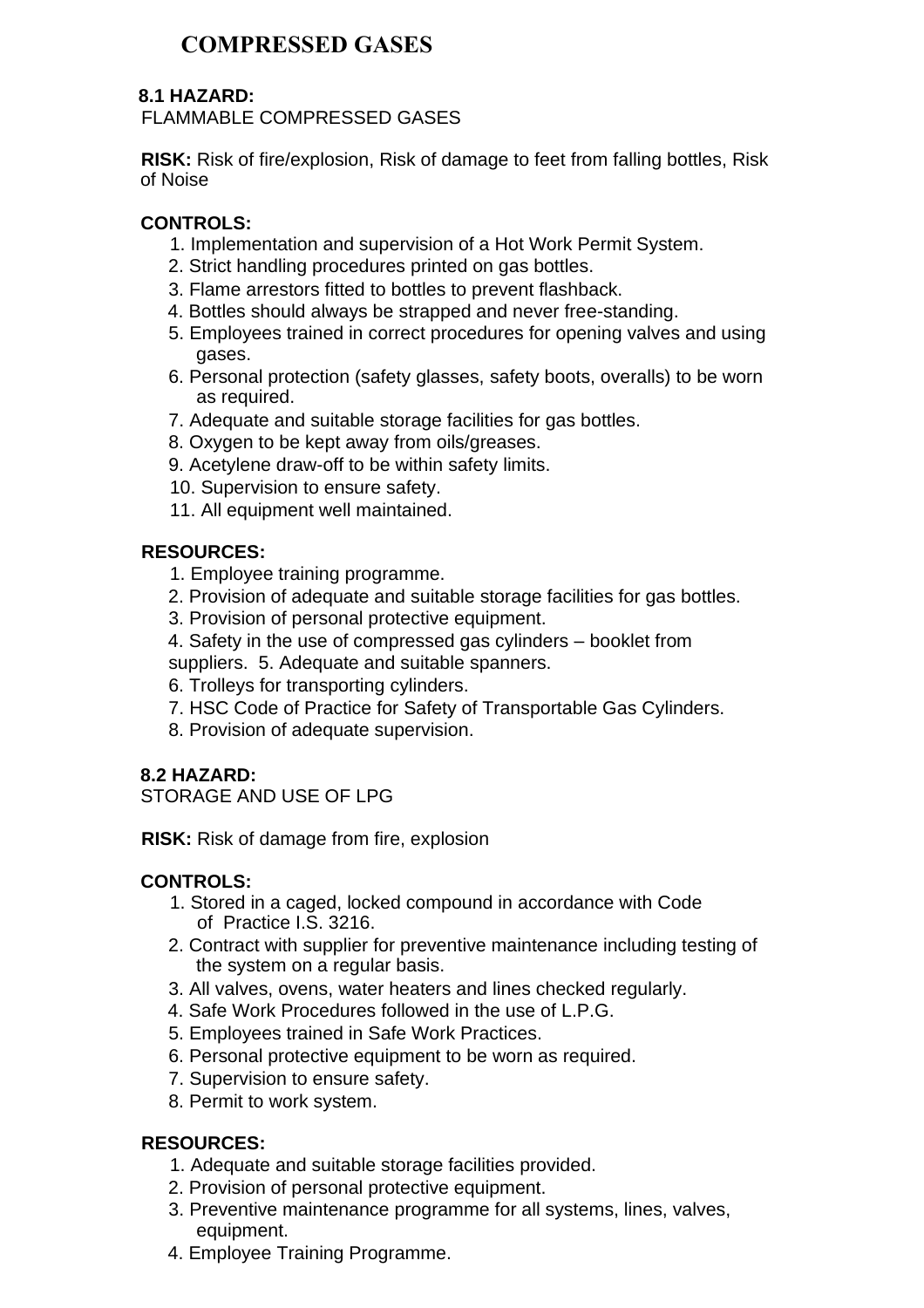5. Provision of adequate supervision.

#### **8.3 HAZARD:**

NON-FLAMMABLE COMPRESSED GASES (e.g. Nitrogen, Carbon Dioxide, and Refrigerant Gases**)** 

#### **RISK:**

Risk of asphyxiation in high concentrations. Risk of damage to feet from cylinders. Risk of explosion, Risk of Noise-Induced Hearing Loss

#### **CONTROLS:**

- 1. Cylinders/Bottles should always be strapped and never free-standing.
- 2. Employees trained in the correct procedures for opening valves and using gases.
- 3. Personal protection (safety glasses, safety boots, overalls) to be worn as required.
- 4. Adequate and suitable storage facilities for gas bottles.
- 5. Supervision to ensure safety.
- 6. All equipment well maintained.
- 7. Signage on all cylinders.

#### **RESOURCES:**

- 1. Employee Training Programme.
- 2. Provision of adequate and suitable storage facilities for gas bottles.
- 3. Provision of personal protective equipment.
- 4. Safety in the use of compressed gas cylinders booklet from suppliers.
- 5. Adequate and suitable spanners.
- 6. Trolleys for transporting cylinders.
- 7. HSC Code of Practice for Safety of Transportable Gas Cylinders.
- 8. Provision of adequate supervision.

#### **8.4 HAZARD:**

#### COMPRESSED AIR

#### **RISK:**

Risk of puncturing the skin and entering body Risk of explosion Risk of Noise

#### **CONTROLS:**

- 1. Reduced jet velocity safety nozzles or air curtain safety nozzles.
- 2. All equipment well maintained.
- 3. Employee's trained in the correct use of Compressed
- Air. 4. Correct procedures to be followed.
- 5. Air Receivers examined by Insurance Company Engineer every 26 months.
- 6. Personal protective equipment to be worn as required.
- 7. Supervision to ensure safety.
- 8. Silencers on Exhaust lines / Vents.

- 1. Correct nozzles.
- 2. Provision of personal protective equipment.
- 3. Employee Training Programme.
- 4. HSE Guidance Note on the Use of Compressed air.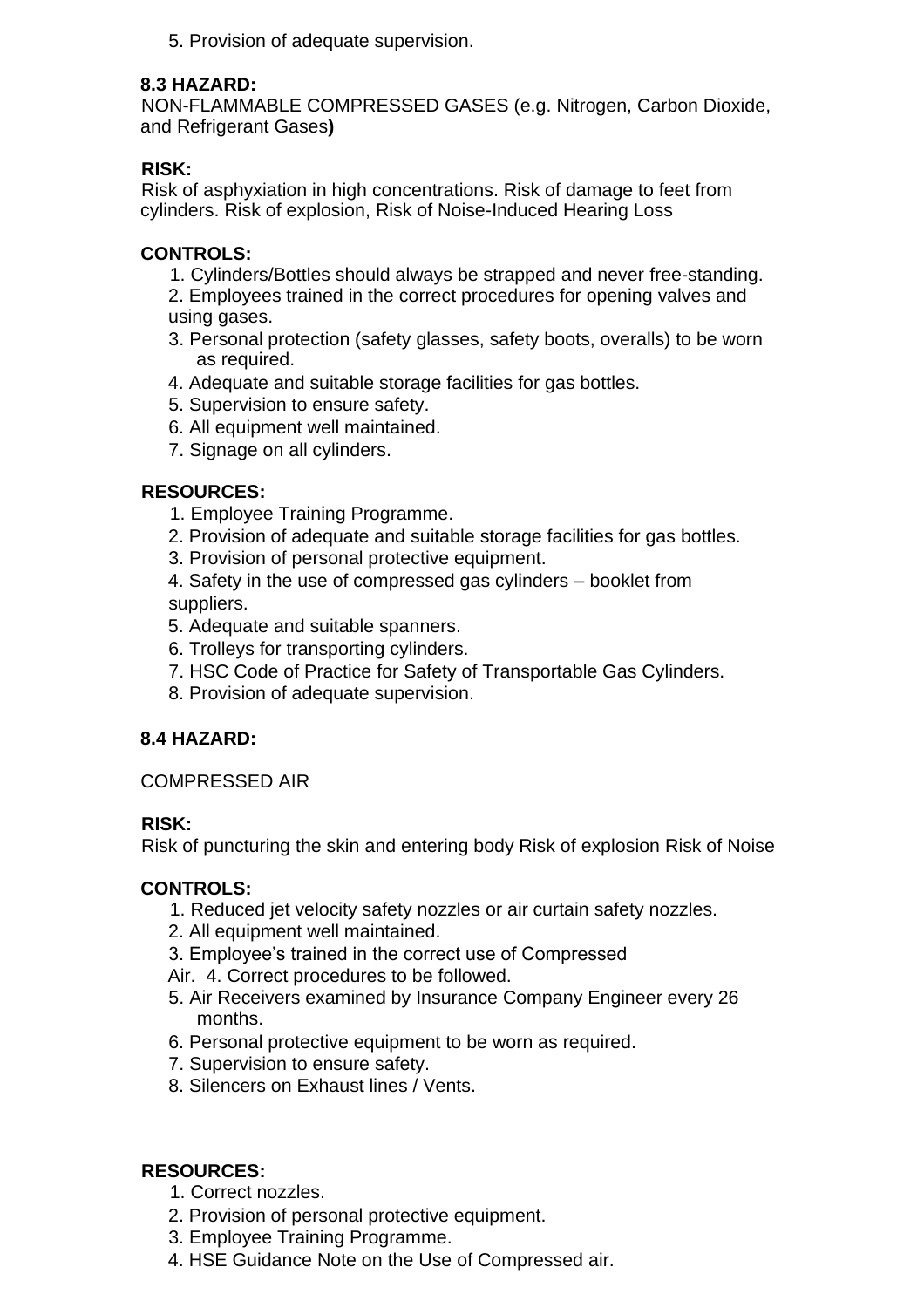- 5. Provision of adequate supervision.
- 6. Preventive Maintenance Programme.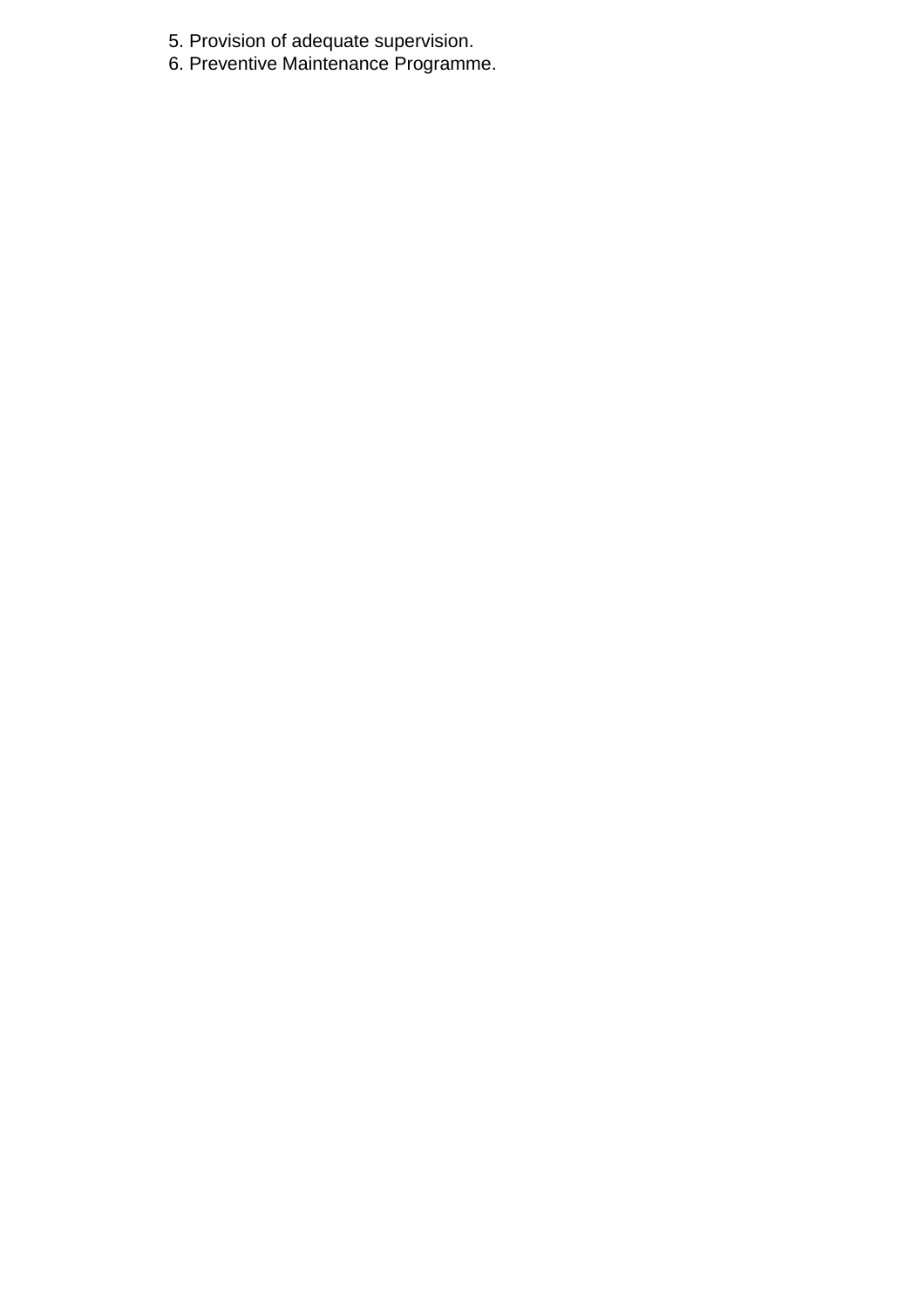# **WORKING AT HEIGHTS**

#### **9.1 HAZARD:**

WORKING AT HEIGHTS E.g. Window Cleaning, Scaffolding, Ladders and Mobile Elevated Work Platforms, Excavations

#### **RISK:**

Persons / Materials falling from height**.** Equipment toppling over

#### **CONTROLS:**

- 1. Compliance with the *Safety Health And Welfare at Work (Construction) Regulations 2006 and the Safety Health And Welfare at Work (General Application) Regulations 2007 Part 4 Work at Height S.I. No.299 of 2007*
- 2. Only trained personnel to carry out these tasks.
- 3. Correct procedures to be followed.
- 4. All equipment to be properly serviced and free from defects.
- 5. Equipment used to be suitable for the task.
- 6. Personal protective equipment to be worn as required.
- 7. Supervision to ensure safety.
- 8. Terms of Codes of Practice for Access & Working Scaffolds and roof work to be followed.
- 9. Permit to Work at Heights, as appropriate.

#### **RESOURCES:**

- 1. Employee Training Programme.
- 2. Preventative maintenance programme.
- 3. Provision of Fall Arrest Equipment and anchor points
- 4. Provision of personal protective equipment.
- 5. Provision of suitable hoist equipment and scaffolding
- 6. Provision of adequate supervision.

#### **9.2 HAZARDS**

Ladders: Falls from Height, equipment falling

#### **RISKS**

Personal Injury

#### **CONTROLS**

- 1. Ladders checked for defects before use.
- 2. Defective ladders removed from use for repair or disposal. (Painting of timber ladders could hide defects).
- 3. Ladders are not used unless a risk assessment is carried out.
- 4. Ladders are placed on a solid base.
- 5. Ladders extend one meter above the stepping-off point.
- 6. Ladders are securely tied to prevent them from slipping.
- 7. Ladders are footed while being secured or when it is not possible to secure them
- 8. Ladders are places at a suitable angle 1: 4 (for every 4-meter rise 1 meter out, a 70-degree angle)
- 9. Ladders are not used in the vicinity of over power lines
- 10. Timber ladders must not be painted (Painting hides defects)

- 1. Work at height Risk Assessment to be carried out
- 2. Provision of personal protective equipment.
- 3. Preventive Maintenance Programme in accordance with the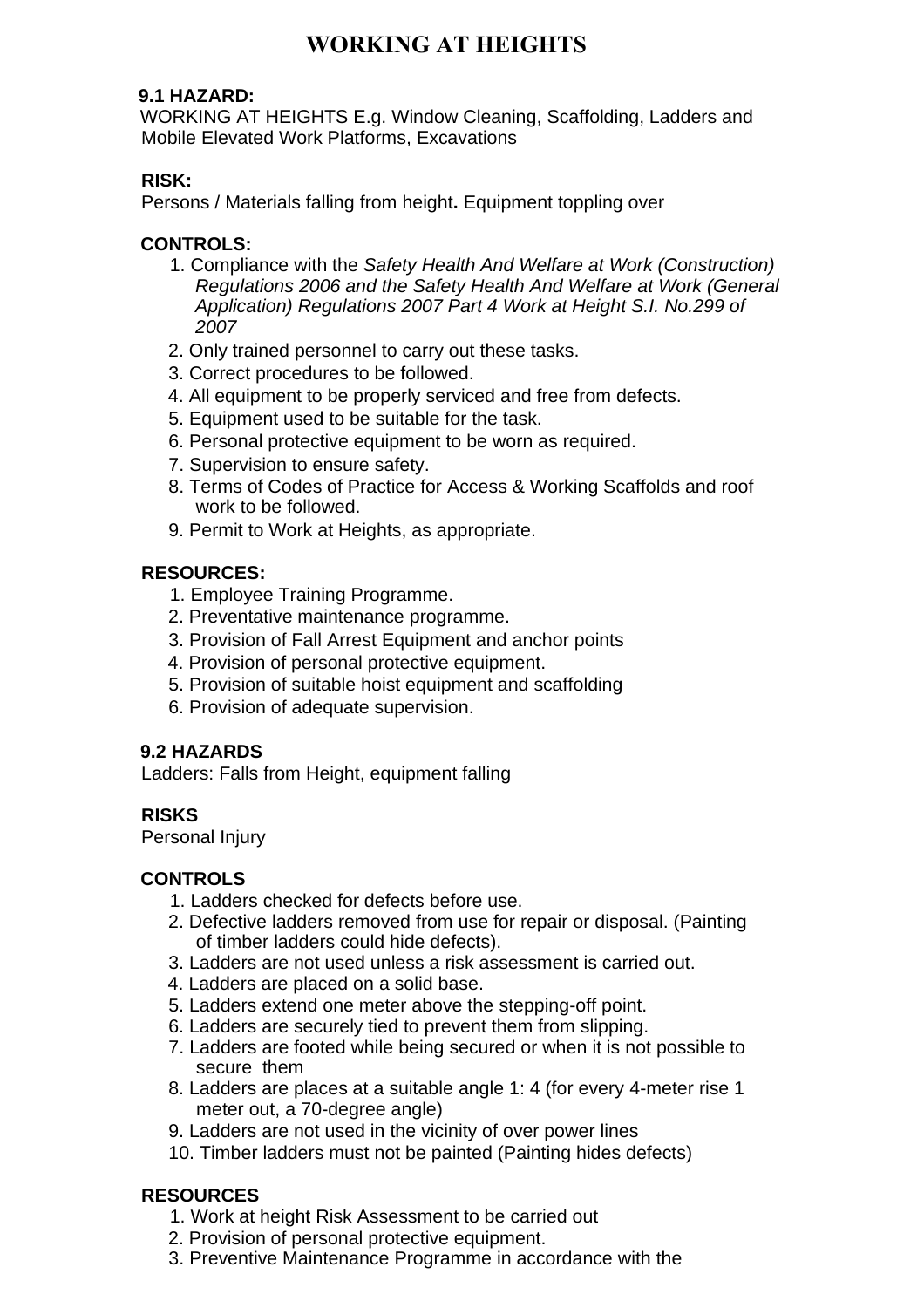manufacturers' instructions.

4. Employee Training Programme.

**Residual Risk:** Medium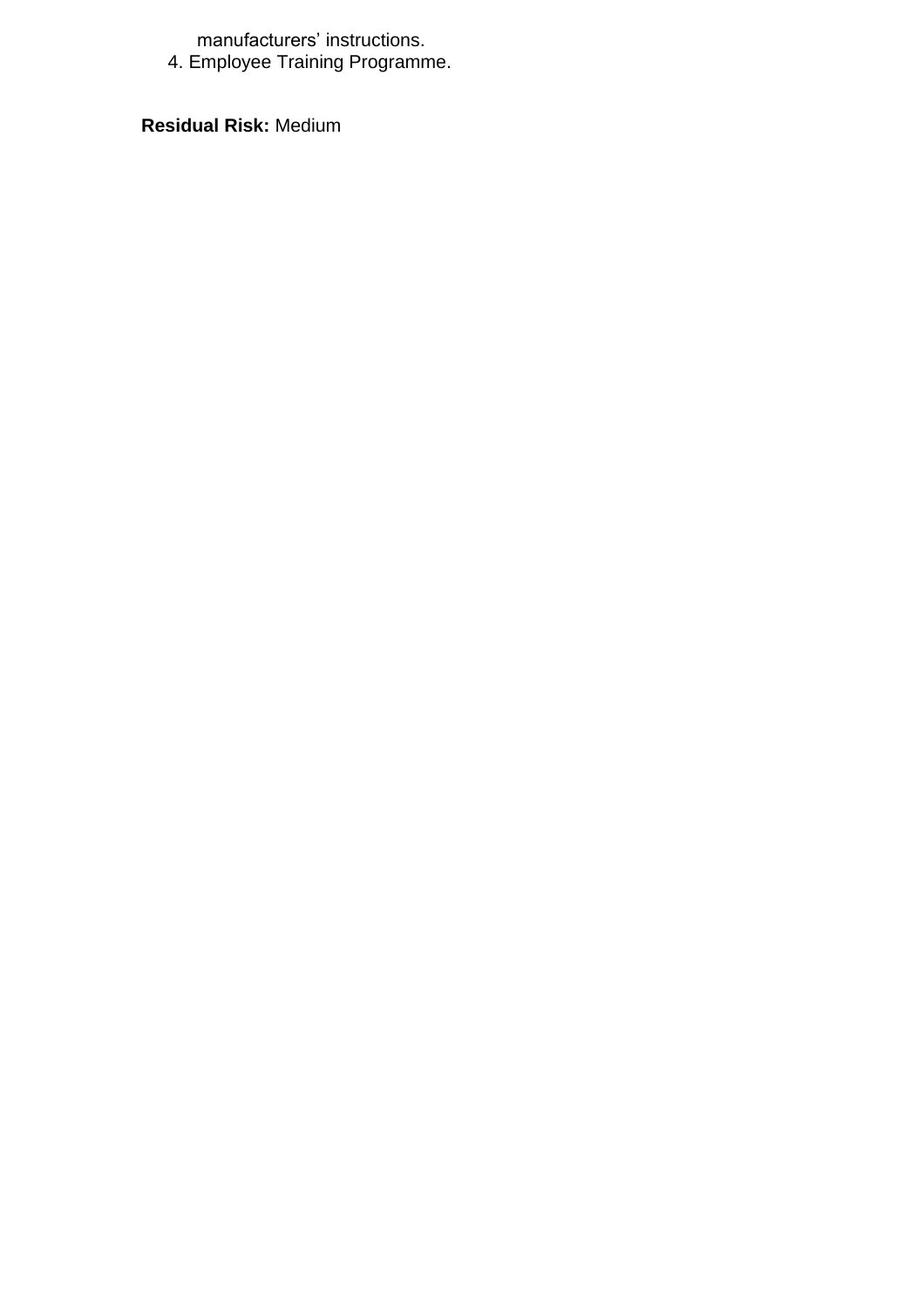# **Equipment**

#### **10.2 Hazard: Hand Tools**

Risk of damage to hands, eyes, hearing, body

#### **CONTROLS:**

- 1. All hand tools maintained in good condition.
- 2. Correct usage procedures to be followed.
- 3. Employee training in the correct use of hand tools.
- 4. Personal protection to be worn where required.
- 5. Supervision to ensure safety.
- 6. Standard specification for hand tools to apply.
- 7. Inspection of hand tools.

#### **RESOURCES:**

- 1. Well-maintained tools.
- 2. Employee Training Programme.
- 3. Safe Work Procedures Manual
- 4. Provision of Protective Equipment.
- 5. Provision of adequate supervision
- 6. Regular check of hand tools to be carried out.

#### **10.3 HAZARDS**

Portable Electrical Tools

#### **RISKS**

Electric shock, Cuts to hands, legs, etc., Injuries from flying particles, Noise.

#### **CONTROLS**

- 1. No power tools or electrical equipment of greater voltage than 110 volts shall be used in external locations unless special arrangements have been made.
- 2. Lower voltage tools and lighting may be required in damp or confined situations.
- 3. Where power tools have to be used off the main supply the source of supply must be fitted with residual current devices (ELCB) rated at 30 mAmps at 30 msecs.

4. All contractors must be informed of the Bowling and Tennis Club's Policy on the use of electricity and will be expected to comply with these requirements.

 5. Only authorised persons are permitted to repair or alter electrical equipment.

6. Any defects noted in electrical equipment must be reported to a supervisor so that immediate steps can be taken to have defects remedied by the electrician.

7. All cable connections must be properly made; under no circumstances is insulation tape to be used for any repair or joint in extension. 8. Power tools must be maintained in good condition with casing intact and label fitted showing voltage and other information.

- 1. Preventive Maintenance programme in place.
- 2. Regular inspections of all electrical equipment are carried out by a competent electrician.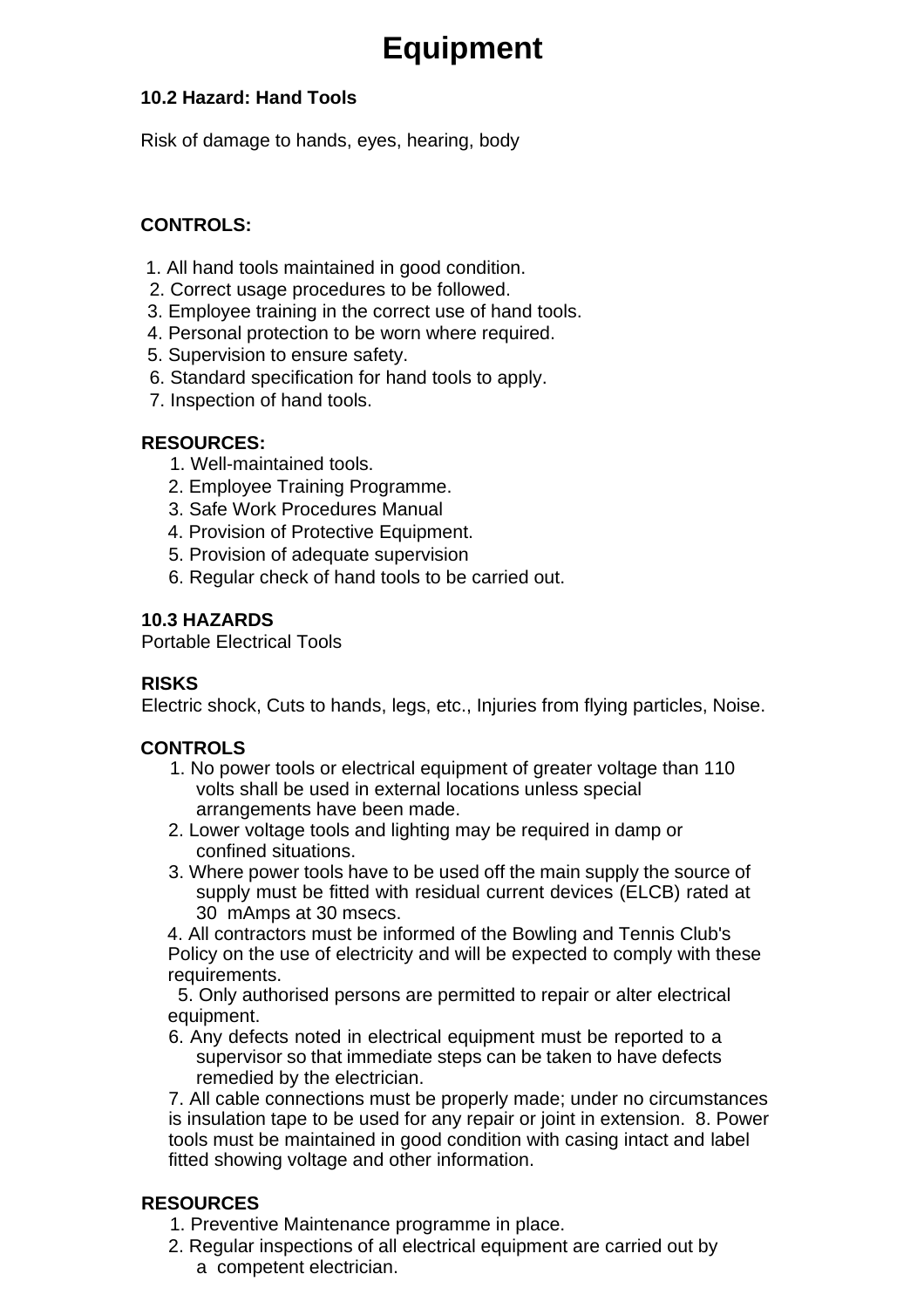- 3. Employee Training Programme.
- 4. Provision of personal protective equipment.
- 5. Provision of suitable safety signs/segregation barriers.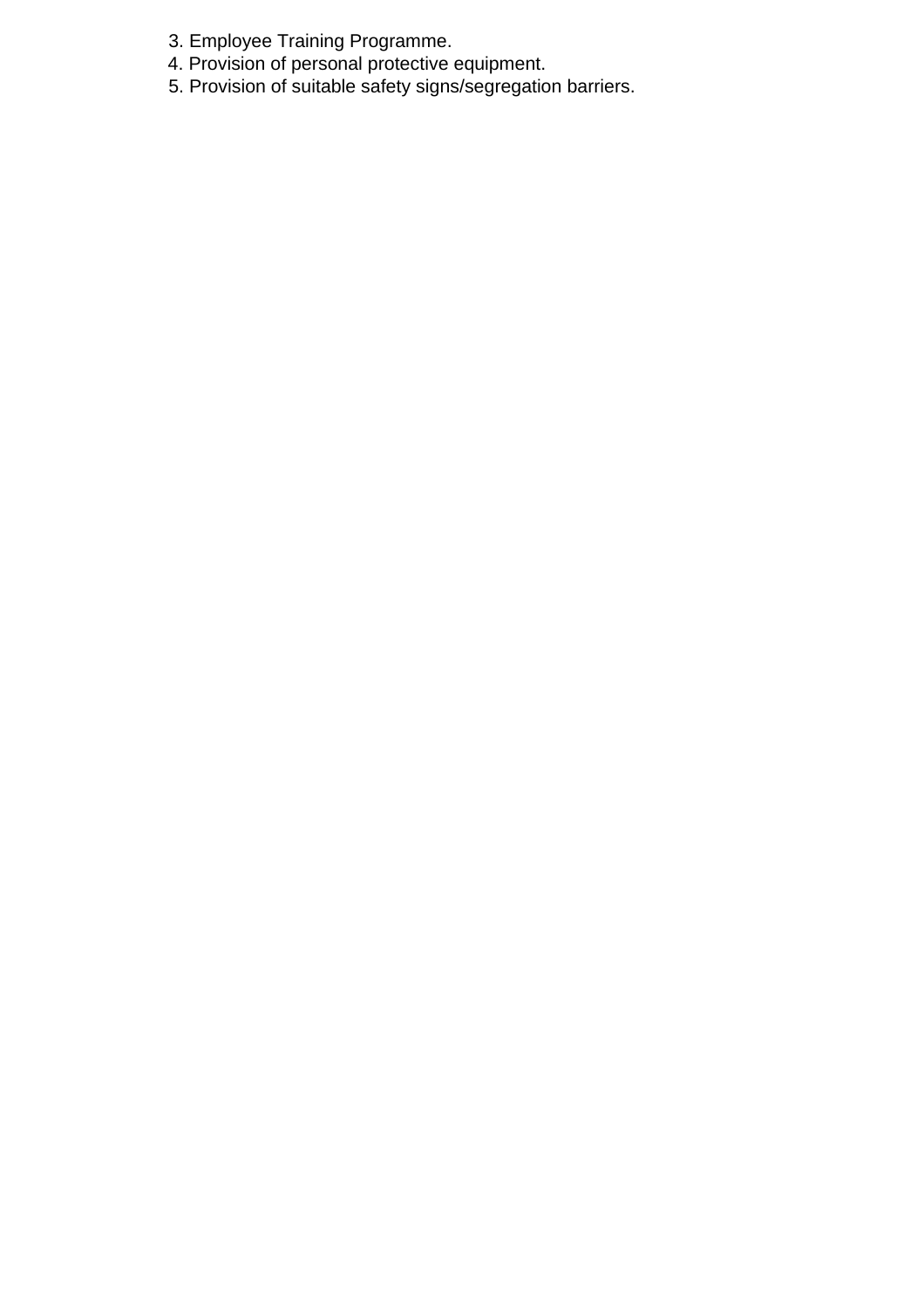# **Storage**

#### **5.2.5 Hazard:** Storage

**Risk:** Risk of being hit by falling objects Risk of collisions from poor storage Risk of the collapse of racking systems

#### **CONTROLS:**

- 1. All goods stored in a satisfactory manner.
- 2. Access to storage areas restricted to trained personnel.
- 3. Safe Work Procedures followed.
- 4. Housekeeping programme.
- 5. Hazardous Material segregated in accordance with good practice and legislation
- 6. Supervision to ensure safety.
- 7. Training to ensure safety.

- 1. Adequate and suitable storage facilities
- 2. Provision of personal protective equipment.
- 3. Special storage area for hazardous material.
- 4. Provision of adequate supervision.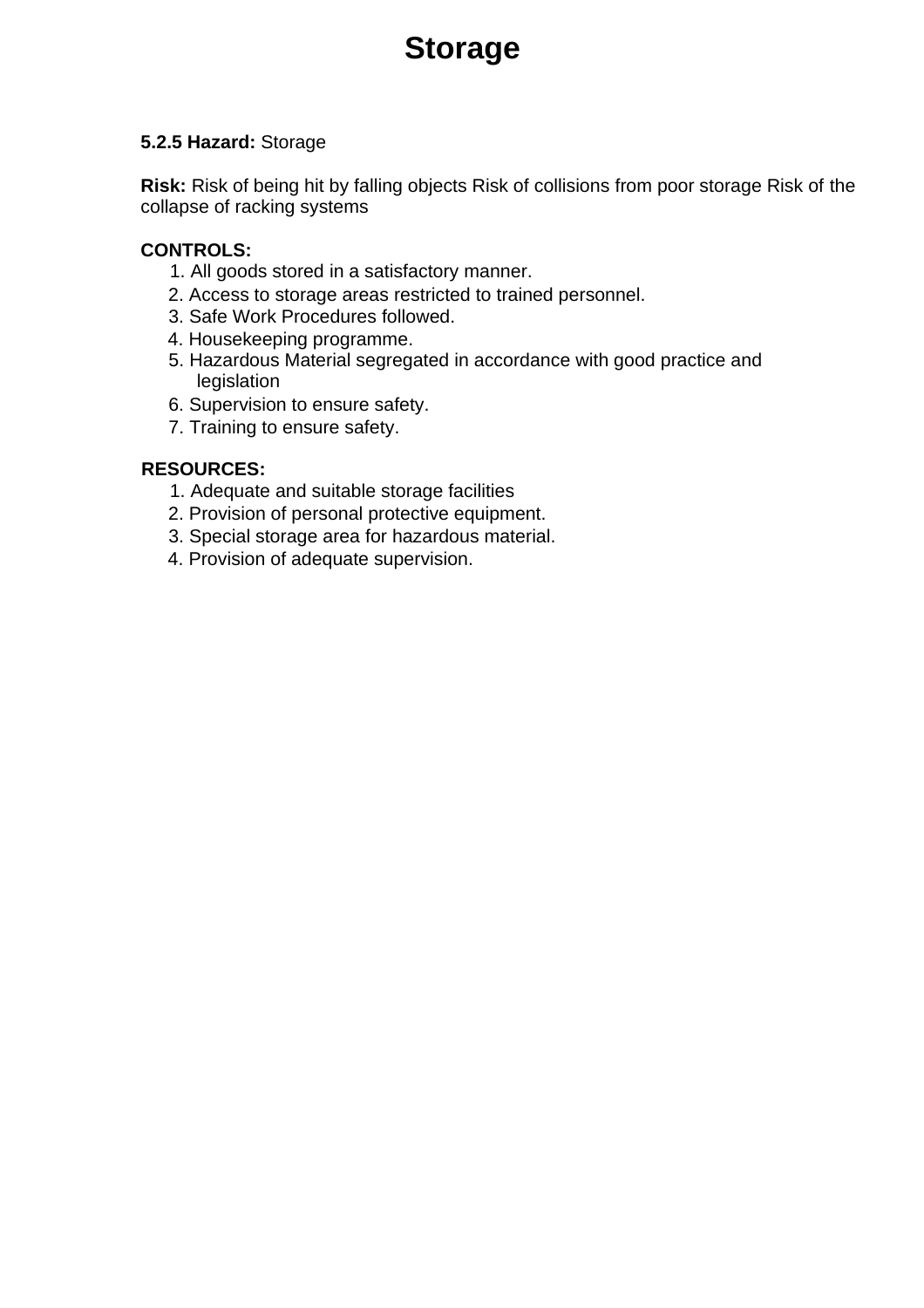# **Ground Maintenance**

#### **12.4 Hazard:** Battery Charging

Risk of injury from acid, explosion.

#### **CONTROLS:**

- 1. Charging areas in compliance with the *Safety, Health and Welfare at Work (General Application) Regulations 2007 S.I. No. 299 of 2007 Part 3 Electricity as amended by the Safety, Health and Welfare at Work (General Application) (Amendment) Regulations 2007 SI No 732 of 2007* and the Electro-Technical Management Committee of Ireland "Rules for Electrical Installations.
- 2. Well-ventilated and secure area for battery charging.
- 3. Automatic protection against overcharging.
- 4. Control on all sources of ignition.
- 5. Personal protective equipment to be worn as required.
- 6. Eyewash facilities to be provided.
- 7. Safe Work Procedures followed.
- 8. All equipment maintained to ensure Safety.
- 9. All employees trained in work practices.
- 10. Supervision to ensure safety.

#### **RESOURCES:**

- 1. Provision of adequate and suitable facilities for battery charging.
- 2. Provision of eyewash and personal protective equipment.
- 3. Preventive Maintenance Programme.
- 4. Employee Training Programme.
- 5. Provision of adequate supervision

#### **HAZARDS**

Grass Cutting Equipment: Entanglement, Rotating Blades and Moving Parts Clearing Blockages, Maintaining Equipment.

#### **CONTROLS**

- 1. Only trained staff authorised to operate grass cutting equipment
- 2. Blades Adjusted by experienced operator/staff member only

3. Ensure area being cut is free from debris before commencing – Debris ejected can travel considerable distances

- 4. Maintenance or adjustment of cutters must not be carried out when the drive is connected and the motor running.
- 5. Mowers must not be used if any guards have been removed or are damaged.

6. Blockages can only be cleared when the engine is switched off, the blades have stopped rotating and the ignition key is removed.

7. Disengage all controls and remove the ignition key before leaving the tractor/mower seat.

- 8. Exercise caution when working on steep ground particularly when turning.
- 9. Grass cutting equipment is serviced regularly.
- 10. Maintenance work should not be carried out beneath a mower unless it is supported with a purpose-made prop or stands.
- 11. When changing blades or carrying out adjustments extreme care should be taken. Wearing suitable protective gloves should be considered.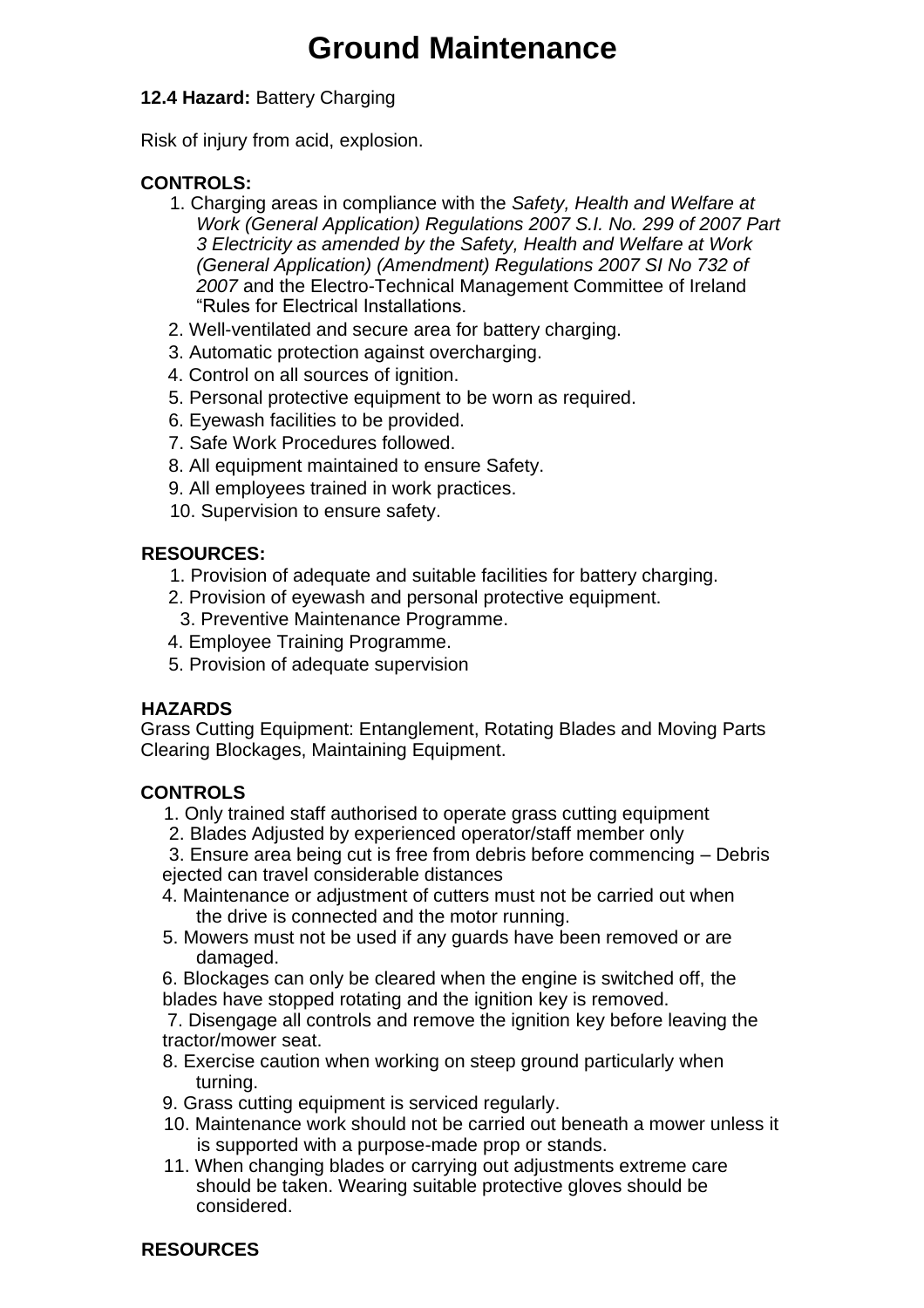- 1. Maintenance programme in place
- 1. Employee Training Programme.

**RESIDUAL RISK:** Medium – Low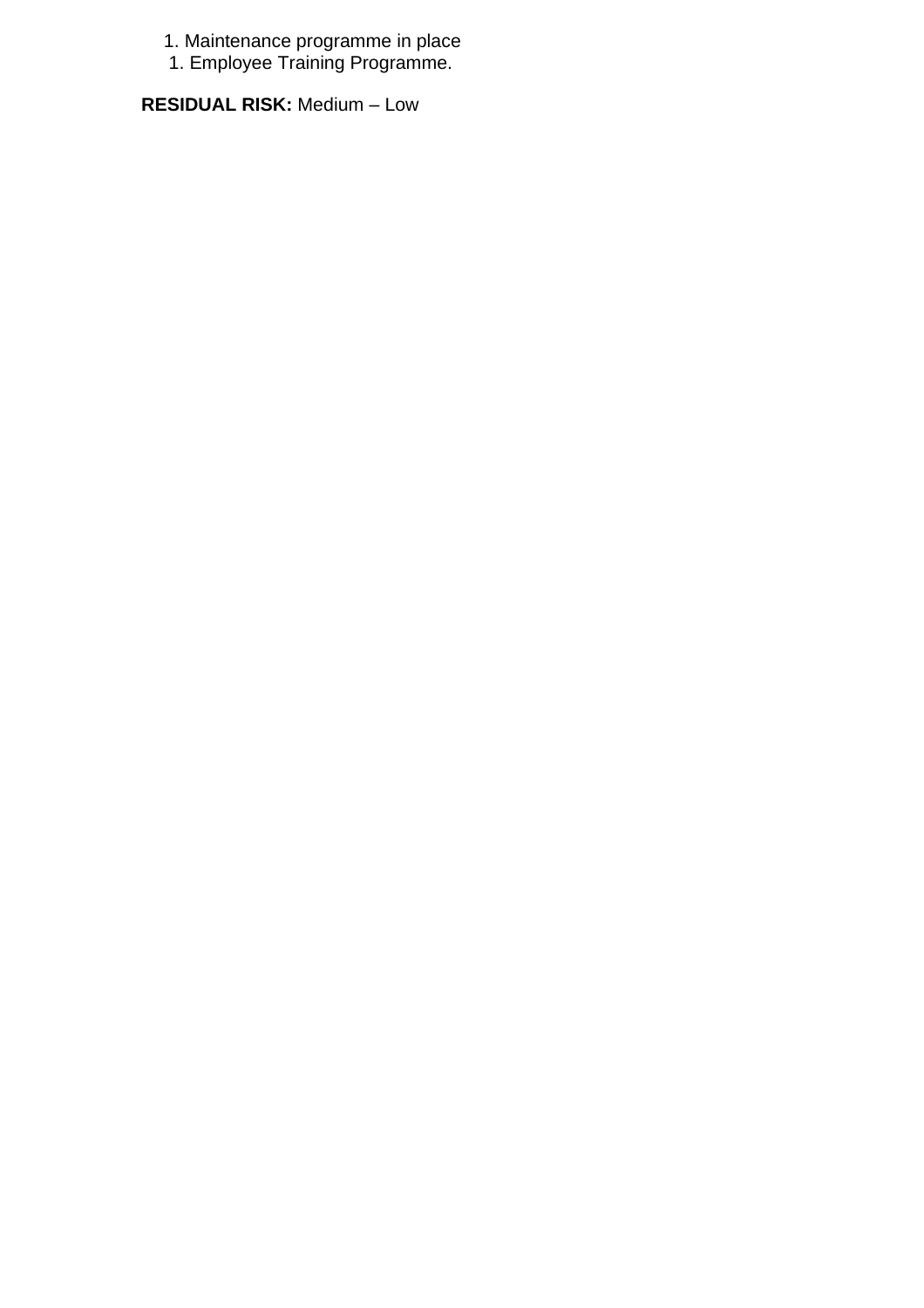# **Emergency**

#### **13.1 Hazard:** Electricity

Risk of electrocution, Risk of fire, Risk of Static Shock

#### **CONTROLS:**

- 1. Safe Work Practices followed.
- 2. Personal protective equipment to be worn as required.
- 3. Only qualified electricians will attempt to install or repair any electrical equipment on the premises.
- 4. All equipment well maintained.
- 5. Flexible cables will also be adequately protected against external mechanical damage.
- 6. Flexible cables should not be run across floors.
- 7. Safety signs to be provided where necessary.
- 8. Low voltage hand tools (110v) and handlamps (24v) used in damp or confined situations and in the open.

9. Adequate fusing or excess protection, e.g. circuit breakers, must be provided for all fixed and portable equipment and regularly maintained. 10. Isolation systems

- 11. Access to High Voltage Rooms, Distribution Management etc. restricted.
- 12. Portable 220 volt AC power tools and equipment (e.g. pressure washers, battery chargers, etc.). If used out of doors (preference is to be given to 110 volt AC equipment to avoid this), they must only be used in conjunction with a 30mA residual current device.
- 13. Where appropriate all equipment not in use to be switched off.
- 14. Inspection and Testing of Electrical Appliances
- 15. All electrical equipment will be inspected regularly for the following;
	- Cable insulation stripped back too far exposing bare conductors which may come into contact.
	- Loose, protruding wire strands.
	- Incorrect connections.
	- Loose terminal screws or nuts.
	- Detached earth conductor, with the possibility of coming into contact with the phase conductor.
	- Incorrect fuse link fitted.
	- Broken molding.
	- Signs of overheating.

#### **Wiring Standards - Equipment & Machinery**

1. All electrical wiring in accordance with standards laid down in the *Safety, Health and Welfare at Work (General Application) Regulations, 2007 S.I. No. 299 of 2007, Part 3 – Electricity as amended by Safety, Health and Welfare at Work (General Application) (Amendment) Regulations, 2007 S.I. No. 732 of 2007.* and E.T.C.I. Codes of Practice.

- 2. 30mA R.C.D. provided on all socket outlets over 125v AC.
- 3. Testing of circuits for insulation and earth continuity.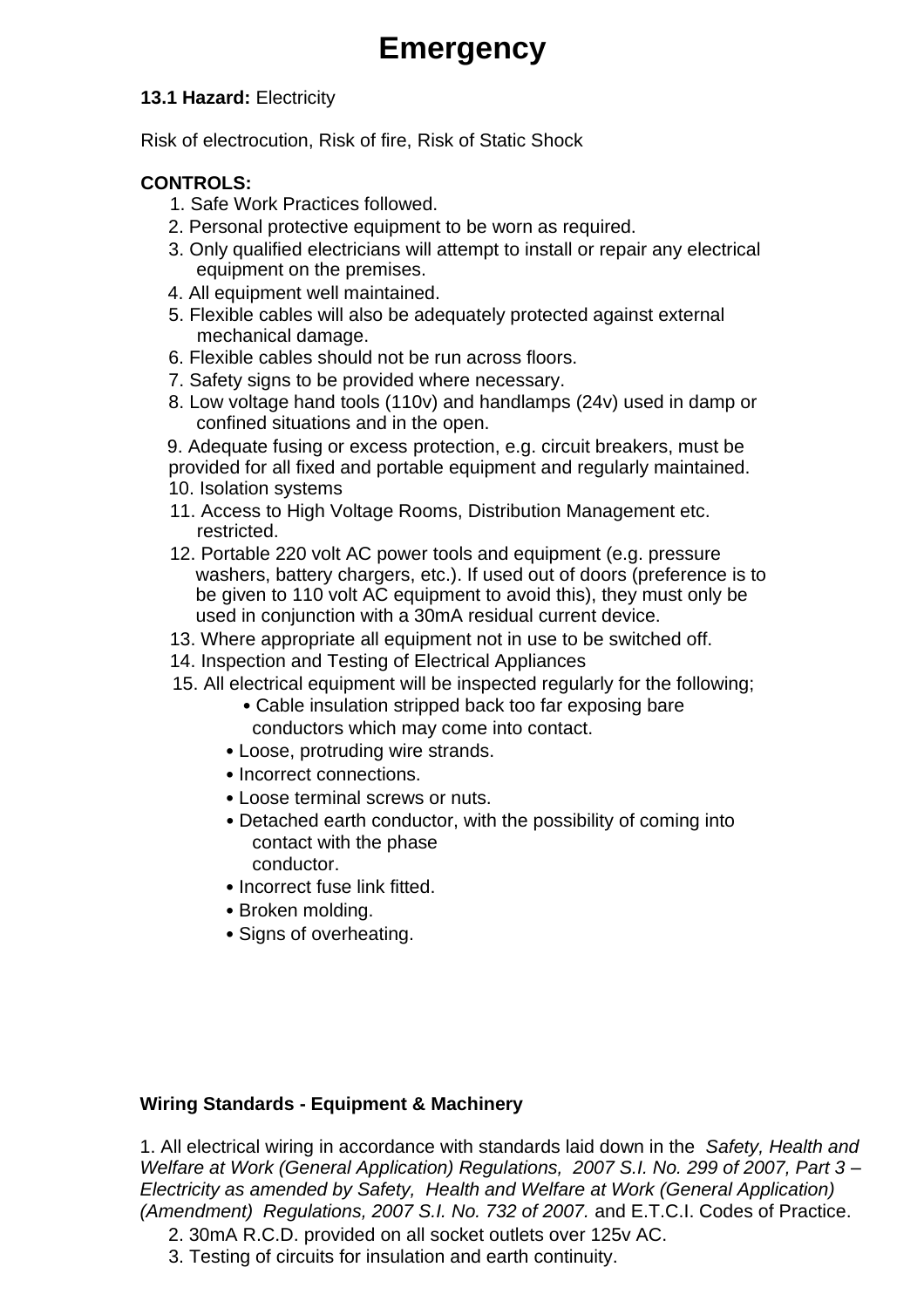- 4. Portable or temporary equipment will be connected by means of switched socket outlets suitable for the environment.
- 5. Flexible cables will also be adequately protected against external mechanical damage.
- 6. Cables used for outdoor equipment will be to a heavy-duty protected or armoured design.

7. Adequate fusing or excess protection, e.g. circuit breakers, must be provided for all fixed and portable equipment and regularly maintained. 8. Portable 220 volt AC power tools and equipment if used out of doors (preference is to be given to 110 volt AC equipment to avoid this), must only be used in conjunction with a 30mA residual current device.

- 9. It is essential that all accessible metalwork is earthed.
- 10. Sufficient sockets shall be provided to prevent overloading by the use of adaptors.
- 11. Proper plugs shall always be fitted to electrical appliances and flex firmly clamped.

12. Frayed and damaged cables shall be replaced immediately. 13. Flexible cables should not be run across floors. Where damage at floor level to cables is possible, protection by ramps, conduit or armouring must be used.

#### **RESOURCES:**

- 1. Adequate and suitable electrical layout.
- 2. Preventive Maintenance Programme.
- 3. Provision of safety signs.
- 4. Only suitably trained and authorised electricians permitted to work on electrical equipment and systems.
- 5. Provision of personal protective equipment

#### **Residual Risk –** Medium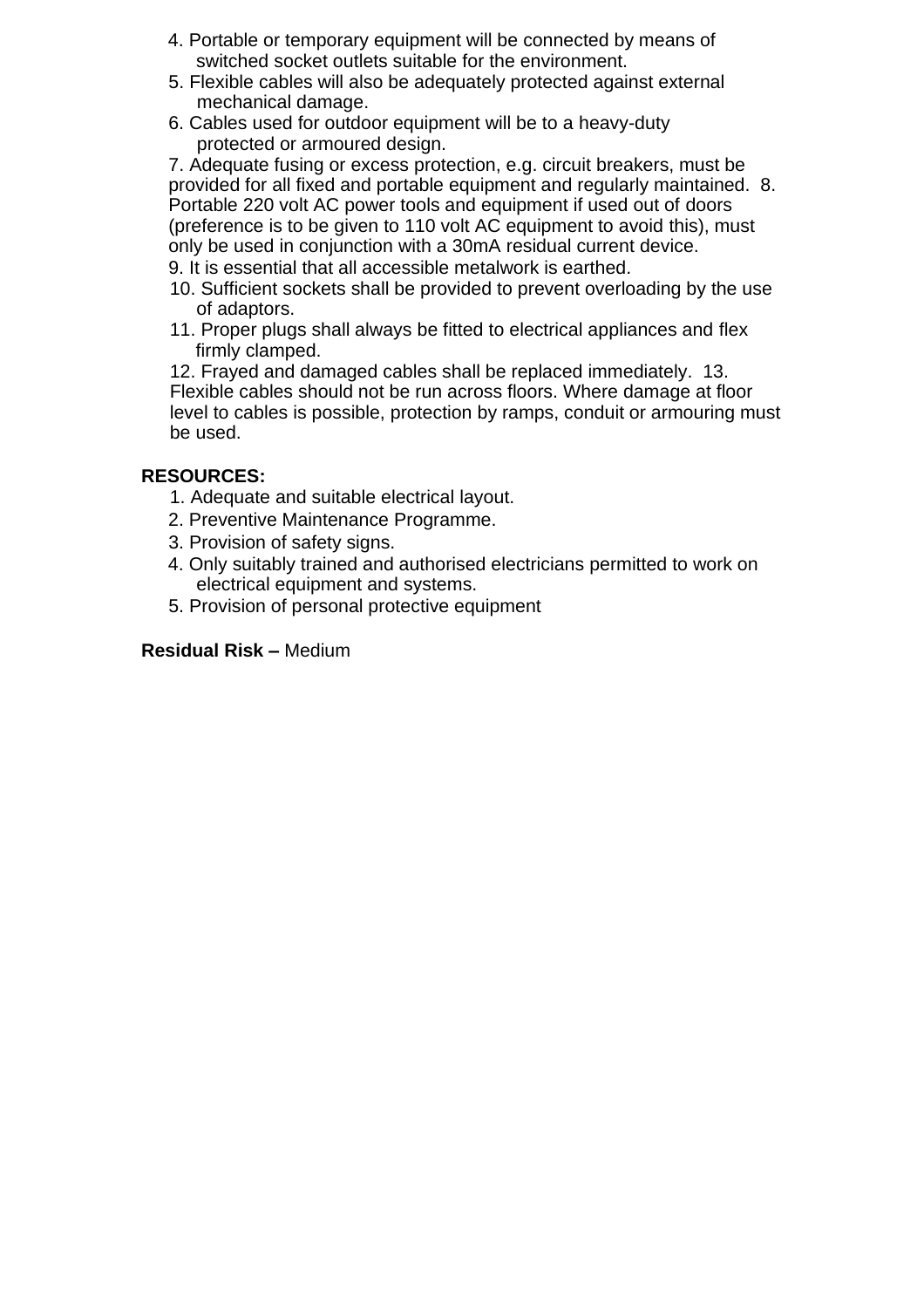# **ATMOSPHERIC HAZARDS**

#### **14.1 HAZARD:**

ATMOSPHERIC HAZARDS / DUST, FUMES, GASES

#### **RISK:**

Risk of lung/eye/body damage

#### **CONTROLS:**

- 1. Control of dust generating operations indoors.
- 2. Safe Work procedures to be followed
- 3. All employees trained in safe work practices.
- 4. Monitoring of atmospheres as required in compliance with the Chemical Agents Regulations
- 5. Permit to Work System in place.
- 6. Maintenance of equipment to ensure safety.
- 7. Personal protective equipment to be worn as required.

#### **RESOURCES:**

- 1. Provision of personal protective equipment.
- 2. Preventive Maintenance Programme.
- 3. Employee Training Programme.
- 4. Gas Detection Monitors

#### **14.2 HAZARD:**

EXPOSURE TO RESPIRABLE ASBESTOS DUST (Inhalation)

#### **RISK:**

Low in general terms, high if involved in Asbestos removal.

#### **CONTROLS:**

- 1. Standards in Safety, Health and Welfare at Work (Exposure to Asbestos) Regulations 2006 S.I. No. 386 to be followed.
- 2. Areas containing asbestos identified and a register being compiled.
- 3. All identified asbestos encapsulated.

4. Programme in place for removal of damaged asbestos. 5. Suitably qualified licensed removal contractor's personnel to remove asbestos as required.

- 6. Asbestos management programme.
- 7. Programme of removal if necessary.

#### **RESOURCES:**

- 1. Specialist / Licensed removal Contractors employed where necessary
- 2. Monitoring Programme.

#### **14.3 HAZARD:**

**SMOKING** 

#### **RISK:** Fire Health effects

#### **CONTROLS:**

- 1. Smoking not permitted in accordance with the *Public Health (Tobacco) Acts 2002 & 2004*.
- 2. Signage.
- 3. No Smoking Policy.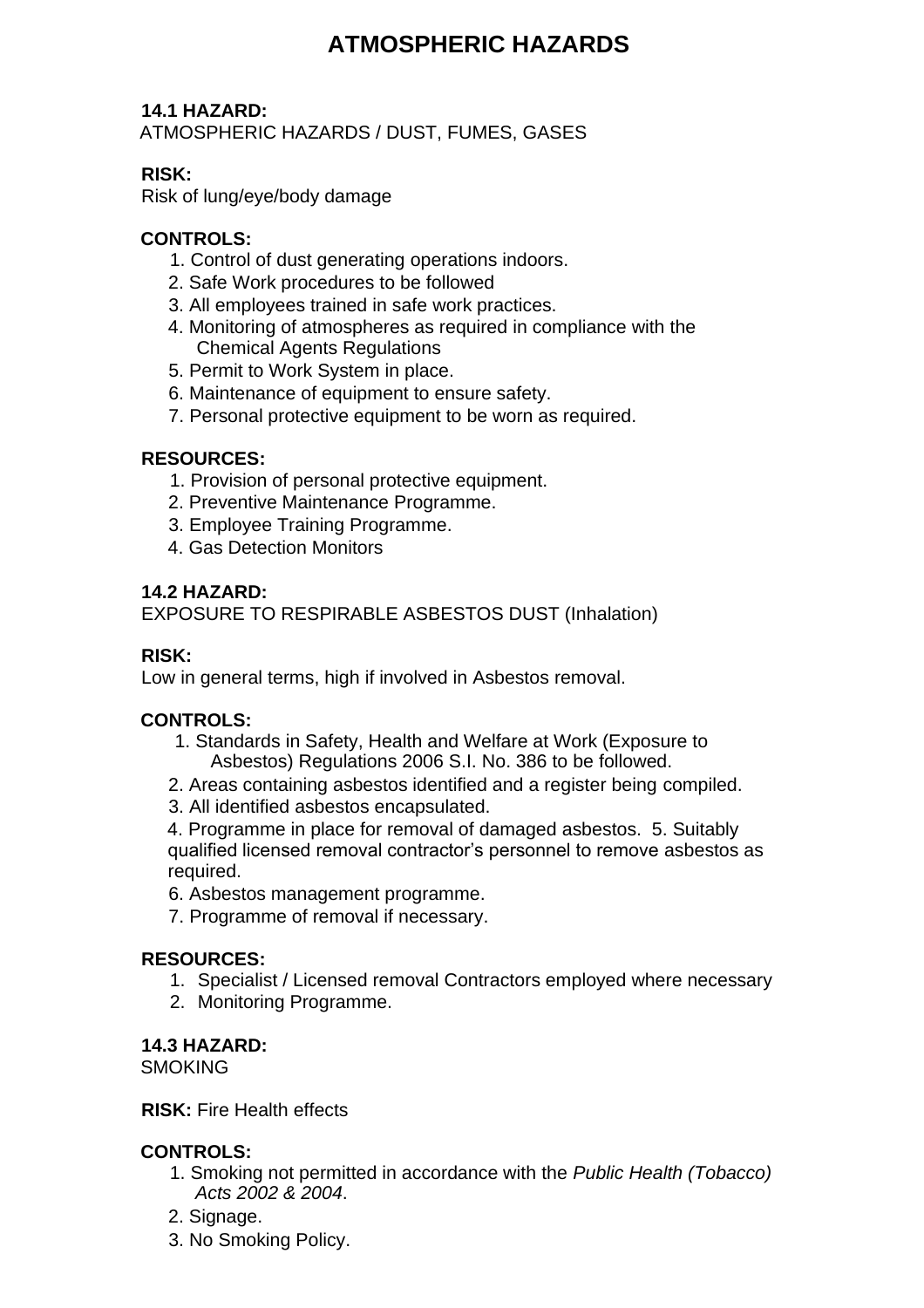- 1. Smoke-Free Workplace policy.
- 2. Provision of designated smoking areas.
- 3. *Public Health (Tobacco) Acts 2002 & 2004*.
- 4. No Smoking policy in accordance with legislation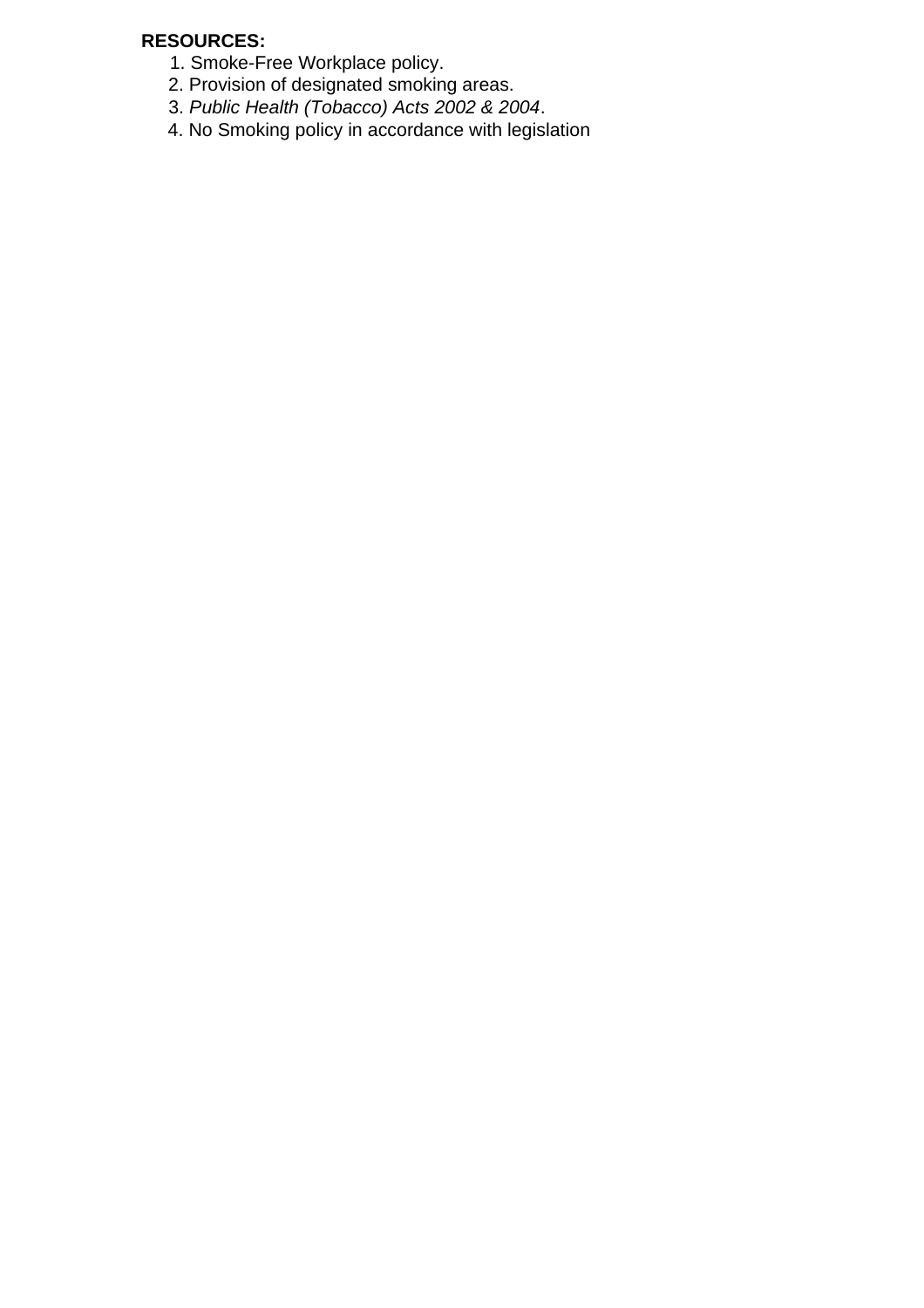# **15.1 HAZARD:**

NOISE

**RISK:** Risk of Noise-Induced hearing loss

#### **CONTROLS:**

- 1. Noise measurement of all potential problem areas to be carried out in accordance with the *Safety, Health and Welfare at Work (General Application) Regulations 2007 SI No 299 of 2007 Part 5 Physical Agents Chapter 1 Control of Noise at Work.*
- 2. Over 80dBA LEX8h
	- Provision of Personal Protection
	- Provision of Audiometry
	- Provision of Training
- 3. Over 85dBA LEX8h
	- Enforcement of PPE
	- Demarcation of areas over 85dBA
- 4. Restriction of personnel in noise zones.
- 5. Personal protective equipment to be worn as required.
- 6. Safe Work Practices to be followed.
- 7. Safety Signs to be provided.
- 8. Supervision to ensure safety.

- 1. Provision of personal protective equipment.
- 2. Employee Training programme.
- 3. Provision of Safety Signs.
- 4. Noise Assessment of the workplace.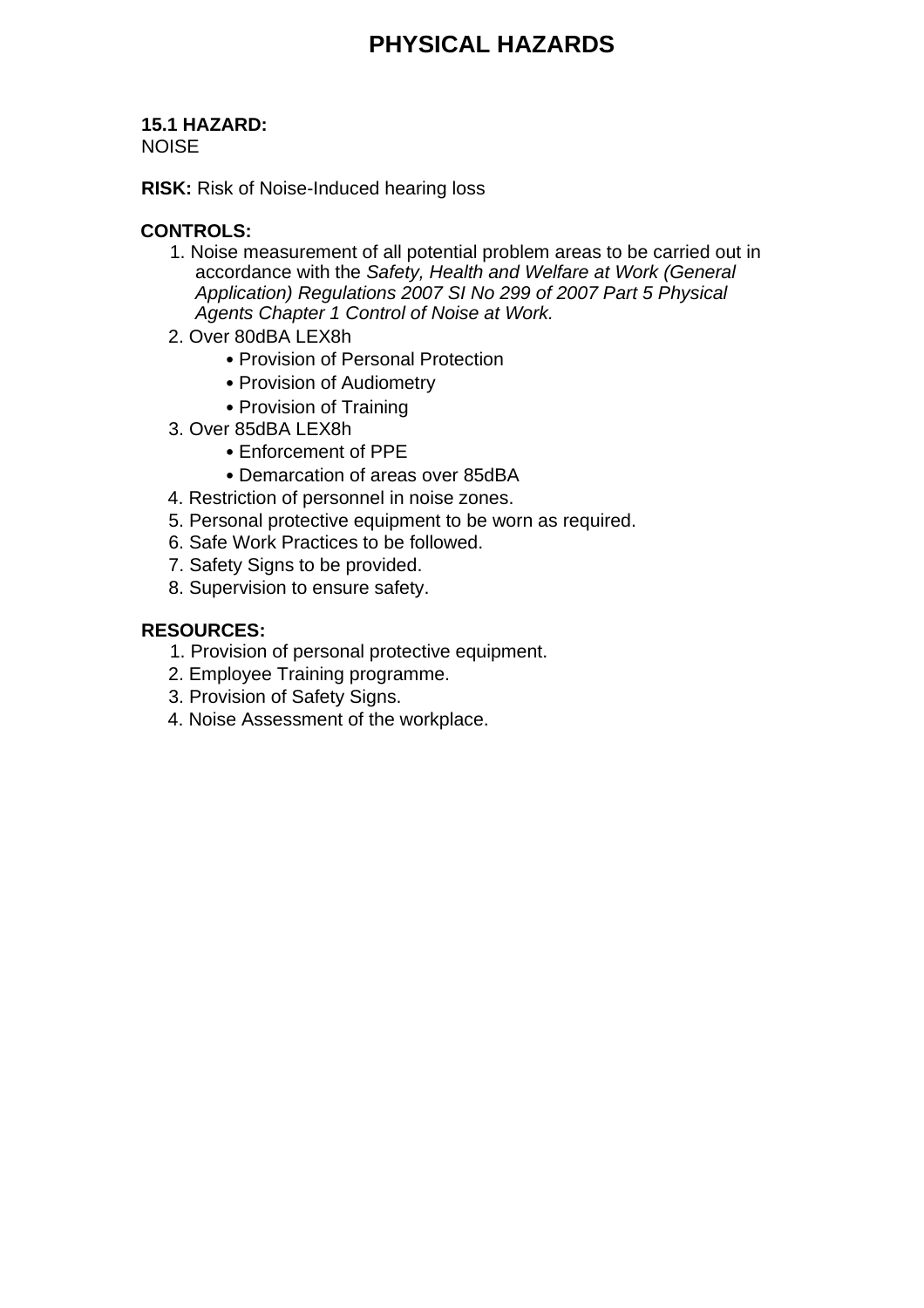# **Confined Spaces**

#### **16.1 Hazard:** Confined Spaces

**Risk:** Risk of asphyxiation Risk of Leptospirosis (Weil's Disease)

#### **CONTROLS:**

- 1. Compliance with the requirements of the Safety, Health and Welfare at Work (Confined Spaces) Regulations, 2001 SI No 218 of 2001and the HSA Code of Practice for working in Confined Spaces – Safe Work in Confined Spaces.
- 2. All confined spaces on the premises to be identified.
- 3. Compliance with the Health and Safety Authorities approved Code of Practice for Confined Space Entry.
- 4. Safe Work procedures and permit to work systems to be followed.
- 5. Personal protective equipment to be worn as required.

- 1. Entry to confined spaces restricted.
- 2. Entry Permit system in place
- 3. Entry prohibited unless a standby person in attendance
- 4. Employee Training Programme.
- 5. Provision of Personal Protective Equipment.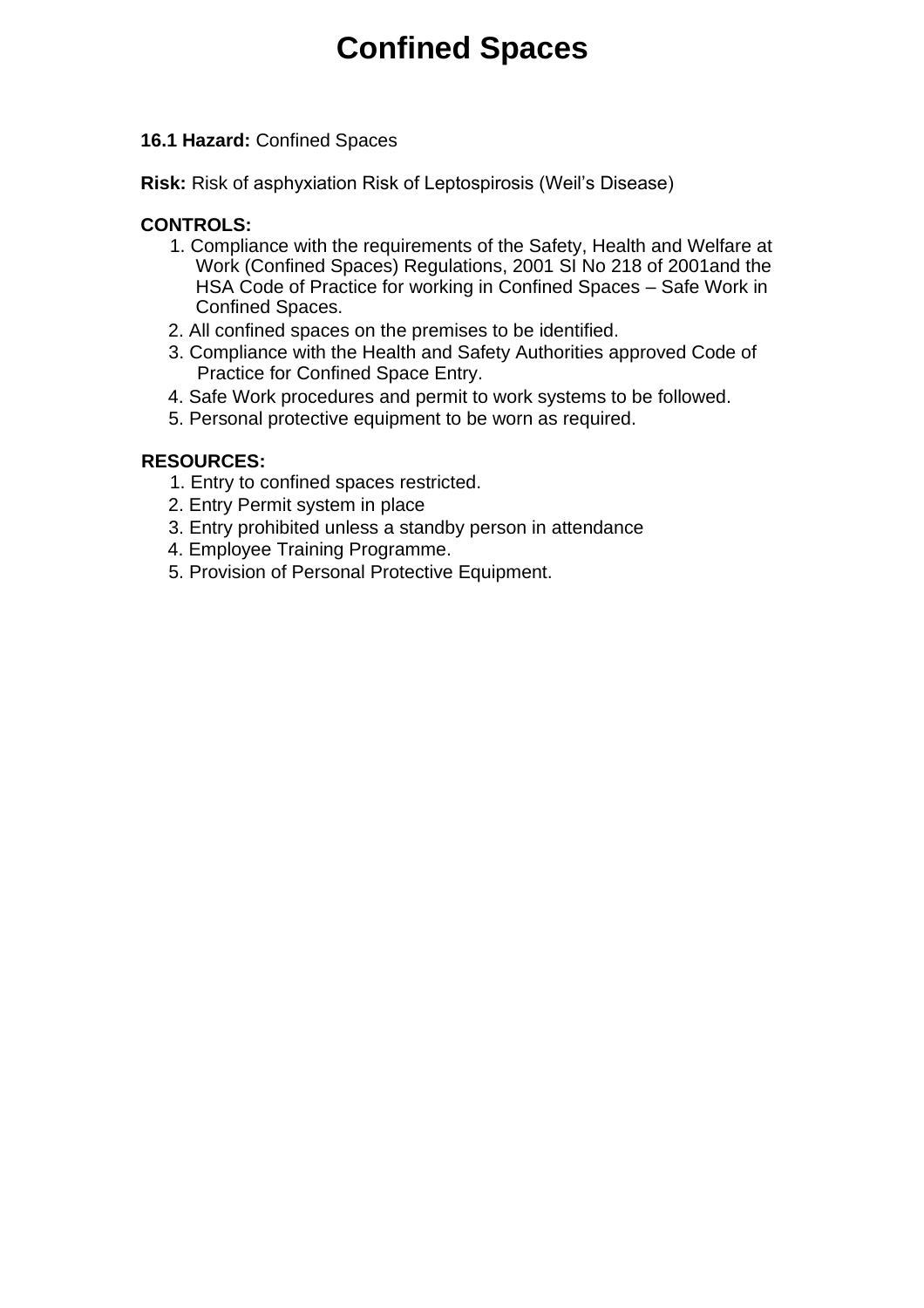# **Water**

#### **17.1 Hazard:** Tanks

**Risk:** Risk of drowning, Risk of Leptospirosis (Weil's Disease)

#### **CONTROLS:**

- 1. All employees trained in Safe Work Procedures.
- 2. Supervision to ensure safety.
- 3. Safe Work Procedures to be followed.
- 4. Personal protective equipment to be worn as required.
- 5. Maintenance of equipment to ensure safety
- 6. Flotation Devices provided as required

#### **RESOURCES**

- 1. Provision of adequate and suitable equipment.
- 2. Provision of personal protective equipment.
- 3. Employee Training Programme.
- 4. Preventive Maintenance Programme.
- 5. Provision of adequate supervision.

Residual Risk Medium

# **Ergonomic**

#### **18.1 Hazard:** MANUAL HANDLING HAZARDS / PUSHING, PULLING, CARRYING & amp; LIFTING

**Risk:** Personal Injuries – Risk of musculoskeletal problems (Back strain, slipped disc, Hernias, Repetitive Strain Injury), Lacerations, crushing of hands or fingers, , Bruised or broken toes or feet, sprains, strains, etc.

#### **CONTROLS:**

- 1. Materials required will be sourced in the smallest packs practicable
- 2. Manual Handling training provided for staff
- 3. Manual handling risk assessments carried out.
- 4. Mechanical aids provided and used.
- 5. Heavy items stored at a low level.
- 6. Loads that must be manually handled shall be assessed on the basis of their risk to health and safety and due caution exercised where there is a risk of back injury etc.
- 7. The method of handling shall take account of the size, weight, shape, condition and position of the load to be handled.
- 8. Where possible measures shall be taken to reduce the amount of manual handling to a minimum and mechanical handling devices supplied and used insofar as is reasonably practicable.
- 9. All appropriate staff shall be trained in safe manual handling techniques.

10. The selection of persons to carry out manual handling or lifting tasks will be based on the training given, age and physical build. 11. Adequate lighting shall be supplied to ensure that visibility is sufficient at all times.

- 12. The Management Committee will ensure that suitable gloves are available for the handling of materials that could cause injuries to the hands.
- 13. Personal protective equipment to be worn as required.
- 14. Adequate supervision provided.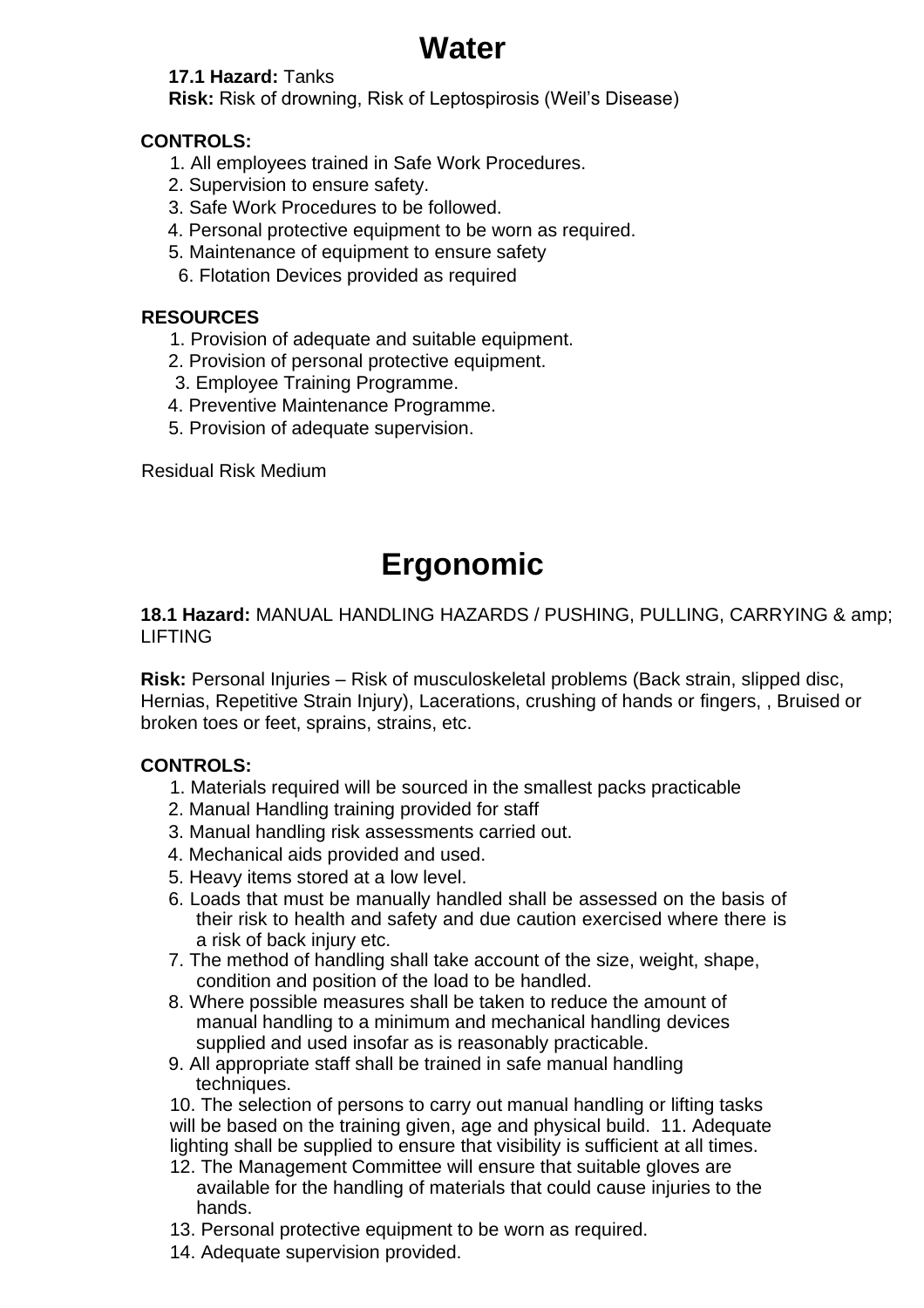- 15. Refresher training to be given to staff following lost time through Manual Handling Injury.
- 16. All equipment used for handling loads, well maintained.

#### **RESOURCES:**

- 1. Employee Training Programme.
- 2. Provision of mechanical aids.
- 3. Provision of Personal Protective Equipment.
- 4. Preventative Maintenance Programme.
- 5. Provision of adequate supervision.

#### **RESIDUAL RISK - Medium**

72

#### **18.2 HAZARD:**

ERGONOMIC HAZARDS

#### **RISK:**

Risk of musculoskeletal problems. Risk of repetitive strain injury. Visual discomfort

#### **CONTROLS:**

1. Ergonomic design of all workplaces with a view to limiting damage to the body.

2. Analysis including VDU and postural assessments in compliance with The Safety, Health and Welfare at Work, (General Application)

Regulations 2007, Chapter 5 of Part 2 Display Screen Equipment. 3. Rotation of work between employees.

- 4. Adequate chairs, desks, lighting, temperature, humidity.
- 5. All equipment well maintained to industry standards.
- 6. Employees trained in postural risk.
- 7. Supervision to ensure safety

- 1. Training programme for VDU Assessors.
- 2. Adequate and suitable office equipment to industry standards.
- 3. Preventive Maintenance Programme.
- 4. Eye examination and tests provided for habitual users.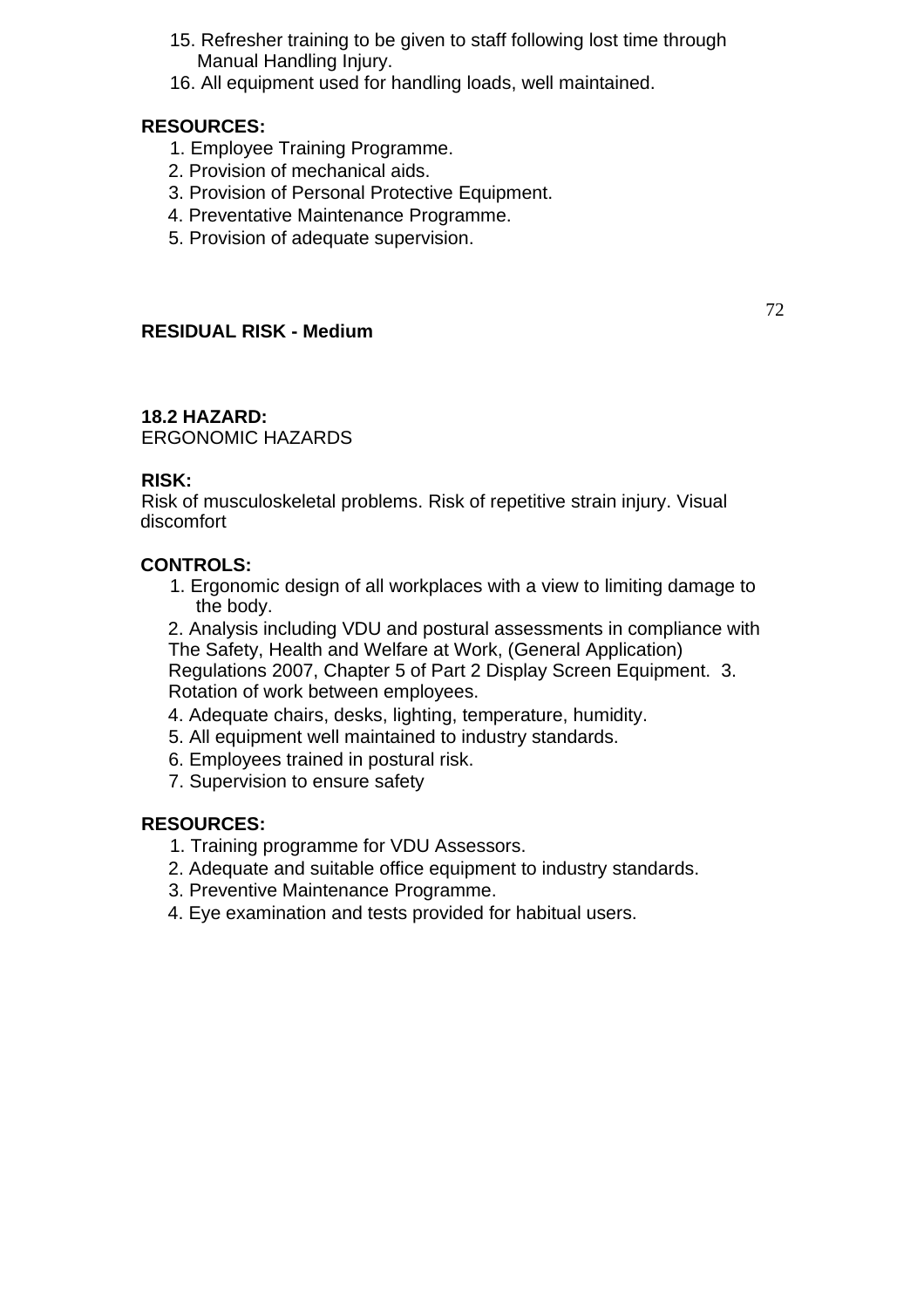# **Office**

**19.1 Hazards: Display Screen Equipment (VDU's): Visual Discomfort, Posture,** Radiation, Stress

#### **CONTROLS**

1. Risk Assessment of VDU Workstations to be carried out. 2. Work activities planned to ensure daily work on display screens is periodically

interrupted by breaks or changes of activity.

- 3. Ensure appropriate eye and eyesight tests are carried out by a competent person on employees who habitually use display screen equipment. (i) before commencing display screen work
	- (ii) at regular intervals thereafter and
	- (iii) if an employee experiences visual difficulties which may be due to display screen work,
- 4. If the results of a test under (3) show that it is necessary, an ophthalmological examination should be carried out on the employee concerned.
- 5. Where the results under (4) show that it is necessary and if normal corrective appliances cannot be used, provide the employee concerned with special corrective appliances appropriate to his/her work.

#### **RESOURCES**

- 1. Provision of personal protective equipment.
- 2. Employee Training Programme.

#### **19.2 HAZARD:**

OFFICE EQUIPMENT HAZARDS – Shredders, Kardex, Printing Machines, Stitcher and Puncher.

#### **RISK:**

Risk of entrapment entanglement, shear injury, back strain

#### **CONTROLS:**

- 1. All equipment guarded to standards laid down in *Safety, Health and Welfare at Work (General Application) Regulations, 2007 S.I. No. 299 of 2007, Part 2 Workplace and Work Equipment Chapter 2 – Use of Work Equipment, as amended by Safety, Health and Welfare at Work (General Application) (Amendment) Regulations, 7 S.I. No. 732 of 2007.* and Code of Practice E.N. 292 and E.N. 294.
- 2. Safe Work Practices followed.
- 3. All equipment adequately maintained to ensure safety.
- 4. All employees trained in the use of equipment.
- 5. Supervision to ensure safety.
- 6. Correct workplace equipment.

#### **RESOURCES:**

- 1. Adequate and suitable guarding of equipment
- 2. Preventive Maintenance Programme.
- 3. Employee Training Programme.
- 4. Provision of adequate supervision.
- 5. Manual handling training

#### **19.3 HAZARDS**

Cash Handling: Personal Injuries sustained in robberies, or attempted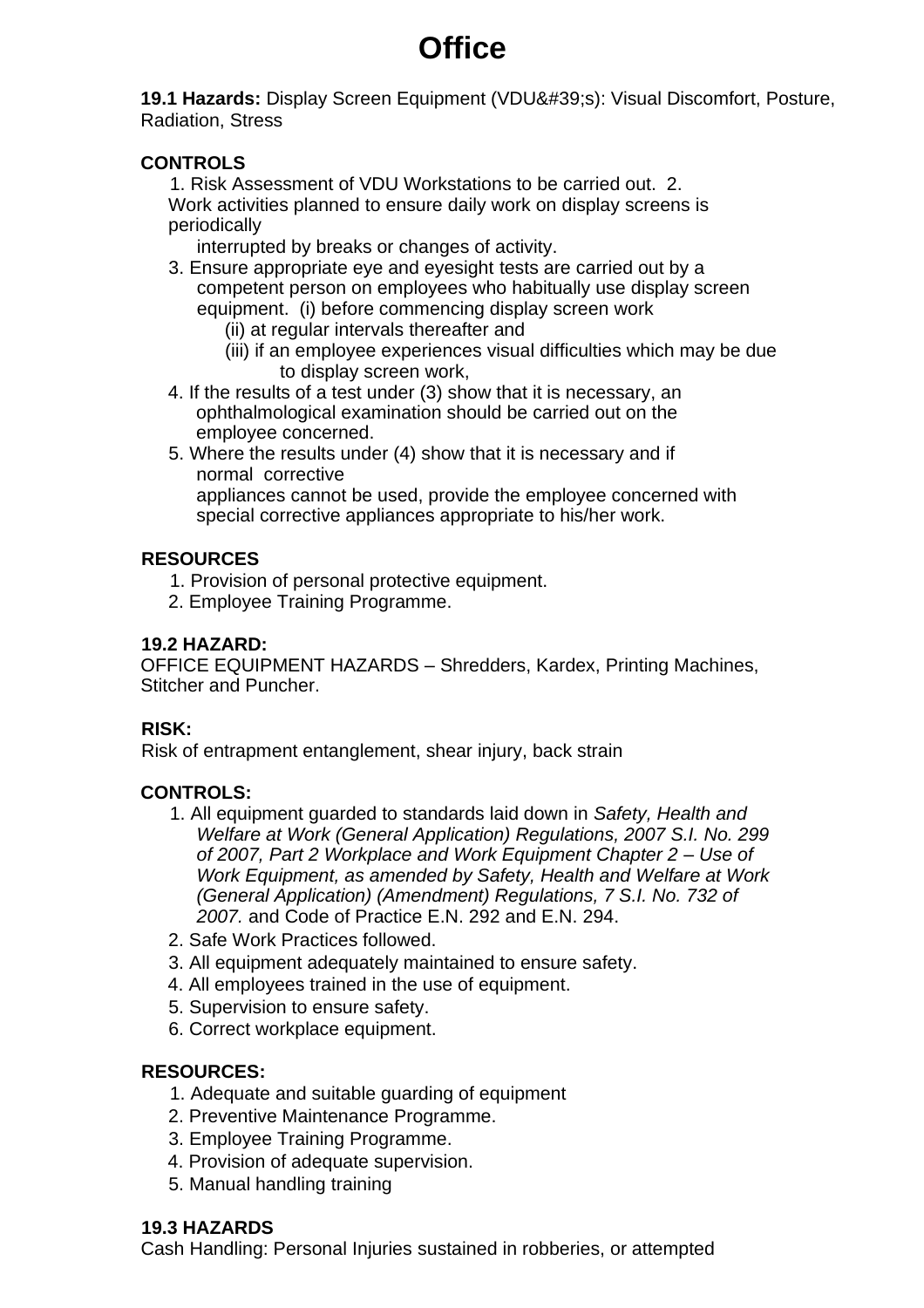robberies.

#### **CONTROLS**

- 1. Minimising the amount, and frequency, with which employees will be involved in cash handling.
- 2. Employees shall be trained to deal with robberies in the following manner: -
	- Do not offer any resistance to thieves,
	- Cooperate with the thieves and comply with any directions given by them.
	- Hand over cash to the thieves without question or undue delay.

3. If you, or any other person(s), are injured as a result of an attack call for help in the following order:-

- Ambulance,
- Gardai, and
- The Club Office.
- 4. In all cases of robbery or attempted robbery, the Gardai must be summoned, and the matter reported.

#### **RESOURCES**

1. Employee Training Programme.

#### **RESIDUAL RISK:** Low

#### **19.4 HAZARDS**

Cash Registers

#### **RISKS**

Bruised or Broken Fingers, electrocution (low risk).

#### **CONTROLS**

1. Cash registers are only opened during transactions.

 2. Keep your fingers clear of the till drawer when closing it.

- 3. Report any
	- Frayed leads
	- Sticking drawer
	- Any other defects

#### **RESOURCES**

1. Employee Training Programme.

#### **RESIDUAL RISK:** Low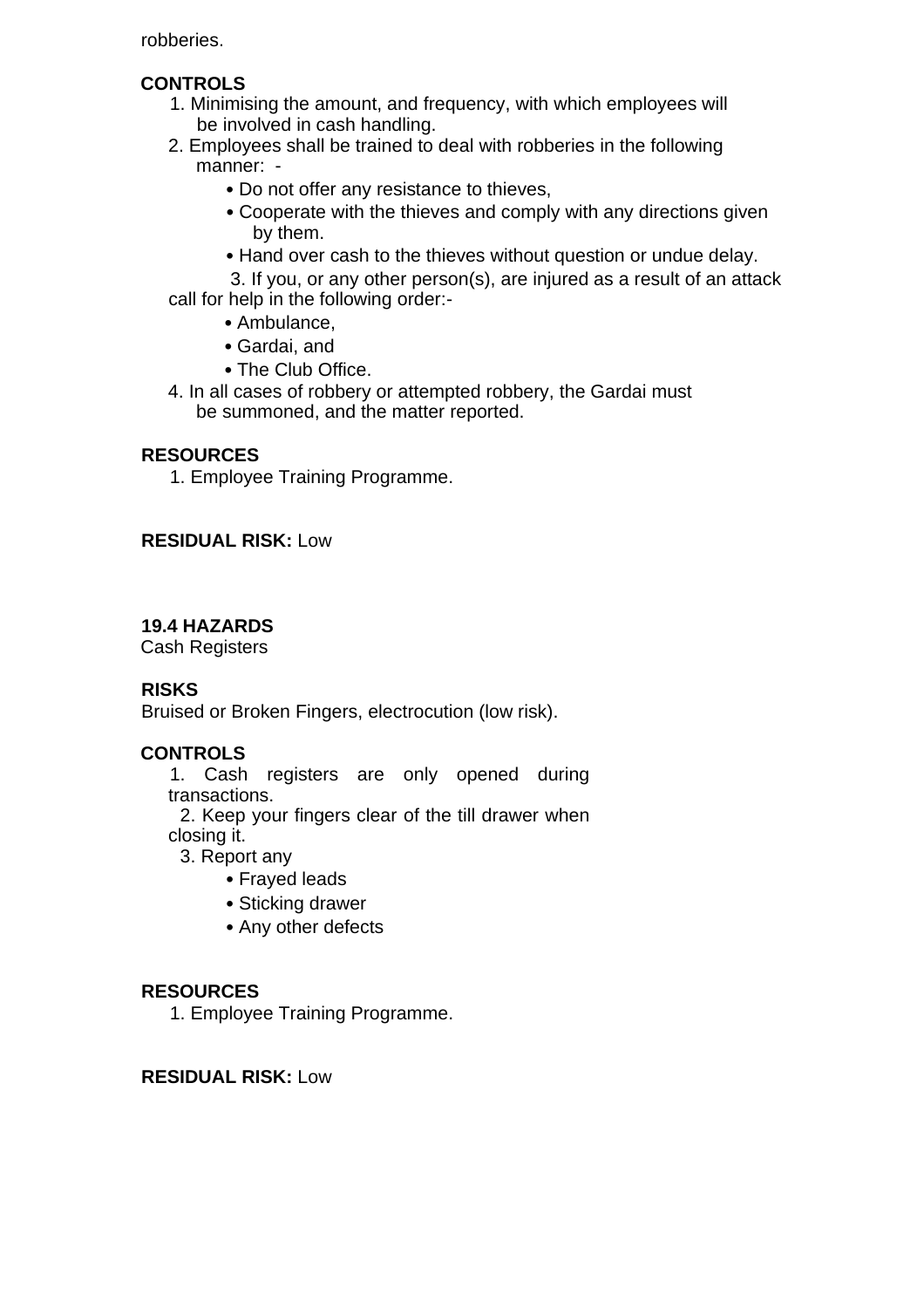# **Behavioural**

**20.1 Hazard:** Assault

**Risk:** Risk of bodily injuries

#### **Controls:**

- 1. Regular reviews of incidents.
- 2. Security system in places where risk is high, such as involving the

handling of money.

3. Alerting Gardai

#### **RESOURCES:**

- 1. Employee Training Programme.
- 2. Incident Review.
- 3. Provision of security systems.
- 4. Provision of personal protective equipment.

Residual Risk Medium

#### **5.3.26 HAZARD:**

BEHAVIOURAL HAZARDS – STRESS, FATIGUE, BULLYING.

**RISK:** Risk of health damage**.** 

#### **CONTROLS:**

- 1. Competent Trained Supervisors
- 2. Control on maximum working hours.
- 3. Health surveillance provided.
- 4. Policy on Respect & Dignity in the Workplace.

- 1. *Organisation of Working Time Act 1997 and* Associated Regulations
- 2. Policy on Respect & Dignity in the Workplace.
- 3. Code of Practice on the Prevention of Workplace Bullying